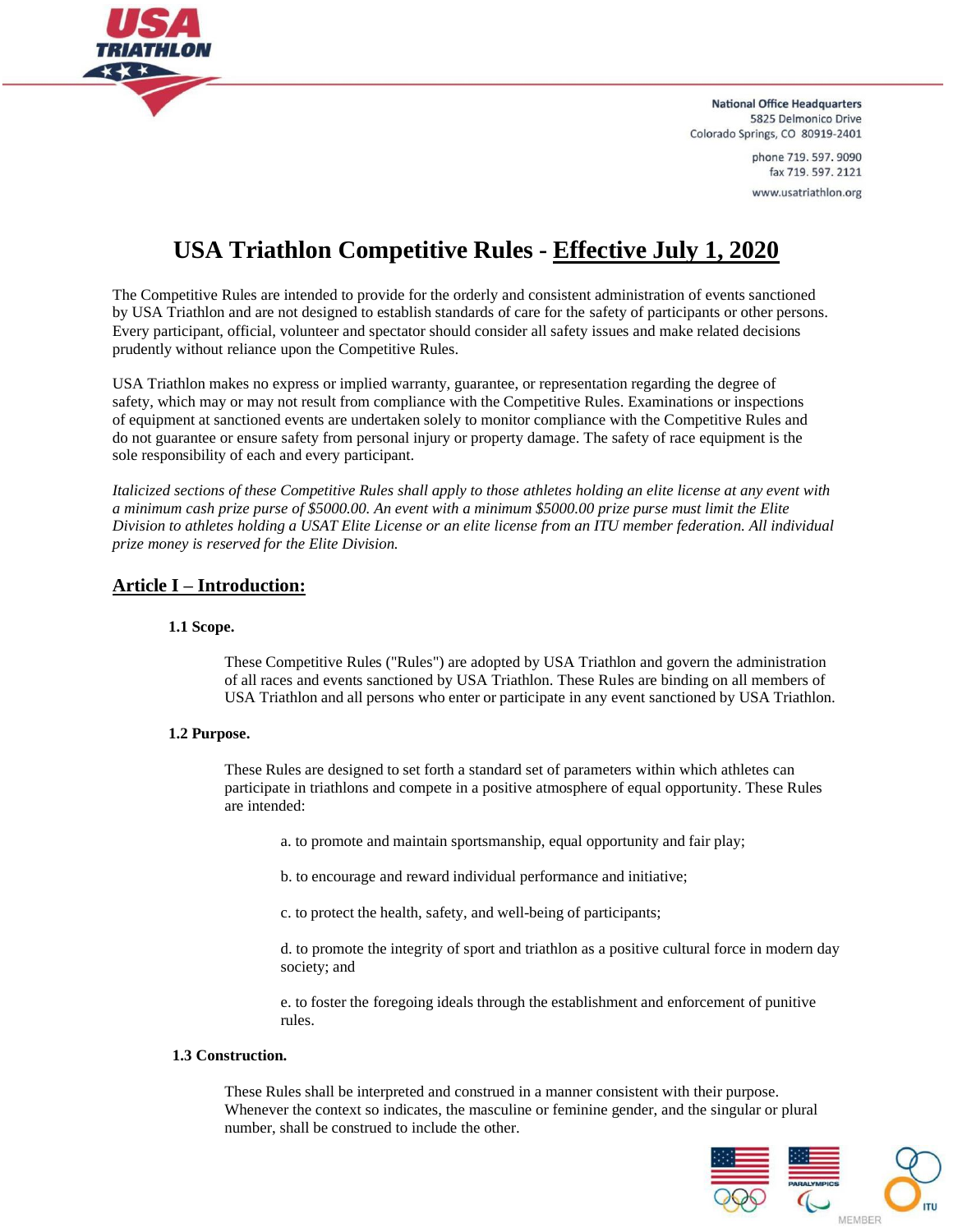

> phone 719, 597, 9090 fax 719.597.2121 www.usatriathlon.org

#### **1.4 Rules Exceptions and Additions.**

For any particular event, a race director may request from USA Triathlon a specific exception or addition to these Rules. Any such request should be made with the consideration of the participant's safety as the highest priority. All requests for Rule changes must be made in writing. All exceptions or additions to these Rules must be expressly approved in writing by the Executive Director of USA Triathlon and must be announced to all participants prior to the event.

# **Article II - Membership:**

#### **2.1 Membership/Permit Requirements.**

All participants in events sanctioned by USA Triathlon must be members of USA Triathlon and be able to present a valid annual membership card or must purchase a USA Triathlon single event permit. Any athlete who intentionally participates in an event despite (i) lack of membership, or (ii) ineligibility for the relevant membership class shall be suspended or barred from membership in USA Triathlon and banned from participation in any sanctioned event for a period of up to one year.

#### **2.2 Membership Eligibility.**

Membership in USA Triathlon is available to all persons in good standing with USA Triathlon who submit a completed application, pay the required membership fee, and comply with all the requirements determined by USA Triathlon to be applicable to the specific category of membership desired. No person shall be denied membership based on race, color, religion, sex, national origin, or disability.

#### **2.3 Athletes' Membership Rights.**

All athletes shall be entitled to due process with respect to any action revoking or suspending the athlete's membership in USA Triathlon. Due process shall include:

a. reasonable notice (usually in writing) of the charges or allegations made against the athlete;

b. a reasonable time within which to prepare a defense and to answer the charges or allegations;

c. the opportunity to respond to the charges and the ability to have the assistance of legal counsel in the preparation of any defense;

d. a hearing before an impartial and disinterested decision-making body; and,

e. the ability to appeal an adverse decision and notice of the proper procedure for making such an appeal.

No person shall be suspended from USA Triathlon or declared ineligible to participate in USA Triathlon sanctioned events without fair notice of the allegations against such person and the opportunity for a hearing.

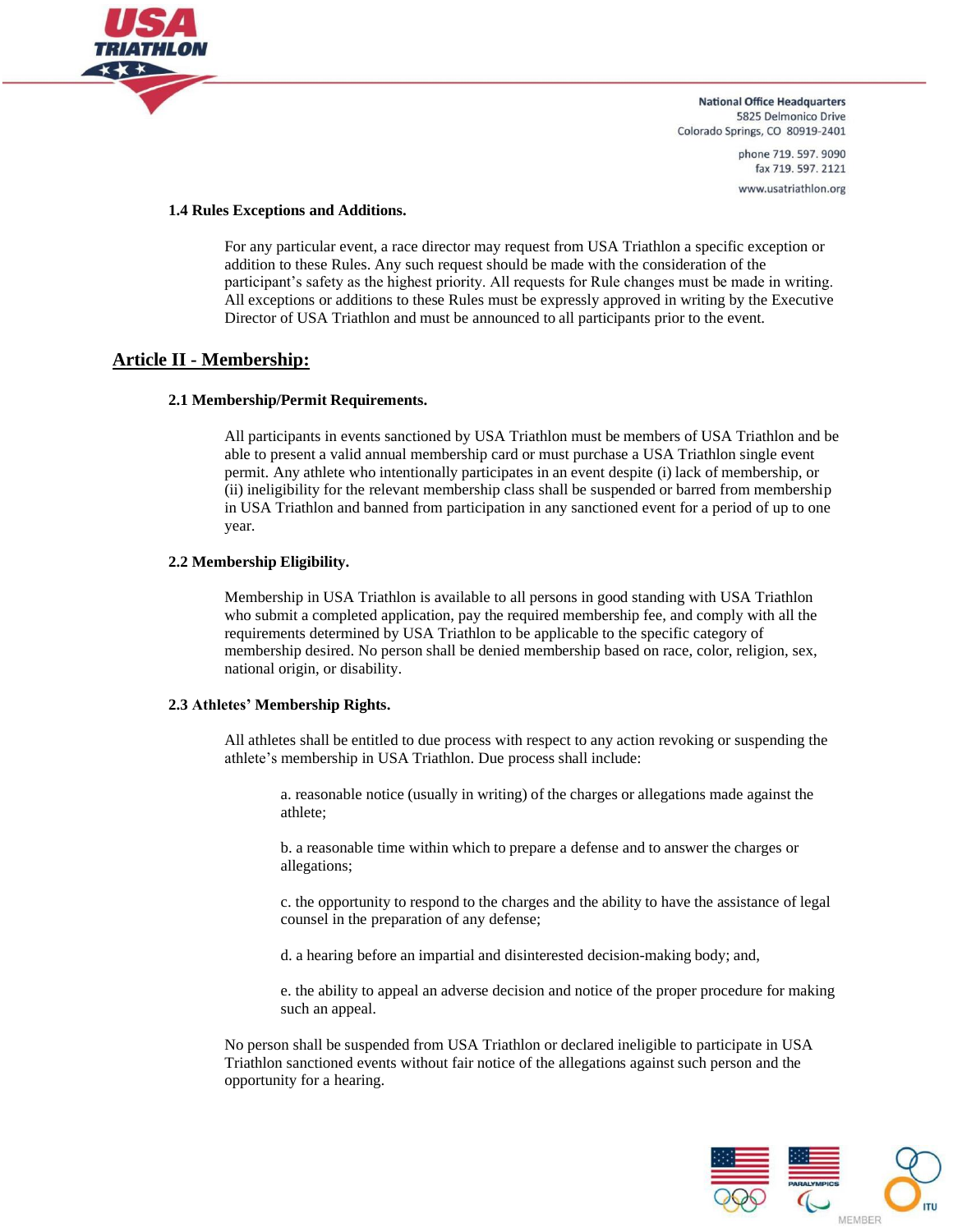

> phone 719.597.9090 fax 719.597.2121 www.usatriathlon.org

#### **2.4 Membership Categories.**

Annual membership in USA Triathlon will be available in the following categories and subject to the following requirements:

a. (1) Elite. *Elite annual membership will be available to certain qualified, highly competitive, and experienced athletes. An elite annual member is eligible to receive prize money directly. Any person wishing to apply for an elite annual membership should contact USA Triathlon (http://www.usatriathlon.org) for consideration.*

(2) Elite Collegiate*: Athlete who qualifies according to the criteria listed above, and does not accept prize money.*

*Elite athletes holding an elite license from their National Federation or having raced as an elite athlete in international events are prohibited from competing within age group categories as an age group athlete or for age group awards. Elite athletes are eligible for overall, open or elite division awards only. Prior to entering any USAT event, athletes must disclose their elite status and that failure to disclose such is cause for Disqualification and up to a one year suspension from USAT sanctioned events.*

b. Age Group. The following divisions shall be available within the age group category of membership: (i) regular membership; (ii) youth membership (17 years of age and younger as defined in Section 3.2a).

#### **2.5 Prize Money.**

Distribution of prize money shall comply with the following standards:

a. When prize money is available in any event, no restrictive rules or conditions which have the effect of impeding performance may be placed upon any one category of members or group of participants unless such rules or conditions are imposed equally upon all those participants who are eligible for prize money.

b. Prize money for any sanctioned event shall be distributed equally between men and women in both amount and depth. For each placing where prize money is offered for one gender, including any bonus for swim, bike, or run placing, there must be a corresponding and equal place for the other gender offering the same amount of prize money.

c. Where the depth of prize places exceeds the number of competitors in either gender, that portion of prize money designated for the places for which there are no finishers will not be distributed.

d. Events that feature a gender-neutral competition through a handicapped time delay start for the men in order that women and men compete on an equal basis for a bonus prize shall not be construed to be in violation of Article 2.5 (b).

#### **2.6 Single Event Permits.**

At the discretion of USA Triathlon, persons who are not annual members of USA Triathlon may be allowed to participate in certain sanctioned events through the issuance of a single event permit. USA Triathlon shall determine the fee and establish the requirements necessary to obtain a single

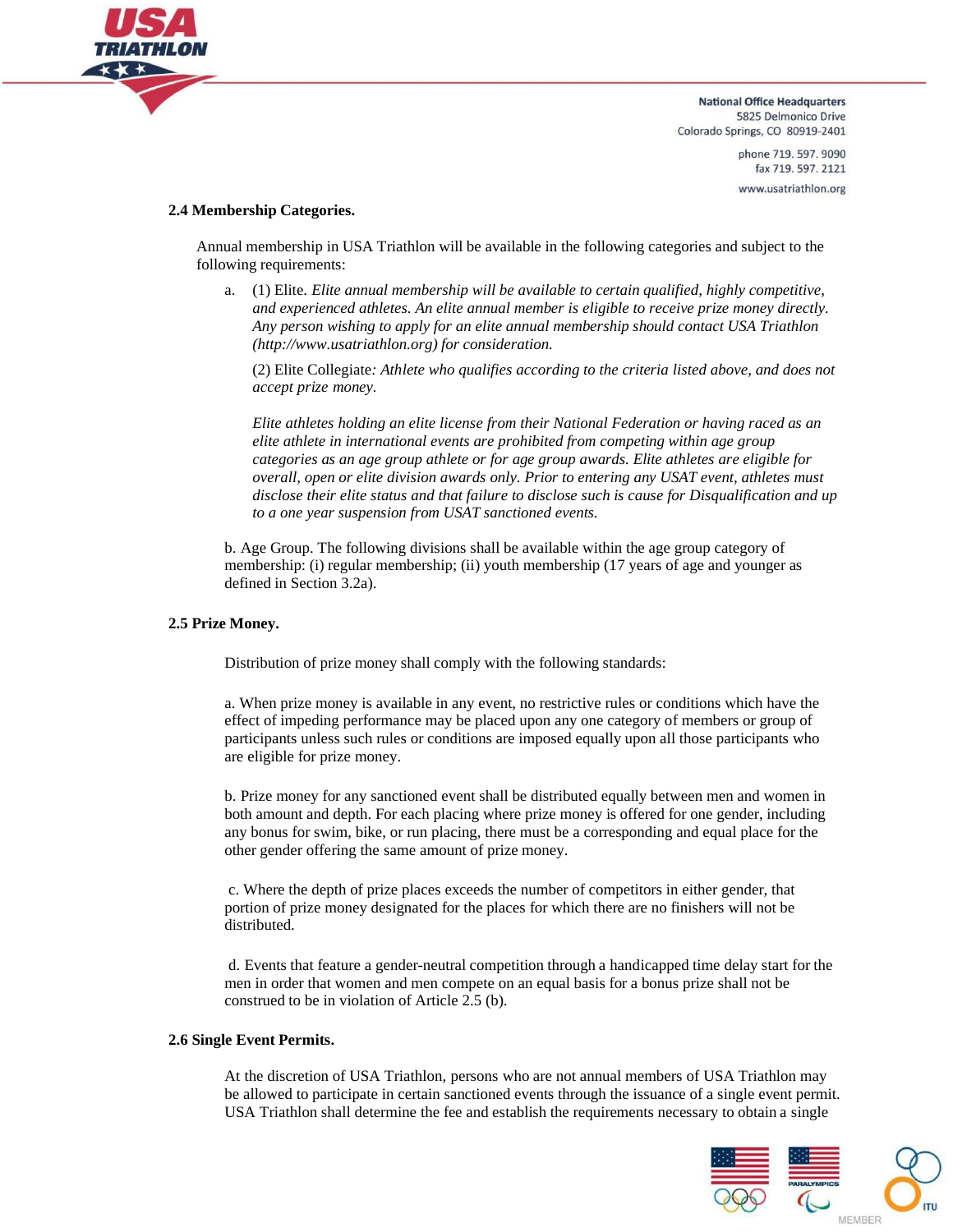

> phone 719, 597, 9090 fax 719.597.2121 www.usatriathlon.org

event permit. Any person obtaining a single event permit shall be subject to all of the Rules, Regulations and Policies of USA Triathlon.

# **Article III - General Rules of Conduct and Penalties:**

#### **3.1 Preparation and Training.**

No person shall participate in a triathlon or other multi-sport events unless such person:

- a. is trained adequately for that specific event, as might be expected of a prudent person entering a similar competition, and
- b. is in excellent health, based on recent training, physical examinations, if any, and generally accepted standards of good health.

#### **3.2 Age Group Competition.**

- a. All age group athletes must participate and compete in the age group division corresponding to the athlete's age on December 31 of the year of the event.
- b. Weight Class Division. In events where a weight class division is offered, the minimum weight shall be 220 pounds for men and 165 pounds for women, monitored by the event organizer. The weight class age categories for men and women shall be 39 years of age and under and 40 years of age and over. Participants are not eligible to compete in a weight class division and in an age group division at the same event.

#### **3.3 General Conduct.**

At or during an event, or while at the event site, all participants must:

- a. Be responsible for understanding and following the Competitive Rules and any Rules exceptions, additions and conditions applicable to the event;
- b. Practice good sportsmanship at all times;
- c. Be responsible for their own safety, the safety of their own equipment and be considerate of the safety of others;
- d. Conduct themselves in a manner that is not offensive in any way to fellow participants, spectators, officials or volunteers and is considered reasonable and acceptable in the community;
- e. Treat all participants, officials, event staff, volunteers and spectators with fairness, respect and courtesy;
- f. Refrain from the use of abusive language or conduct; and
- g. After violating any of the Competitive Rules, report such violation to the Head Referee or retire from the event.

#### **3.4 Race Conduct.**

All participants in USA Triathlon sanctioned events must adhere to the rules in this Section 3.4:

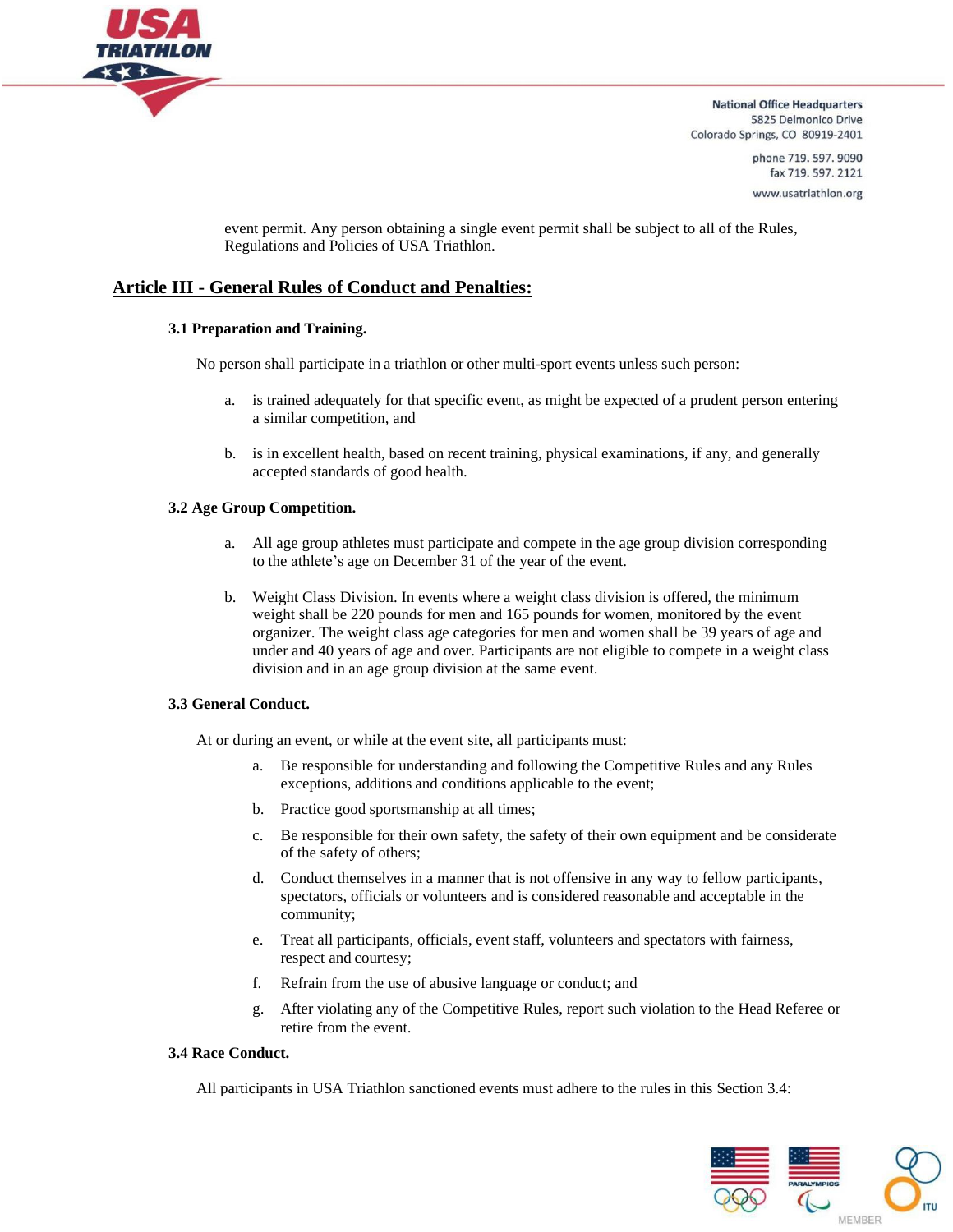

> phone 719, 597, 9090 fax 719.597.2121 www.usatriathlon.org

**a. Entire Course.** Participants must follow the prescribed course and complete all segments of the event in its entirety. It is the participant's responsibility to read all supplied information provided in the event materials; and to know and keep on the course. Any violation of this section, even if no advantage is gained, shall result in a variable time penalty, unless the Head Referee in his/her sole discretion determines that (i) the violation was substantial and resulted in an unfair time advantage, or (ii) the violation constituted endangerment under Section 3.4(l). In the event the Head Referee makes such a determination; the penalty shall be disqualification.

Adverse effects on overall time caused by delays on course, including but not limited to traffic, accidents, trains, weather, or straying off course are considered part of the participant's time and may not be mitigated by "adjustment."

**b. Unsportsmanlike Conduct.** Verbal or physical abuse of others is not acceptable or tolerated. Participants shall refrain from unsportsmanlike conduct at all times while at the event and during competition, including the use of abusive language; violent acts; intentional misconduct; or any intimidating behavior directed toward, including but not limited to participants, officials, event staff, volunteers and spectators. Any violation of this Section shall result in disqualification.

**c. Obstruction.** Participants shall refrain from intentionally or accidentally blocking, charging, obstructing, or interfering with the forward progress of another participant. Any violation of this Section shall result in a variable time penalty.

**d. Unauthorized Assistance.** No participant shall accept assistance from any person other than event personnel (including volunteers) but such assistance is limited to: providing nutrition, drinks, mechanical and medical assistance. The receipt of information regarding the progress, split times, or location of other competitors on the race course shall not be considered the acceptance of unauthorized assistance. No participant shall be accompanied by any non-participants on the course (this constitutes pacing, which is prohibited). Any violation of this Section shall result in a variable time penalty.

Participants competing in the same event may assist each other with incidental items such as, but not restricted to, food and drinks after an aid station, pumps, tubular tires, inner tubes and puncture repair kits; Participants may not provide any item of equipment to another participant competing in the same event which results in the donor participant being unable to continue with their own competition. This includes but is not restricted to complete bicycle, frame, wheels and helmet. The penalty for this will be disqualification of both participants.

A participant shall not physically assist the forward progress of another participant on any part of the course. This will result in both athletes being disqualified.

**e. Re-entry**. Upon leaving the course, a participant shall re-enter the course and continue at the same point of departure. Any violation of this Section shall result in a variable time penalty, unless the Head Referee in his/her sole discretion determines that (i) the violation was substantial and resulted in an unfair time advantage, or (ii) the violation constituted endangerment under Section 3.4(l), in which case the penalty shall be disqualification.

**f. Race Numbers**. Participants shall plainly display their race numbers at all times, and shall maintain the race number in an unaltered, unobstructed and readable state at the start and finish gates, in the transition areas, and on the course. Any violation of this Section shall result in a variable time penalty.

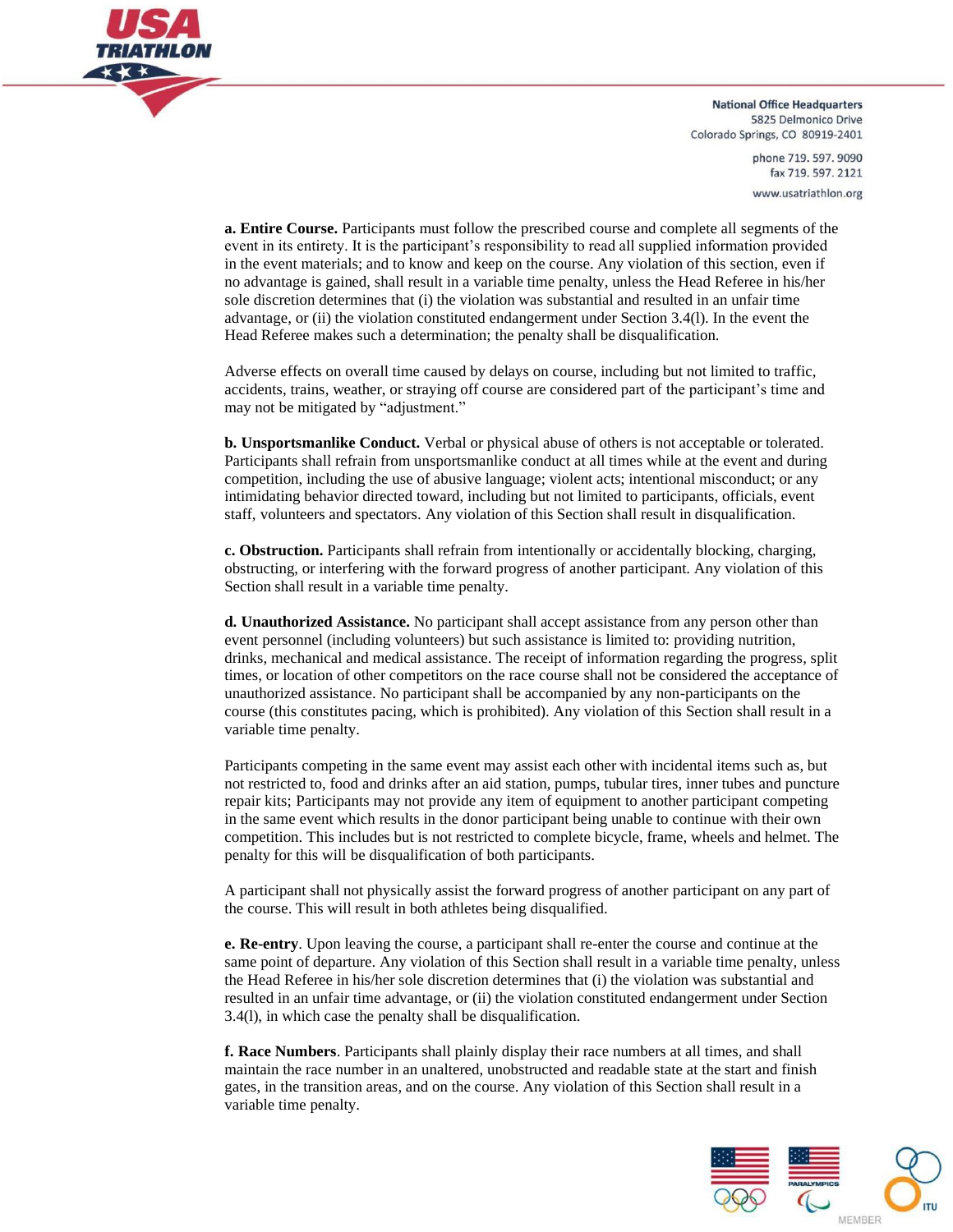

> phone 719, 597, 9090 fax 719.597.2121 www.usatriathlon.org

**g. Unfair Advantage**. No participant shall use his/her body, head, arms, or legs to gain an unfair advantage, or to push, pull, hold, strike, or force through one or more participants. Any violation of this Section shall result in a variable time penalty.

**h. Abandoned Equipment**. No participant shall dispose of trash or discard any equipment or personal gear on or around the race course, except at clearly identified disposal points, such as aid stations. Any violation of this Section shall result in a variable time penalty.

**i. Unauthorized Accessories**. No participant shall, at any time during the event, use or wear a hard cast, headset, radio, personal audio device, or any other item deemed dangerous by the Head Referee. Any violation of this Section shall result in a variable time penalty.

Participants may not use communication devices of any type, including but not limited to cell phones, smart watches, and two-way radios, in any distractive manner during the competition. A "distractive manner" includes but is not limited to making or receiving phone calls, sending or receiving text messages, playing music, using social media, taking photographs or using in a oneor two-way radio communication. Using any communication device in this manner during the competition will result in disqualification.

**j. Glass Containers**. No participant shall utilize any glass bottles or glass containers at any time during the event. Any violation of this Section shall result in disqualification.

**k. Unauthorized Equipment**. No participant shall use any equipment which the Head Referee determines to be improper, including but not limited to equipment which might provide an unfair advantage or endanger other participants. Unless otherwise provided for in these Rules, any violation of this Section shall result in a variable time penalty.

**l. Endangerment**. No participant shall commit any dangerous act which could cause injury to any participant. Any violation of this Section shall result in disqualification.

**m. Wave Starts***.* When the beginning of any event is commenced by starting designated "waves" or groups of participants at different times, all participants shall start in and with the proper wave or group. Any participant who violates this section by starting in an improper and earlier wave or group shall be disqualified. Any participant who starts in an open or elite wave in an event with age group waves shall be ineligible for age group awards.

**n. Indecent Exposure***.* Public nudity or indecent exposure at any time during the event is prohibited. Any violation of this Section may result in a disqualification.

#### **3.5 Unregistered Participants.**

- a. Any person who participates in any portion of a sanctioned event without first properly registering and paying any required registration fee shall be suspended or barred from membership in USA Triathlon and barred from participation in any sanctioned event for a period of up to one year.
- a. Any person who in any way assists another athlete to violate Section 3.5a by providing or selling a race number to that athlete shall be suspended or barred from membership in USA Triathlon and barred from participation in any sanctioned event for a period of up to one year.

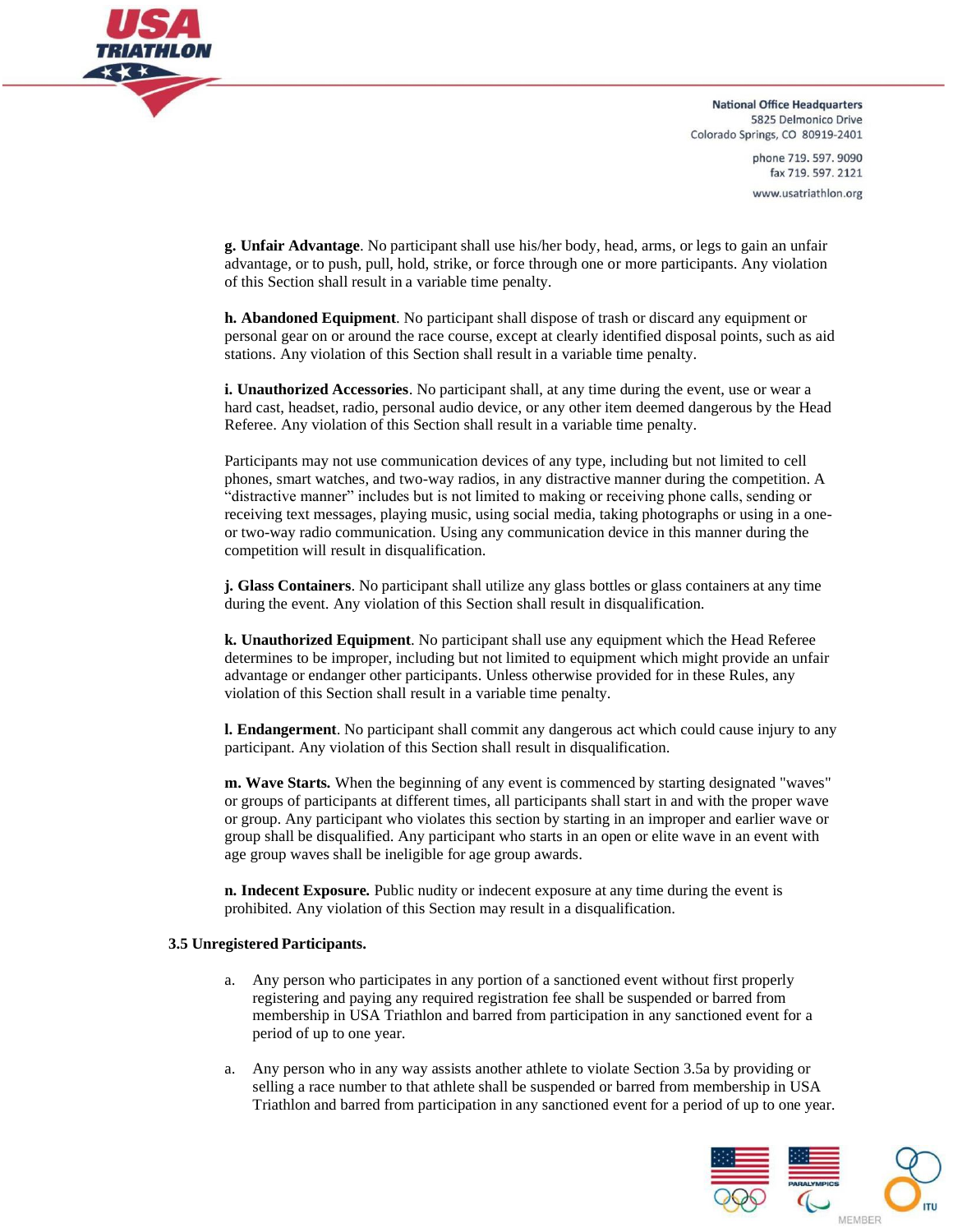

> phone 719, 597, 9090 fax 719.597.2121 www.usatriathlon.org

Any second violation of this Section shall result in a lifetime suspension or ban from membership in USA Triathlon.

#### **3.6 Penalties and Prohibited Conduct.**

Penalties, including disqualification and suspension, may be imposed upon race participants and/or members of USA Triathlon who violate any of these Competitive Rules or who solicit, encourage, or assist a violation of these Rules. Except as otherwise provided in these Rules, the specific penalty to be imposed in any given case shall depend on the nature and severity of the violation as determined by the Head Referee or USA Triathlon.

The following penalties may be imposed for a violation of these Rules:

- a. Assessment of a time penalty
- b. Disqualification
- c. Written reprimand or censure
- d. Monetary fines
- e. Suspension from membership in USA Triathlon (including retroactive suspension), and
- f. Permanent expulsion from USA Triathlon

#### **3.7 Time Penalties.**

- a. *In General*. A time penalty may be imposed for a violation of any Section of these Rules in which a time penalty is expressly authorized. In the event that a participant is assessed a time penalty, the applicable time period shall be added to that participant's aggregate finishing time in calculating official race results. Except as otherwise provided in Section 3.7B of these rules, time penalties shall be cumulative and a participant may be assessed more than one time penalty for violations of the same rule.
- b. *Variable Time Penalties*. A "variable time penalty" as used in these Rules shall mean a time penalty that varies in accordance with the distance category of the event, as defined by the length of the cycling course. The variable time penalty for each of the distance categories shall be the following:

| <b>Distance Category:</b>                               | 1st Offense    | 2nd Offense     | 3rd Offense      |
|---------------------------------------------------------|----------------|-----------------|------------------|
| <b>Youth Events</b>                                     | $1:00$ minute  | 2:00 minutes    | Disqualification |
| <b>Short/Intermediate</b><br>Cycle course less than 50K | $2:00$ minutes | $4:00$ minutes  | Disqualification |
| Long<br>Cycle Course 50K to 100K                        | $4:00$ minutes | 8:00 minutes    | Disqualification |
| <b>Ultra</b><br>Cycle course greater than 100K          | $6:00$ minutes | $12:00$ minutes | Disqualification |

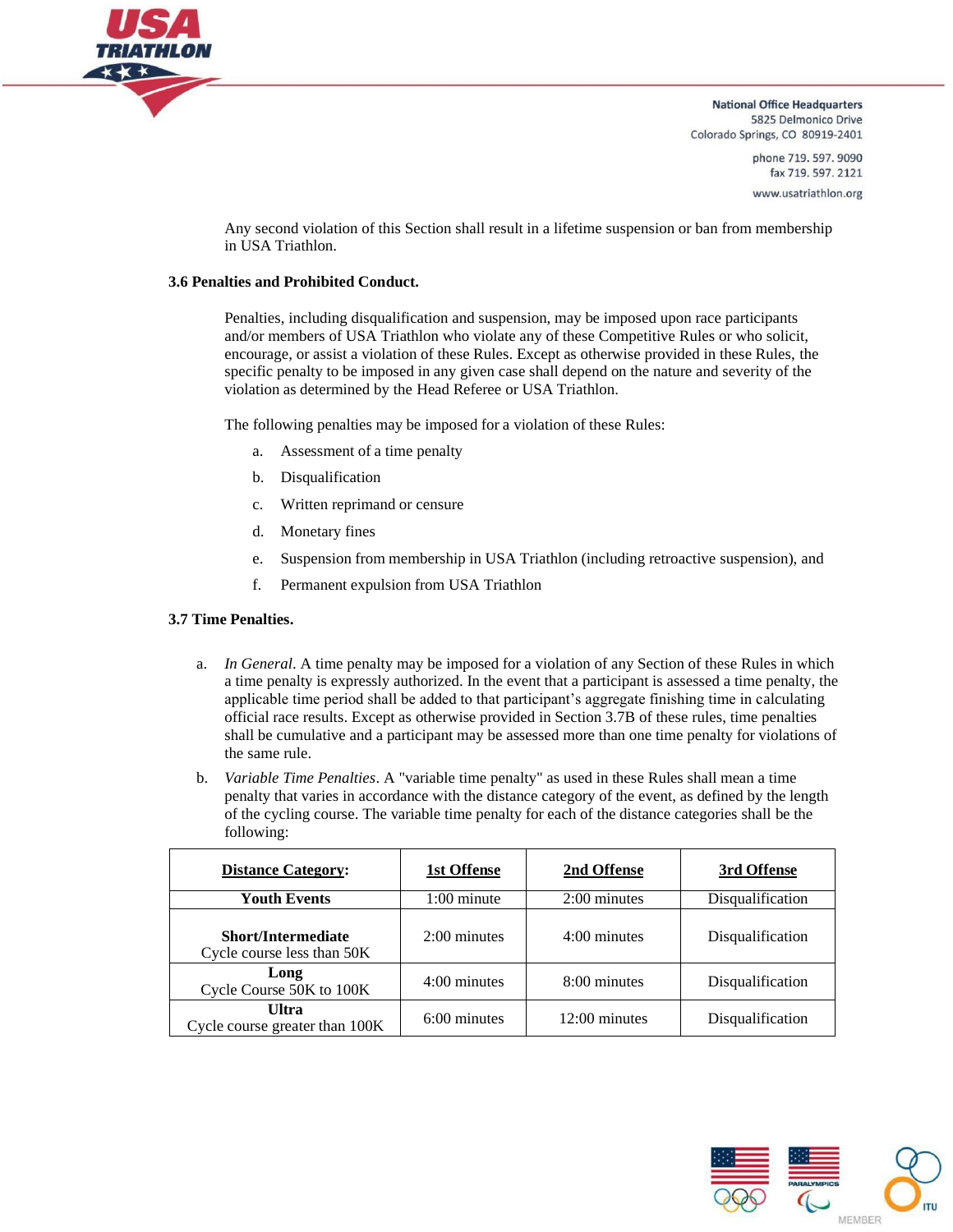

> phone 719, 597, 9090 fax 719.597.2121 www.usatriathlon.org

#### *3.7A. Time Penalties for Elites.*

*A "variable time penalty" as used in these Rules shall mean a time penalty that varies in accordance with the distance category of the event.*

*The variable time penalty for each of the distance categories shall be the following:*

| <b>Distance Category</b>  |                                | <b>Time Penalty in Minutes</b> |
|---------------------------|--------------------------------|--------------------------------|
| <b>Short/Intermediate</b> | Cycle course less than 50K     | 1:00                           |
| Long                      | Cycle Course 50K to 100K       | 2:00                           |
| <b>Ultra</b>              | Cycle course greater than 100K | 4:00                           |

*(a) First Violation – Time Penalty. A variable time penalty shall be imposed for the first violation of these Rules in which a time penalty is expressly authorized.*

*(b) Second Violation. For a second violation of these Rules the athlete shall be disqualified from the event and shall be required to immediately withdraw from the race and vacate the course. Any athlete who fails to withdraw from a race and continues on the course after being disqualified shall be suspended from membership in USA Triathlon and barred from participation in any USA Triathlon sanctioned event for a period of one year.*

#### *3.7B Assessment of Time Penalties/Conduct of Athletes. Elite Rules.*

*All variable time penalties imposed under Section 3.7A shall be assessed in accordance with this Section. Except as otherwise provided herein, any violation of or failure to comply with this Section 3.7B shall result in disqualification.*

*(a) First Violation – Stop and Go System. Unless a Penalty Area System is being used pursuant to subsection (b), an athlete charged with a first violation of these Rules in which a time penalty is expressly authorized shall safely pull over to the side of the bicycle course and shall come to a complete stop, placing both feet on the ground. An athlete charged with a violation while in transition or on the run course shall come to a complete stop. The race official shall properly mark the athlete's race numbers and the athlete shall remain stopped under the direction of the race official for a period of time equal to the applicable variable time penalty. When the official indicates that the time penalty has expired, the athlete may continue with the race.*

*(b) First Violation – Penalty Area System. Notwithstanding subsection (a), if a Penalty Area is being used in the event, an athlete charged with a first violation of these Rules in which a time penalty is expressly authorized shall (1) safely decrease speed while maintaining a straight line of movement, (2) come to a complete stop, and (3) place both feet flat on the ground while completely stopped. The race official shall properly mark the athlete's race numbers and allow the athlete to continue with the race. After completing the bicycle course and properly securing the bicycle, the penalized athlete shall immediately report to the designated penalty box or penalty area, which shall be located within or adjacent to the transition area (the "Penalty Area"). The penalized athlete shall remain in the Penalty Area for a cumulative amount of time equal to the variable time penalty assessed against the athlete. After such time has expired as determined by race officials, the athlete may exit the Penalty Area and continue with the race. Any time served in the Penalty Area shall become incorporated into the athlete's official time for the event. An athlete charged with a violation while in transition or on the run course shall be directed by the official to serve the penalty either in place or at the Penalty Area.*

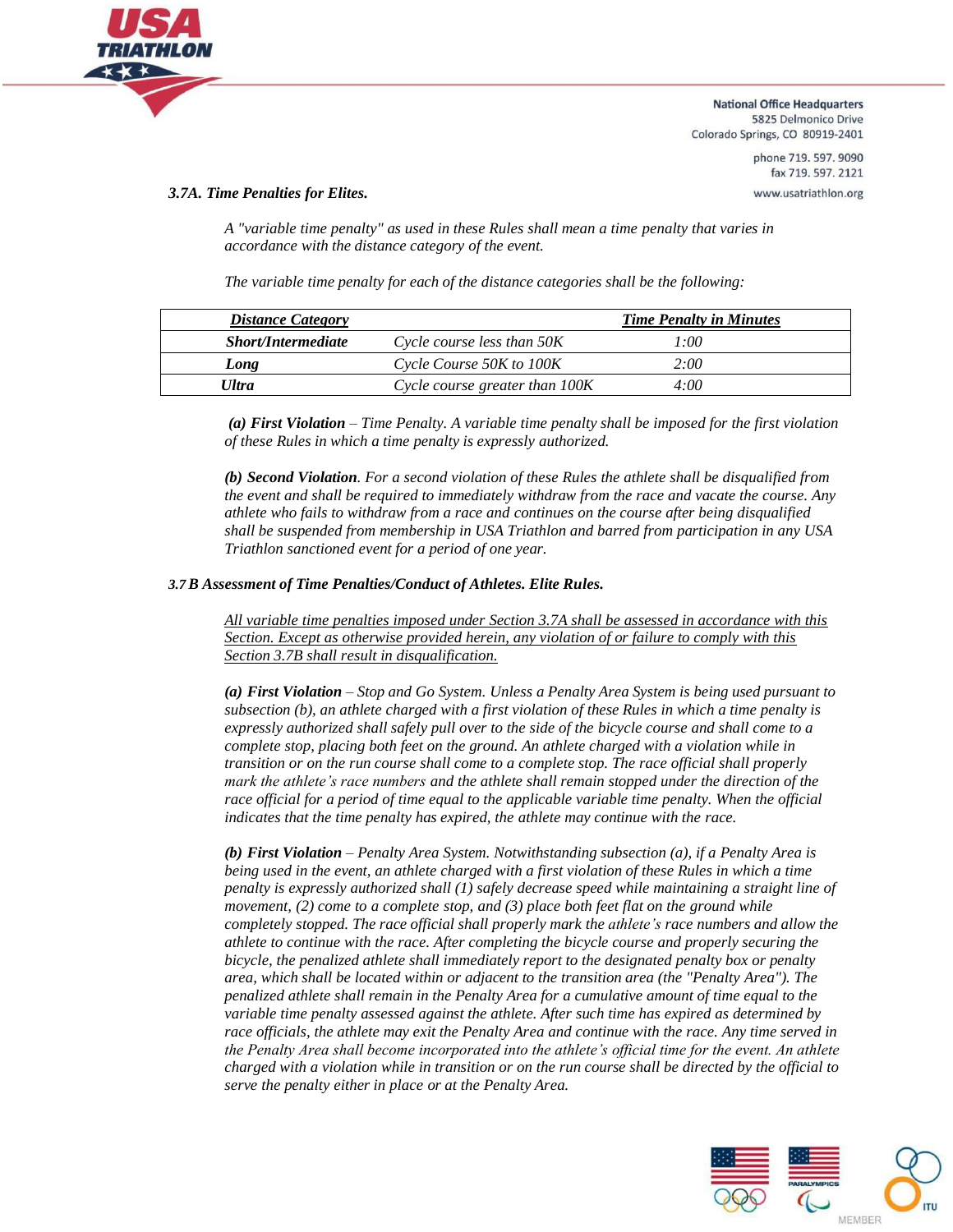

> phone 719.597.9090 fax 719.597.2121 www.usatriathlon.org

*(c) Penalty marking. For any first violation, the race official shall apply a visible diagonal mark across the face of each race number worn by the penalized athlete. For any second violation, or for any violation which results in disqualification, the race official will apply a second visible diagonal mark across all the athlete's race numbers resulting in an X shaped mark.*

*(d) Penalty Area Conduct. While in the Penalty Area, no athlete shall dress, undress, change uniforms, or adjust any race equipment. Running shoes may be worn into, but shall not be carried into the Penalty Area. While in the Penalty Area, no athlete shall accept any form of aid or assistance, including food, drink, or equipment, from any other person, including race officials. Any violation of this Section shall result in disqualification.*

#### **3.8 Acts Warranting Suspension.**

In addition to other penalties which may be imposed at the discretion of USA Triathlon, the following acts may be grounds for suspension for a period of time designated by USA Triathlon:

- a. A flagrant or willful violation of the Competitive Rules;
- b. Gross or continued unsportsmanlike conduct;
- c. Physical violence directed toward a race official, participant, volunteer, spectator, or another person;
- d. Any fraudulent act, such as falsifying name or age, filing a false affidavit or protest, or providing false information to USA Triathlon, the Board of Hearings and Appeals, or race officials;
- e. Intentionally participating in an event despite failure to register;
- f. Repetitive or recurring violations of the Competitive Rules;
- g. Failure to notify a race official after withdrawing from a race;
- h. Violation of the Medical Control Rules as set forth in Article VIII;
- i. Refusal to abide by the final determination by USA Triathlon of any matter relating to these Rules or the sport of triathlon; and
- j. Any act which disgraces or brings discredit to the sport of triathlon.

#### **3.9 Effect of Suspension.**

Any person suspended from membership in USA Triathlon shall be ineligible to participate in any USA Triathlon sanctioned event and shall be disqualified from any USA Triathlon sanctioned event during the suspension period and until that person has applied for and received written notice of reinstatement from USA Triathlon.

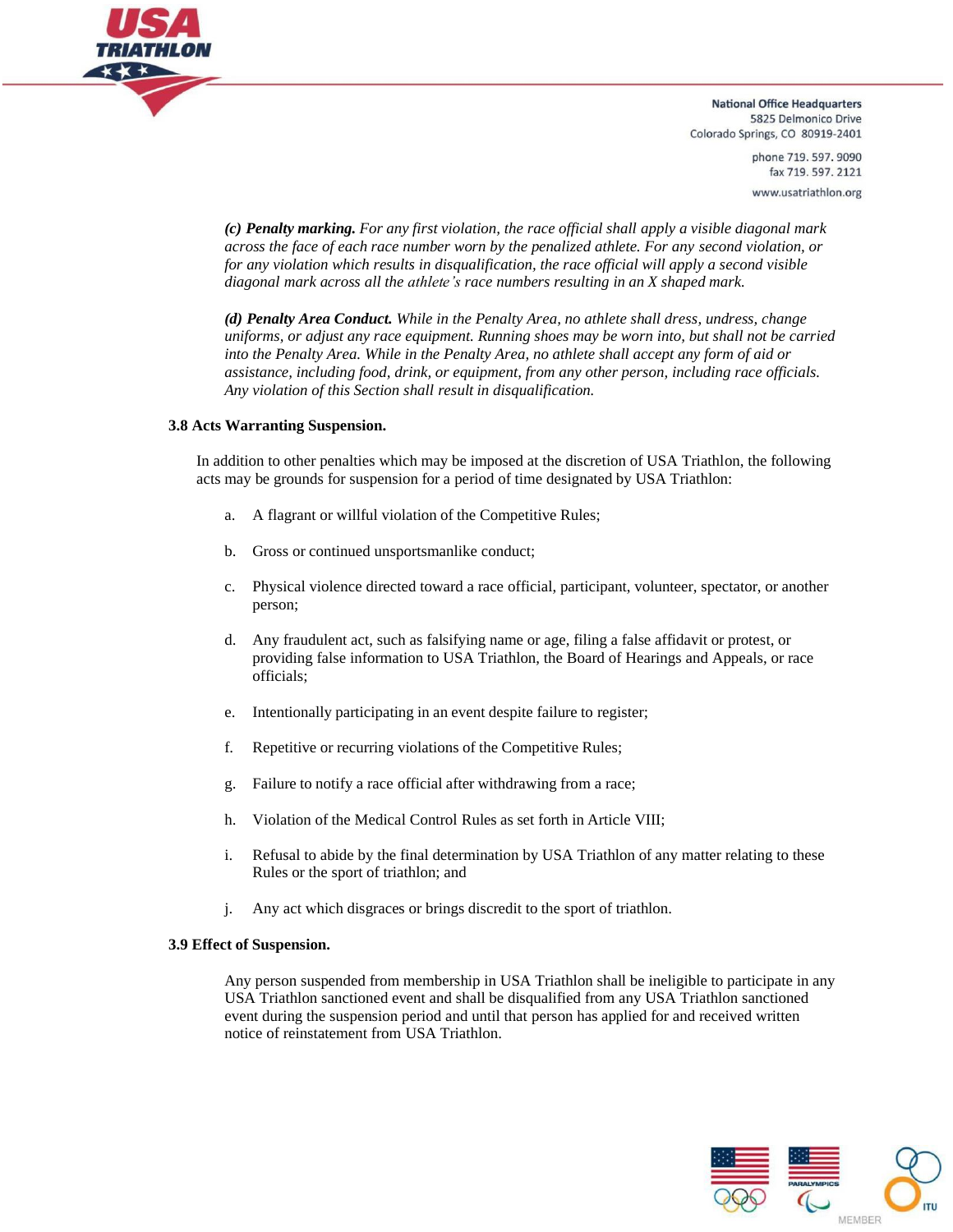

#### **3.10 Reinstatement.**

phone 719.597.9090 fax 719.597.2121 www.usatriathlon.org

Any person who has been suspended must apply in writing to USA Triathlon for reinstatement after or immediately preceding expiration of the suspension period.

#### **3.11 Notice of Disciplinary Actions.**

Any person reprimanded, censured, suspended, or expelled from USA Triathlon shall be entitled to receive reasonable notice of such disciplinary action.

#### **3.12 Acts of Agents.**

The conduct of any agent acting with apparent authority on behalf of a participant shall constitute grounds for penalizing such participant if such agent's conduct violates any of these Rules.

# **Article IV - Swimming Conduct:**

#### **4.1 Permissible Strokes.**

Swimmers may use any stroke to propel themselves through the water and may tread water or float.

#### **4.2 Bottom Contact and Resting.**

A participant may stand on the bottom or rest by holding an inanimate object such as a buoy, boat, rope or floating object. Excluding the bottom, a participant shall not use any inanimate object to gain forward progress. A violation of this section shall result in a variable time penalty, unless the Head Referee in his/her sole discretion determines that (i) the violation was substantial and resulted in an unfair time advantage, or (ii) the violation constituted endangerment under Section  $3.4(1)$ .

#### **4.3 Emergencies.**

A swimmer experiencing difficulty and in need of assistance shall raise an arm overhead, and pump it up and down, and call or seek assistance. A swimmer, who has received official assistance, whether voluntary or involuntary, must retire and withdraw from the remainder of the race unless such assistance did not aid the swimmer in making forward progress. No swimmer shall return to the race if the official rendering assistance requests that the participant withdraw from the race or receive medical assistance.

## **4.4 Wetsuits.**

**(a) Wetsuit Use.** Each age group participant shall be permitted to wear a wetsuit in any event sanctioned by USA Triathlon, governed by the following table:

| Below $60.8^{\circ}$ F | $60.9^{\circ}$ F – 78 $^{\circ}$ F | $78.1^{\circ}$ F – 83.9°F                                       | 84°F or Above |
|------------------------|------------------------------------|-----------------------------------------------------------------|---------------|
| Mandatory*             | Permitted                          | Permitted<br>Participatory only, ineligible for awards/rankings | Forbidden     |

**Age Group Athletes** (all swim lengths):

\*when wetsuits are mandatory, the wet suit must cover at least the torso and back

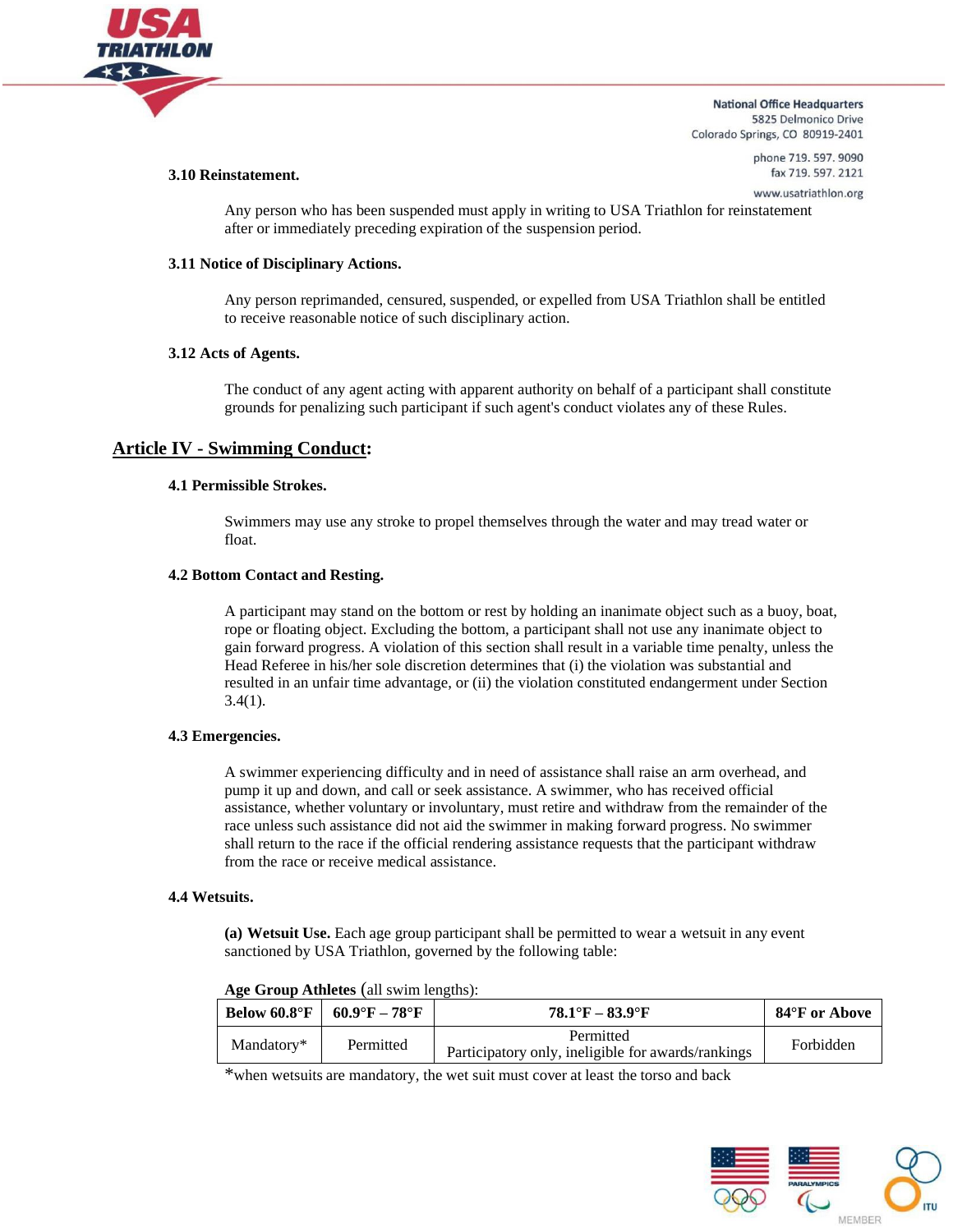

> phone 719.597.9090 fax 719.597.2121

The wetsuit policy for elite athletes shall be determined by the USAT Athletes Advisory Councillon.org

| <b>Elite Athletes:</b> |  |  |
|------------------------|--|--|
|------------------------|--|--|

| <b>Swim Length</b> | Below 60.8°F | $60.9^{\circ}F - 68.0^{\circ}F$ | 68.1 °F – 71.6°F | 71.7°F or Above |
|--------------------|--------------|---------------------------------|------------------|-----------------|
| Less than 3000m    | Mandatory*   | Permitted                       | Forbidden        | Forbidden       |
| 3000m or greater   | Mandatory*   | Permitted                       | Permitted        | Forbidden       |

\*when wetsuits are mandatory, the wetsuit must cover at least the torso and back

Any violation of this section shall result in disqualification.

For the purpose of these rules, wetsuits are swimwear made of material providing thermal insulation. Wetsuits cannot exceed 5 mm thickness anywhere. If the wetsuit is made in two pieces, the combined thickness in the overlapping areas may not exceed the 5 mm thickness limit. Any swimmer wearing a wetsuit with a thickness measured in any part greater than 5 millimeters shall be disqualified.

#### **(b) Modifications.**

The swim distance can be shortened or cancelled according to this table:

| <b>Original</b><br><b>Swim Length</b> | <b>Below</b><br>$54^{\circ}$ F | $54^\circ F$ -<br>$56^{\circ}$ F | $56.1^{\circ}$ F -<br>$57^{\circ}$ F | $57.1^{\circ}$ F -<br>$59^{\circ}$ F | $59.1^{\circ}$ F -<br>$86^{\circ}$ F | $86.1^{\circ}$ F -<br>$89.9^{\circ}$ F | $90^\circ F -$<br>$92^\circ F$ | $92^{\circ}$ F or<br>Above |
|---------------------------------------|--------------------------------|----------------------------------|--------------------------------------|--------------------------------------|--------------------------------------|----------------------------------------|--------------------------------|----------------------------|
| Less than $300m$                      | Cancel                         | No.<br>adjustment                | No.<br>adjustment                    | No.<br>adjustment                    | No.<br>adjustment                    | No.<br>adjustment                      | No.<br>adiustment              | Cancel                     |
| $300m - 749m$                         | Cancel                         | No.<br>adjustment                | No.<br>adjustment                    | No.<br>adjustment                    | No.<br>adjustment                    | 300m                                   | Cancel                         | Cancel                     |
| $750m - 1499m$                        | Cancel                         | 750m                             | No.<br>adjustment                    | No.<br>adjustment                    | No.<br>adjustment                    | 750 <sub>m</sub>                       | Cancel                         | Cancel                     |
| 1500m – 1999m                         | Cancel                         | 750m                             | 1500m                                | No.<br>adjustment                    | No.<br>adjustment                    | 750 <sub>m</sub>                       | Cancel                         | Cancel                     |
| $2000m - 2999m$                       | Cancel                         | 750m                             | 1500m                                | No.<br>adjustment                    | No.<br>adjustment                    | 750 <sub>m</sub>                       | Cancel                         | Cancel                     |
| $3000m - 4000m +$                     | Cancel                         | 750m                             | 1500m                                | 3000m                                | No.<br>adjustment                    | 750 <sub>m</sub>                       | Cancel                         | Cancel                     |

(water temperature degree F)

\***Note**: The temperatures above are not always the water temperature used in the final decision. Keep in mind, other factors will influence safety conditions including air temperature, humidity, acclimation, regional adaption, and wind.

#### **4.5 Notice of Wetsuit Policy.**

The wetsuit policy for any particular race shall be included on all race literature that is intended for distribution to potential participants. The wetsuit policy shall conform to Section 4.4, unless a change is granted in compliance with Section 1.4. The wetsuit policy on such literature shall include the following information, if applicable;

- a. Any changes from Section 4.4;
- b. Any specific restrictions on equipment;
- c. Any disparity between the wet suit policy for age group athletes and the policy for elite athletes.

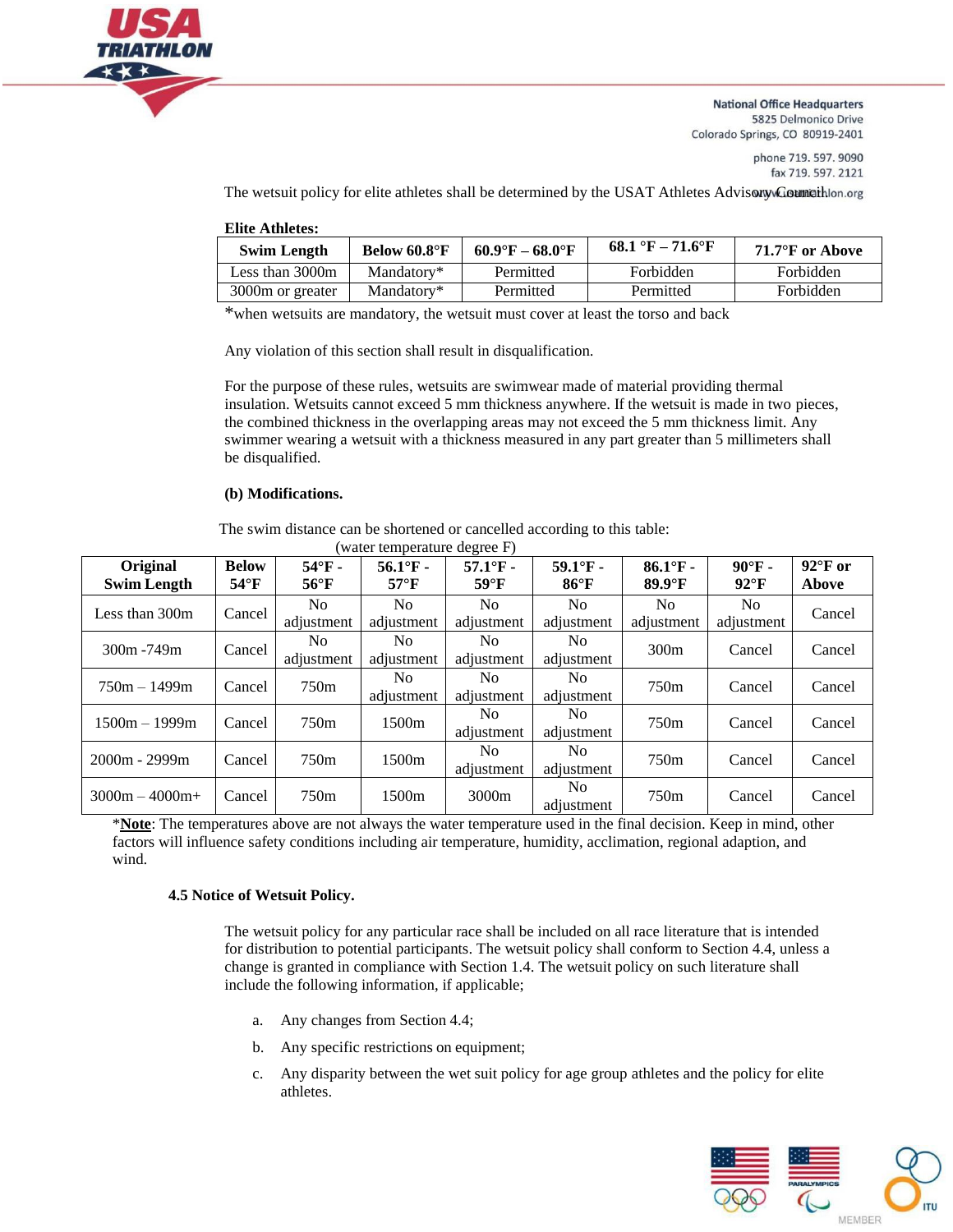

#### **4.6 Measuring Water Temperature.**

phone 719, 597, 9090 fax 719.597.2121 www.usatriathlon.org

It is recommended, but not required that the water temperature for a race be finally determined by a measurement made within 2 hours of the race start. A water temperature measurement should also be taken prior to any pre-race meetings in order to forecast to the athletes as early as possible the likely water temperature on race day and the likelihood of whether wetsuits will be allowed or mandatory on race day.

#### **4.7 Official Equipment.**

**a. Swim Cap.** If provided by race management, a swimmer must wear the proper official swim cap corresponding to his/her wave. If a participant chooses to wear two caps, the official swim cap must be worn on the outside. Failure to wear the official swim cap, may result in a variable time penalty. For safety reasons, if no official cap is provided, all swimmers should wear their own brightly colored swim cap.

**b. Swimwear**. When the use of wetsuits is prohibited, swimwear (including, but not limited to: trisuits, swimskins, compression socks/sleeves, and full body garments) must be constructed of 100% textile material, which is defined as materials consisting of natural and/or synthetic, individual and non-consolidated yarns used to constitute a fabric by weaving, knitting and/or braiding (this generally refers to suits made only from nylon or lycra that do not have any rubberized or buoyant material such as polyurethane or neoprene). When the use of wetsuits is mandatory, textile swimwear may be worn underneath a wetsuit, but may not be worn as a replacement for a wetsuit;

**c. Wetsuit tops/shorts.** When wetsuits are permitted, wetsuit tops and/or shorts (constructed of rubberized, buoyant material such as polyurethane or neoprene) that conform with Section 4.4 are allowed, but may not be worn underneath a wetsuit.

**d. Wetsuit caps/hoods**. When the swim is wetsuit legal wet suit caps and hoods are allowed and must comply with Section 4.7 (wear your official swim cap over the additional cap or hood);

**e. Wetsuit boots/neoprene socks.** Wetsuit boots and neoprene socks are allowed when wetsuits are legal, but must not aid in propulsion (no webbed boots/socks or web like construction between the toes);

**f. Gloves**. When wetsuits are mandatory, gloves may be worn, but must not aid in propulsion (no swim resistance gloves, hand paddles, webbed gloves or web like construction between the fingers). The Head Referee may inspect gloves to determine compliance with this rule;

Any violation of this section shall result in disqualification.

#### **4.8 Goggles.**

Swimmers may wear, but shall not be required to wear, swim goggles or face masks.

#### **4.9 Illegal Equipment.**

#### **Swimmers must not use or wear any:**

- o artificial propulsion devices;
- o paddles;
- o fins;
- $\circ$  gloves (except when wetsuits are deemed mandatory and must comply with Section 4.7(f);

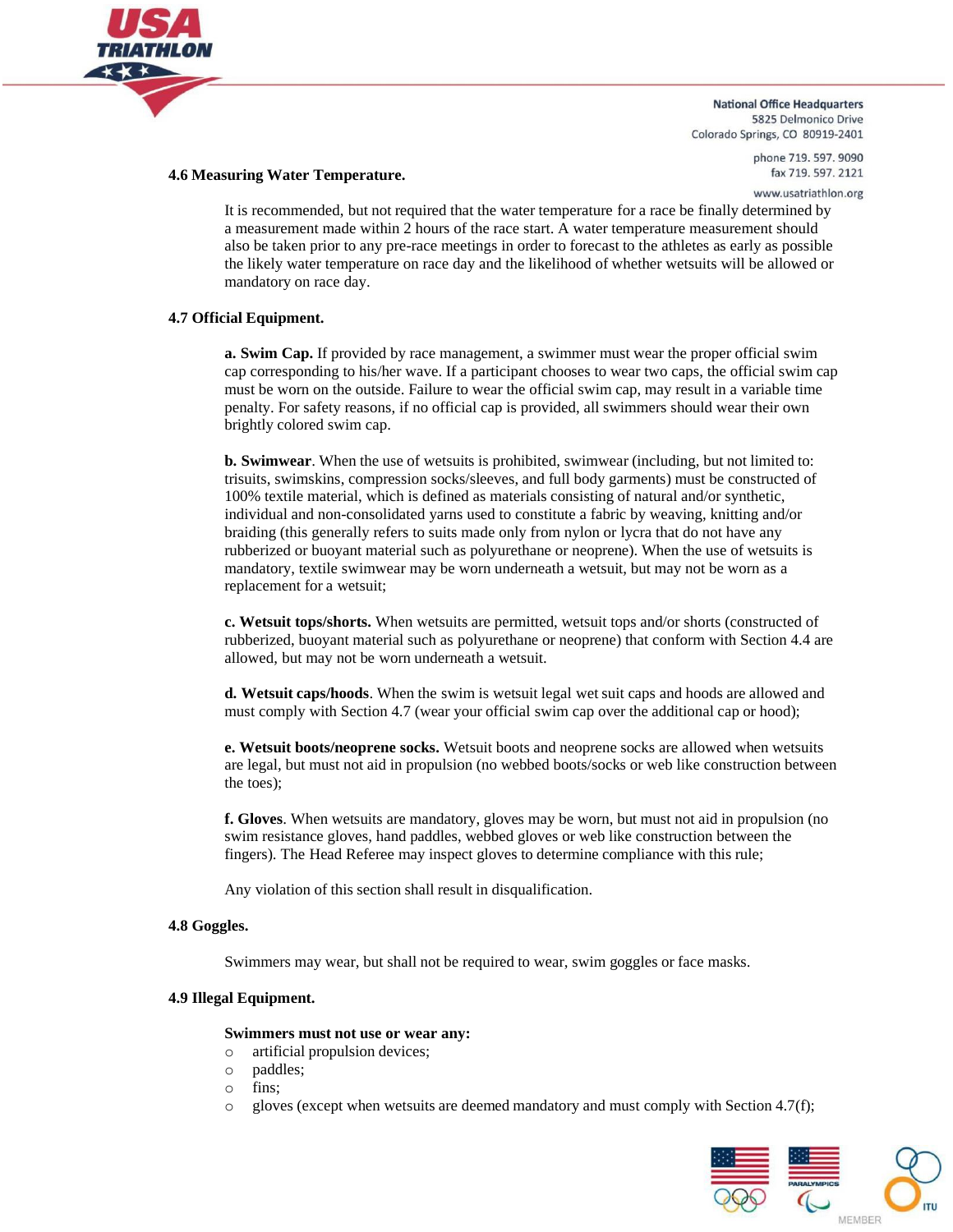

> phone 719, 597, 9090 fax 719.597.2121

www.usatriathlon.org

- o floating devices of any kind;
- o any safety inflatable device (tube) which has been deployed (inflated);
- o any clothing containing rubberized or buoyant material in a non-wetsuit swim;

Any violation of this section shall result in disqualification.

Any swimmer who any time uses, wears or carries a headset, radio, headphones, personal audio device, or any other item described in Section 3.4(i) shall be assessed a variable time penalty.

Participants may not use communication devices of any type, including but not limited to cell phones, smart watches, and two-way radios, in any distractive manner during the competition. A "distractive manner" includes but is not limited to making or receiving phone calls, sending or receiving text messages, playing music, using social media, taking photographs or using in a oneor two-way radio communication. Using any communication device in this manner during the competition will result in disqualification.

# **Article V - Cycling Conduct:**

#### **5.1 Propulsion.**

All bicycles shall be propelled only by human force and gravity. Other than pushing a bicycle, any propulsive action brought on by use of the hands is prohibited. Any violation of this section shall result in disqualification.

#### **5.2 Forward Progress.**

Participants shall not make any forward progress unaccompanied by their bicycle. If a bicycle is rendered inoperable, a participant may proceed on the cycling course, running or walking, while pushing or carrying the bicycle, so long as the bicycle is pushed or carried in a manner not to obstruct or impede the progress of other participants. Any violation of this section shall result in disqualification.

#### **5.3 Knowledge of Course.**

The sole responsibility of knowing and following the prescribed cycling course rests with each participant. No adjustments in times or results shall be made for participants who fail to follow the proper course for any reason whatsoever.

#### **5.4 Traffic Laws.**

All participants must obey all traffic laws while on the cycling course unless otherwise specifically directed by a USA Triathlon official, race monitor or designee with actual authority. Unless otherwise directed in accordance with the preceding sentence, all participants shall come to a complete stop when required by a traffic sign or traffic control device and shall not proceed through any intersection unless such intersection is clear of oncoming traffic. In no case shall a cyclist cross a solid yellow line indicating a no passing zone. Any violation of this Section shall result in disqualification or a variable time penalty as determined in the sole discretion of the Head Referee.

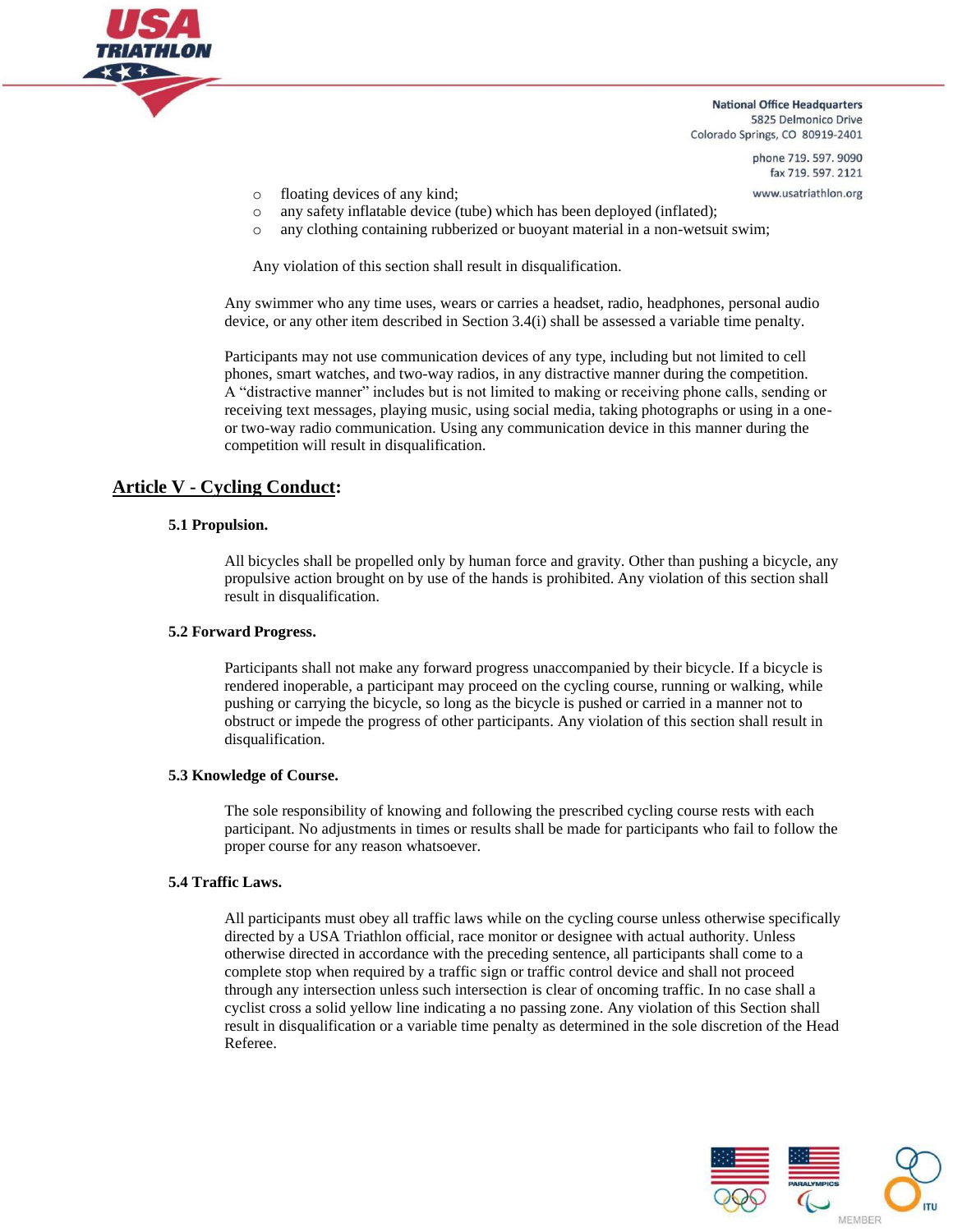

> phone 719, 597, 9090 fax 719.597.2121 www.usatriathlon.org

#### **5.5 Endangerment.**

No cyclist shall endanger themselves or another participant. Any cyclist, who intentionally presents a danger to any participant or who, in the judgment of the Head Referee, appears to present a danger to any participant shall be disqualified.

#### **5.6 Accidents.**

All participants shall exercise extreme caution and shall decrease speed if necessary in passing the site of any cycling accident. Any violation of this section shall result in disqualification.

#### **5.7 Dismounting.**

A participant may dismount, but shall not interfere with other cyclists. A violation of this section which does not also constitute a violation of section 5.5 shall result in a variable time penalty.

#### **5.8 Illegal Equipment.**

Any participants who any time uses, wears or carries a headset, radio, headphones, personal audio device, or any other item described in Section 3.4(i) shall be assessed a variable time penalty.

Participants may not use communication devices of any type, including but not limited to cell phones, smart watches, and two-way radios, in any distractive manner during the competition. A "distractive manner" includes but is not limited to making or receiving phone calls, sending or receiving text messages, playing music, using social media, taking photographs or using in a oneor two-way radio communication. Using any communication device in this manner during the competition will result in disqualification.

#### **5.9 Helmets.**

**(a) Type of Helmet**. All participants shall wear a protective head cover, undamaged and unaltered, which meets or exceeds the safety standards of the Consumer Product Safety Commission (CPSC), and which is clearly labeled by the manufacturer as satisfying such standards. Helmets manufactured prior to March 10, 1999 must meet or exceed the safety standards of (i) the American National Standard Institute (ANSI Z-90.4), (ii) The Snell Memorial Foundation (Protective Headgear for Bicycle Users), or (iii) ASTM F-1446 or F-1447, and which is clearly labeled by the manufacturer as satisfying such standards. Removal of helmet cover, if required for that helmet to meet such safety standards, shall constitute an impermissible alteration in violation of this Section 5.9(a). Any violation of this Section 5.9(a) shall result in disqualification.

**(b) Chin Strap Violations**. The helmet must be securely fastened at all times when the participant is in possession of the bike, which means from the time they remove their bike from the rack at the start of the bike leg, until after they have placed their bike on the rack at the finish of the bike leg; (i) If a participant moves the bike off the course for any reason, the participant may not unfasten or remove the helmet until after he/she has moved outside the boundary of the bike course route and has dismounted the bike; and he/she must fasten the helmet securely on the head before returning onto the bike course or before remounting the bike. Any violation of this Section 5.9(b) which occurs while the participant is in the transition area, unless corrected, shall result in a variable time penalty. Any other violation of this Section shall result in disqualification. This Section 5.9(b) shall be enforced at all times while at the event site on race day.

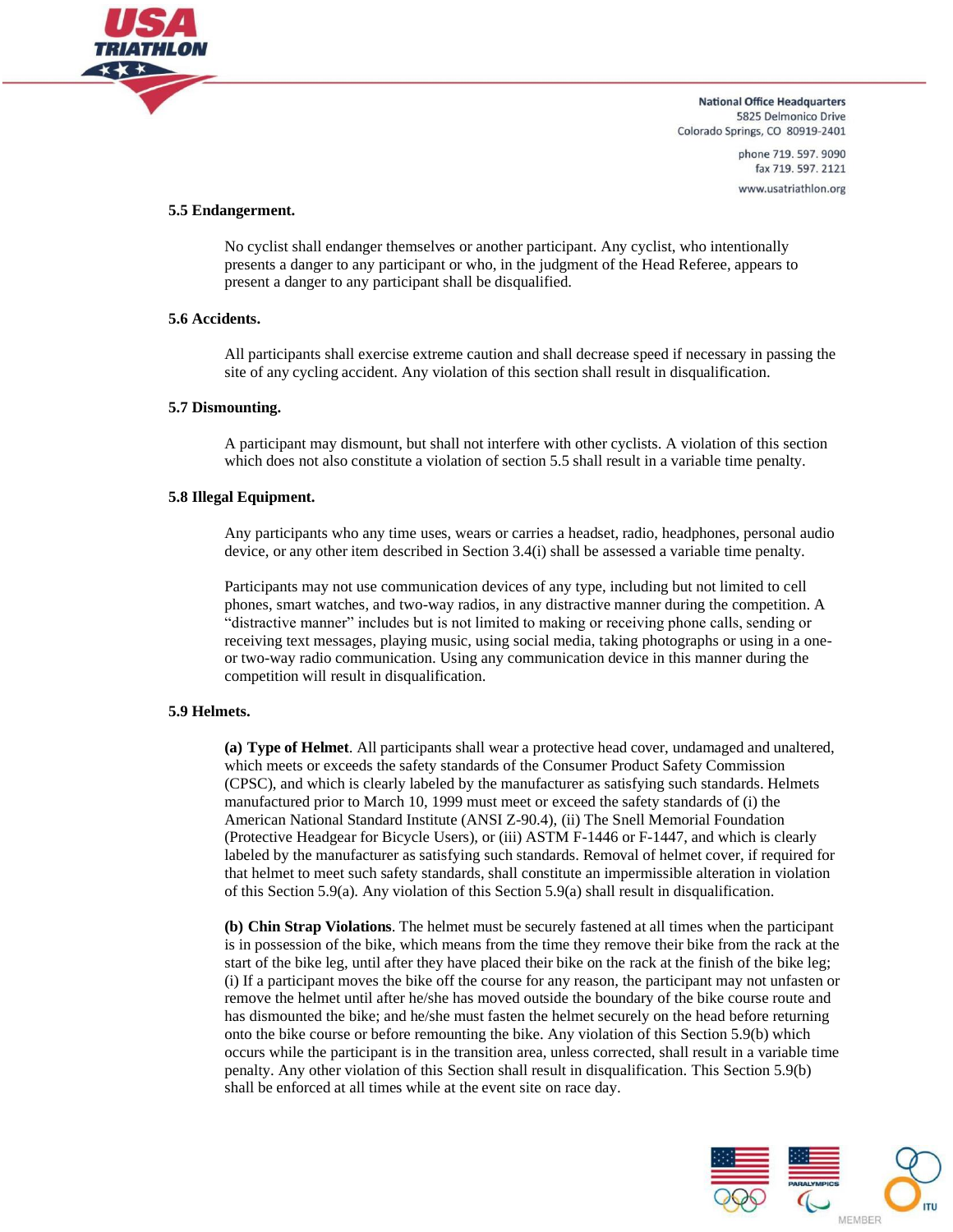

> phone 719.597.9090 fax 719.597.2121 www.usatriathlon.org

#### *5.9A Helmets. Rule for Elites*

*(a) Type of Helmet. All participants shall wear a protective head cover, undamaged and unaltered, which meets or exceeds the safety standards of the Consumer Product Safety Commission (CPSC) and which is clearly labeled by the manufacturer as satisfying such standards. Helmets not labeled as approved by the CPSC, but meet one or more of the following standards: Snell B-90, Snell B-95, ASTM 1447-12, CEN European Standard, Canadian Standards Association, Standards Australia/Standards New Zealand AS/NZS, and Japanese Industrial Standard JIS, may be used on condition the participant completes and signs a supplemental waiver. Removal of a helmet cover, if required for that helmet to meet such safety standards, or the addition of elastic to the helmet strap shall constitute an impermissible alteration in violation of this Section. Any violation of this Section 5.9A(a) shall result in disqualification.*

*(b) Use of Helmet. The helmet must be securely fastened at all times when the participant is in possession of the bike, which means from the time they remove their bike from the rack at the start of the bike leg, until after they have placed their bike on the rack at the finish of the bike leg; (i) If a competitor moves the bike off the course for any reason, the competitor may not unfasten or remove the helmet until after he/she has moved outside the boundary of the bike course route and has dismounted the bike; and he/she must fasten the helmet securely on the head before returning onto the bike course or before remounting the bike. Any violation of this Section 5.9A(b) shall result in disqualification. Notwithstanding the preceding sentence, a participant shall not be disqualified if the helmet strap unintentionally and temporarily becomes unattached, and the participant immediately comes to a full stop and repairs the strap and replaces the helmet while fully stopped with both feet on the ground.*

*(c) Chinstraps. The helmet strap must remain unfastened in the transition area while the athlete is completing the first segment; and must remain unfastened until the athlete is prepared to begin the bicycle portion of the event. The helmet strap must be fastened in the transition area prior to the participant taking possession of the bike.*

#### **5.10 Position Fouls.**

In accordance with the Rules as set forth in this section, a participant is not permitted to position his/her bicycle in the proximity of another moving vehicle so as to benefit from reduced air resistance. While on the cycling course, participants shall not work together to improve performance, efficiency, or position by teamwork or other joint conduct. A variable time penalty shall be imposed for any violation of this section. This section shall not apply to off-road triathlons and duathlons and shall be excluded from enforcement at those events.

**a. Drafting.** Except as otherwise provided in these Rules, while on the cycling course, no participant shall permit his/her drafting zone to intersect with or remain intersected with the drafting zone of a leading cyclist or that of a motor vehicle. With respect to a motor vehicle (including authorized race vehicles); it is the athlete's responsibility to move out of the vehicle's drafting zone or to continually communicate to the vehicle to move away.

Drafting of another competitor or motor vehicle is prohibited on the bike course. "Drafting" means to remain within the draft zone (as described in 5.10b) for longer than the allotted period of time. An athlete may enter the draft zone of another athlete, but must be observed to be progressing through that zone. A maximum of 15 seconds will be allowed to pass through the zone when overtaking another cyclist. Riding beside someone could result in either a blocking or drafting penalty. Drafting violations cannot be protested or appealed.

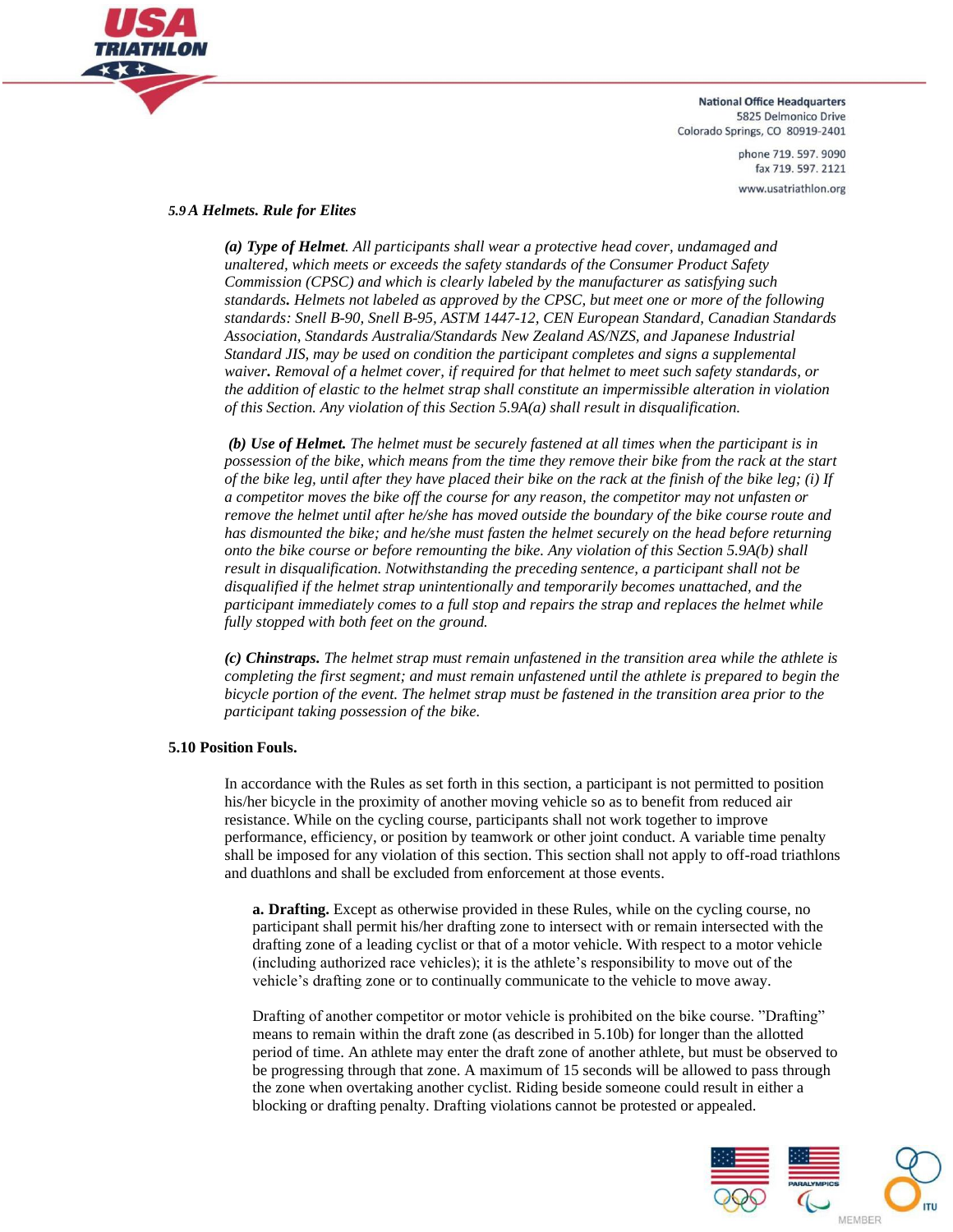

> phone 719, 597, 9090 fax 719.597.2121 www.usatriathlon.org

**b. Definition of Drafting Zone**. The term "drafting zone" shall refer to a rectangular area seven (7) meters long and two (2) meters wide surrounding each bicycle. The longer sides of the zone begin at the leading edge of the front wheel and run backward parallel to the bicycle; the front wheel divides the short side of the zone into two equal parts.





2 meters wide The front wheel divides the short side of the zone into two equal parts (1 to each side)

Diagram not to scale

The term "drafting zone" shall refer to a rectangular area seven (7) meters long. The longer sides of the zone begin at the leading edge of the front wheel and run backward parallel to the bicycle. (diagram is not to scale).

With respect to a moving motor vehicle, the "drafting zone" is a rectangular area extending one (1) meter to each side of the vehicle and fifteen 15 meters behind the vehicle. For the purpose of these Rules, a motorcycle with race-approved media or race officials shall not be associated with a Drafting Zone as otherwise described in these Rules.

**c. Right-of -Way**. A participant is generally entitled to assume any otherwise proper location on the cycling course provided that the participant arrives in the position first without contacting another participant. When taking a position near another participant, however, a cyclist shall not crowd the other participant and shall allow reasonable space for the other participant to make normal movement without making contact.

**d. Blocking**. Cyclists must keep to the side of the course and not block, obstruct or impede the progress of another participant. Blocking is where a cyclist who is behind cannot pass due to the leading cyclist being poorly positioned on the course. Cyclists who are observed obstructing, impeding or blocking the progress of another cyclist will receive a penalty. Riding beside someone could result in either a blocking or drafting penalty

**e. Passing**. A participant who approaches another cyclist from the rear or from another unfavorable position bears primary responsibility for avoiding a position foul even if the cyclist being approached alters speed. A participant must not attempt to pass another cyclist unless adequate space is available and the athlete is confident in their ability to successfully complete a pass of the other cyclist within the allotted time.

A maximum of 15 seconds will be allowed to complete a pass through the draft zone of another cyclist. Participants who enter the draft zone of a leading cyclist must make forward progress and complete a pass in the allotted time. Failure to complete a pass in the allotted time or exiting the draft zone anywhere other than the front of the zone will result in a drafting penalty. Cyclists must not pass on the inside (closest to side of the road) of another cyclist. Passing another cyclist on the wrong side will result in a penalty.

**f. Position.** Except for reasons of safety and when no advantage is gained, all cyclists shall keep to the right of the prescribed course unless passing.

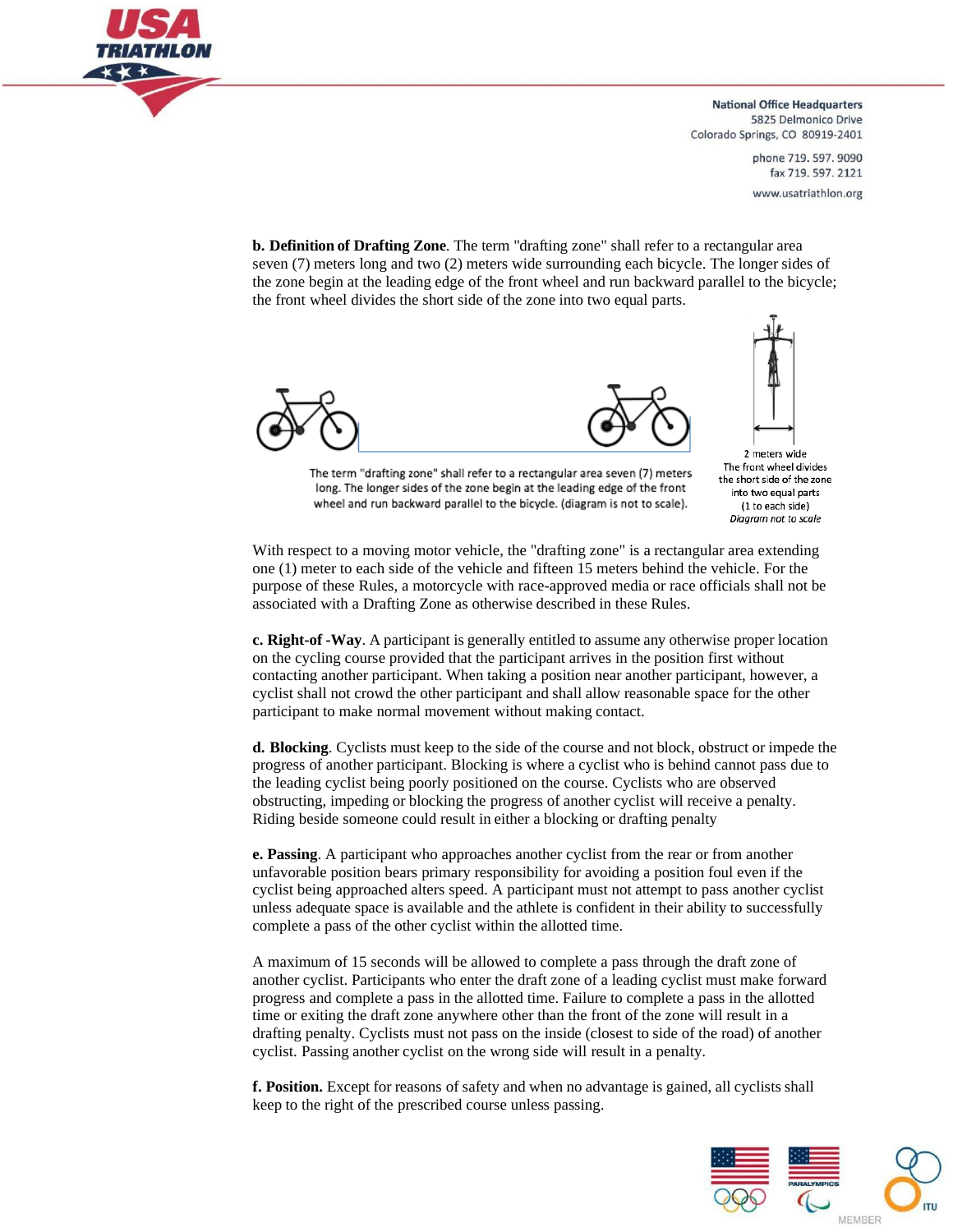

> phone 719, 597, 9090 fax 719.597.2121 www.usatriathlon.org

**g. Being Overtaken**. When the leading edge of the front wheel of one cyclist passes beyond the front wheel of another cyclist, the second cyclist has been "overtaken" within the meaning of these Rules. A cyclist who has been overtaken bears primary responsibility for avoiding a position foul. An overtaken cyclist must drop out of the draft zone of the passing cyclist by continuously making rearward progress and completely out of the draft zone of the passing cyclist within 15 seconds.

Overtaken cyclists who remain within the draft zone of the passing cyclist for more than the allotted time will receive a penalty. The overtaken cyclist shall first move completely out of the drafting zone of the other cyclist before attempting to re-pass the other cyclist. Re-passing by an overtaken cyclist prior to dropping out of the draft zone will result in a penalty.

**h. Exceptions**. A participant may enter the drafting zone without penalty only under the following conditions:

(1) When entering the drafting zone from the rear, closing the gap, and overtaking all within no more than 15 seconds.

(2) When cyclist reduces speed for safety reasons, for course blockage, for an aid station, for an emergency, when entering or exiting a transition area, or when making a turn of 90 degrees or more; or

(3) When USA Triathlon or the Head Referee expressly excludes a section of the bicycle course from the position foul rules because of overly narrow lanes, construction, detours, or a similar reason.

#### *5.10 A Position Fouls. Rule for Elites*

*(a) Drafting. Except as otherwise provided in these Rules, while on the cycling course, no participant shall permit his/her drafting zone to intersect with or remain intersected with the drafting zone of a leading participant or that of a motor vehicle. With respect to a motor vehicle (including authorized race vehicles); it is the athlete's responsibility to continually communicate to the vehicle to move away. Prior to entering the draft zone of another cyclist, elite athletes must move to the side of the athlete being overtaken (i.e., no slipstreaming). Failure to do so will result in a drafting violation.*

*(b) Definition of Drafting Zone. For short/intermediate distance events, the term "drafting zone" shall refer to a rectangular area ten (10) meters long and two (2) meters wide surrounding each bicycle. The longer sides of the zone begin at the leading edge of the front wheel and run backward parallel to the bicycle; the front wheel divides the short side of the zone into two equal parts. A maximum of 20 seconds will be allowed to pass through the zone of another athlete.*

*For long distance events, the term "drafting zone" shall refer to a rectangular area twelve (12) meters long and two (2) meters wide surrounding each bicycle. The longer sides of the zone begin at the leading edge of the front wheel and run backward parallel to the bicycle; the front wheel divides the short side of the zone into two equal parts. A maximum of 25 seconds will be allowed to pass through the zone of another athlete.*

*With respect to a moving motor vehicle, the "drafting zone" is a rectangular area extending one (1) meter to each side of the vehicle and fifteen (15) meters behind the vehicle.*

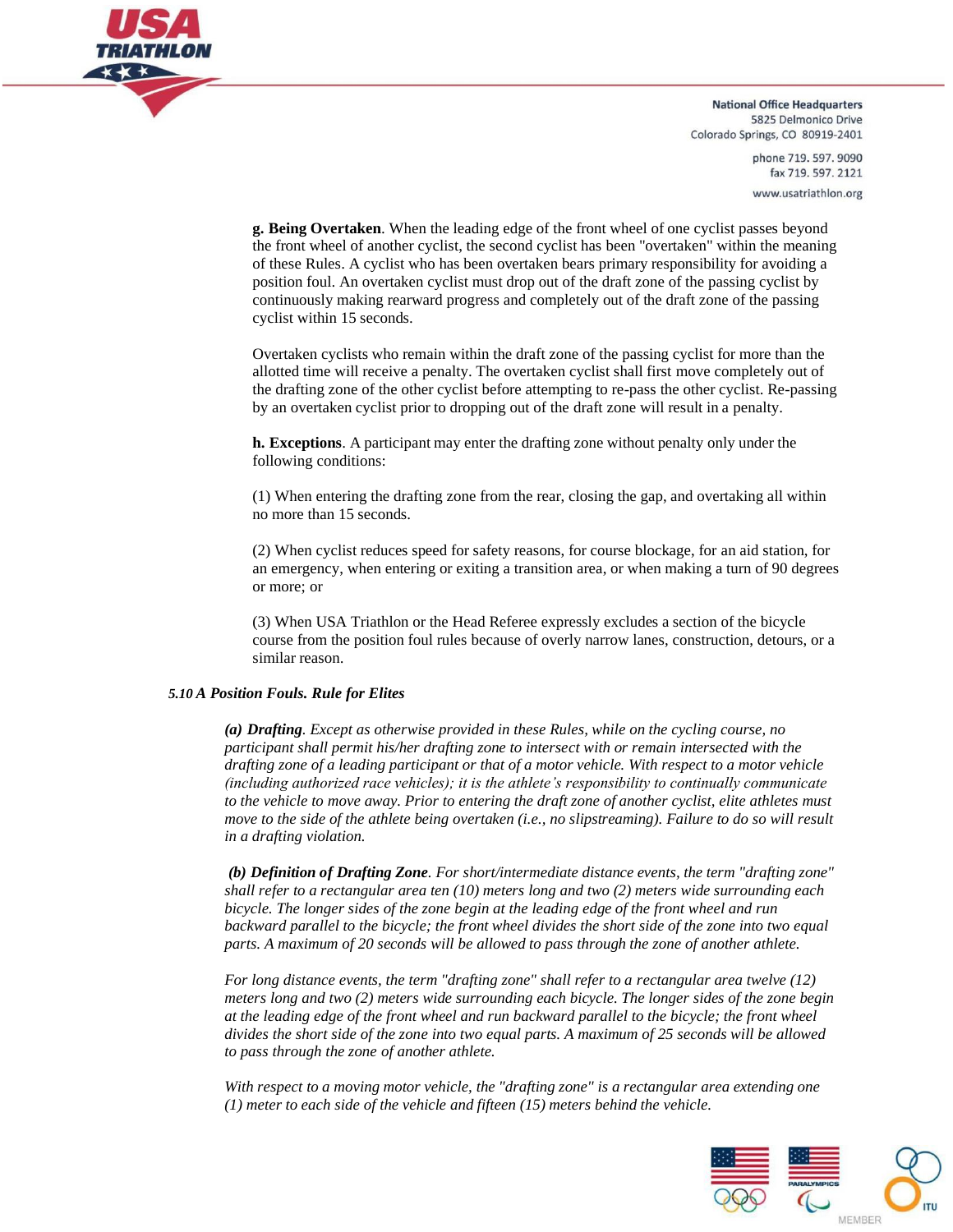

> phone 719, 597, 9090 fax 719.597.2121 www.usatriathlon.org

*(c) Exceptions. A participant may enter the drafting zone without penalty only pursuant to the following exceptions:*

*(1) When entering the drafting zone from the rear, closing the gap, and overtaking all within no more than the allotted time (as defined in Section 5.10A,b); or*

*(2) When cyclists reduce speed for safety reasons, for course blockage, for an aid station, for an emergency, when entering or exiting a transition area, or when making a turn of 90 degrees or more.*

*(d) Position on Course/Right-of-Way. Except as otherwise provided in these Rules, a participant is generally entitled to assume any otherwise proper location on the cycling course provided that the participant arrives in position first without contacting another participant.*

*(e) Blocking. Cyclists who have assumed a proper position must not block, obstruct or impede the progress of another participant. Blocking is where a cyclist who is behind cannot pass due to the leading cyclist being poorly positioned on the course. Cyclists who are observed obstructing, impeding or blocking the progress of another cyclist will receive a penalty.*

*(f) Position and Passing. A participant must not attempt to pass another cyclist unless adequate space is available and he/she is confident of his/her ability to successfully overtake and complete a pass of the other cyclist in the allotted time (as defined in Section 5.10A,b). A participant who approaches another cyclist from the rear or from another unfavorable position bears primary responsibility for avoiding a position foul even if the cyclist being approached increases or decreases speed.*

*(g) Overtaken. When the leading edge of the front wheel of one cyclist passes beyond the front wheel of another cyclist, the second cyclist has been "overtaken" within the meaning of these Rules. A cyclist who has been overtaken bears primary responsibility for avoiding a position foul and must immediately move to the side or to the rear and out of the drafting zone of the passing cyclist. An overtaken cyclist shall first move completely out of the drafting zone before attempting to re-pass another cyclist. In no case, however, shall a participant move into the path of another participant possessing the right-of-way.*

#### **5.11 Bicycle Specifications.**

All bicycles and bicycle equipment used in USA Triathlon sanctioned events must conform to the specifications set forth in this Section. Recumbent style bicycles are prohibited. Any participant using a nonconforming bicycle or otherwise violating this Section shall be disqualified.

(a) Length cannot exceed two meters (200cm), and width cannot exceed 75 centimeters.





Not to exceed 75 cm

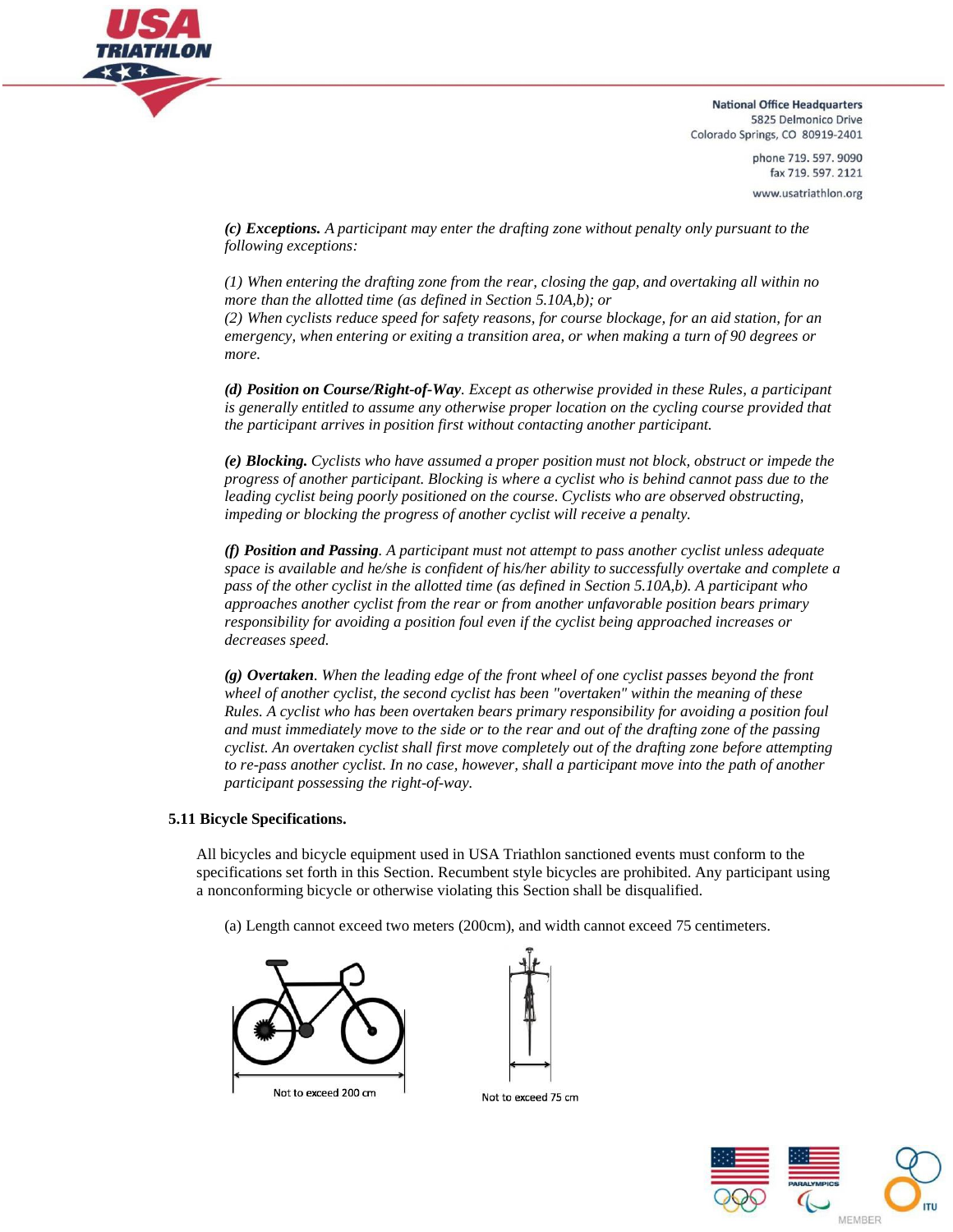

> phone 719, 597, 9090 fax 719.597.2121 www.usatriathlon.org

(b) The distance from the ground to the center of the chain wheel axle must measure at least 24 centimeters.



At least 24 cm

(c) A vertical line touching the front most point of the saddle may be no more than 5 centimeters in front of and no more than 15 centimeters behind a vertical line passing through the center of the chain wheel axle, and the cyclist must not have the capability of adjusting the saddle beyond these limits during competition.



(d) The "front-to-center" distance, (defined as the distance between a vertical line passing through the center of the chain wheel axle and a vertical line passing through the center of the front wheel axle) shall be within the following upper and lower limits.



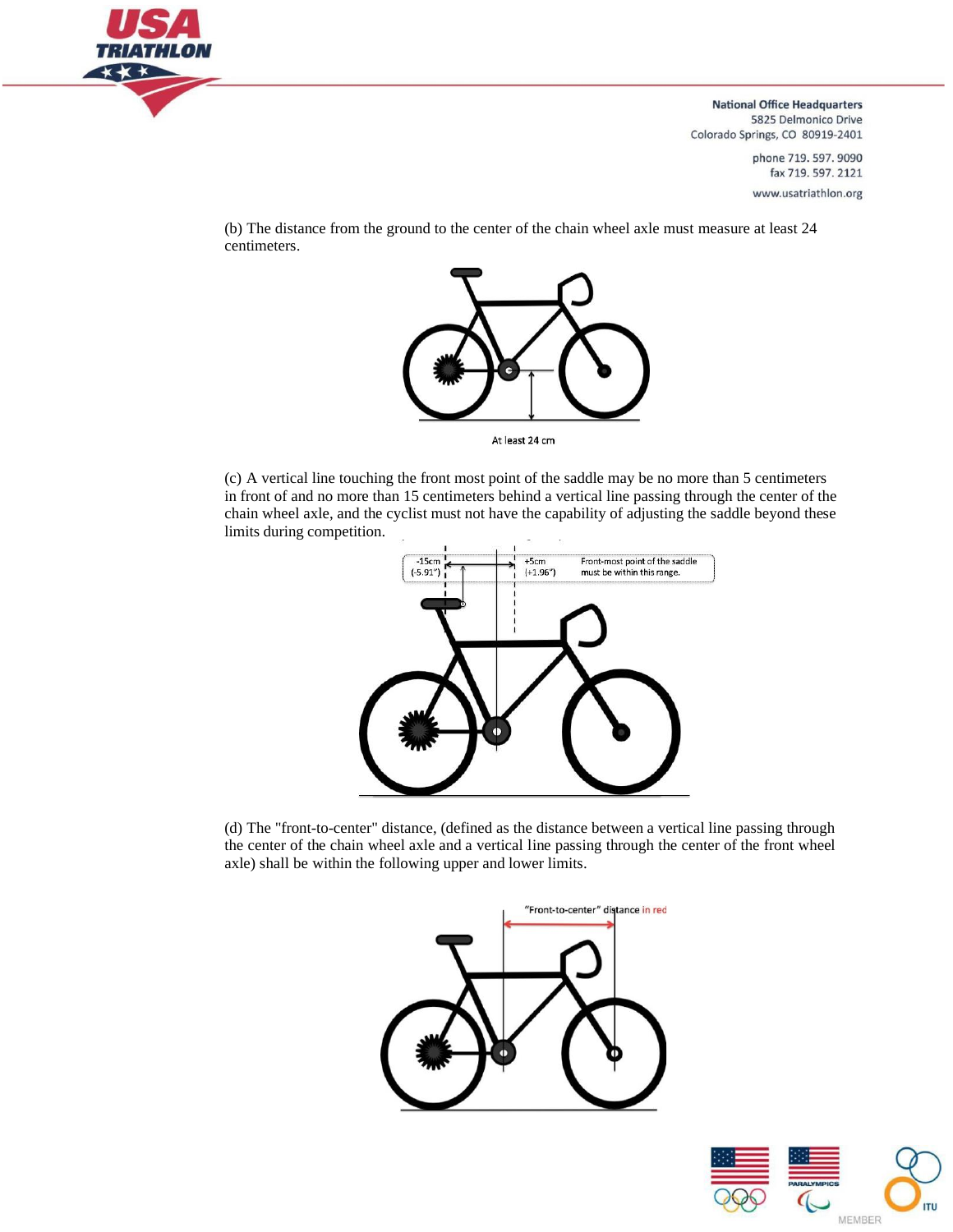

> phone 719, 597, 9090 fax 719.597.2121 www.usatriathlon.org

(i) The lower limit shall be 54 centimeters unless the "axle-to-saddle" distance (defined as the distance between the center of the chain wheel axle and a point on top of the saddle which is 14 centimeters behind the front most point of the saddle) is less than 71 centimeters, in which case the lower limit shall be 50 centimeters.

(ii) The upper limit shall be 65 centimeters or seven-eighths of the "axle-to-saddle" distance, whichever is greater.



(e) There must be no protective shield, fairing, or other device on any part of the bicycle (including frame, wheels, handlebars, chain wheel, and accessories) which has the effect of reducing resistance. Aerodynamic carriers for food, water, and or cycling provisions may be attached to or be an integral part of the aero-handlebars if they meet the following guidelines:

(i) The carrier can pass from front to rear, through a rectangular loop with dimensions of 10 inches (25 cm) in width and 8 inches (20 cm) in height and; (ii) 10 inches (25 cm) deep; (iii) behind the cyclist's hands when in the aero position.

When the carrier is an integral part of the aerobar, this integrated unit must be able to pass through the rectangular loop defined in (i) above and the carrier portion of the unit must meet criteria (ii) and (iii). In the event that compliance with this section is in doubt with respect to any particular carrier or integrated unit, a member of USA Triathlon may submit the carrier or integrated unit to USA Triathlon for evaluation.

(f) No additional equipment, whether it is worn under the competitor's clothing, over the competitors clothing, or is otherwise attached to the athlete's body, which has the effect of reducing wind resistance is permitted. An exception is the use of safety helmets as described in Section 5.9. Such helmets may have the effect of reducing the wind resistance of the head only.

(g) Except as otherwise determined by the race director in the interest of safety, the front wheel may be of a different diameter than the rear wheel, but the front wheel must be of

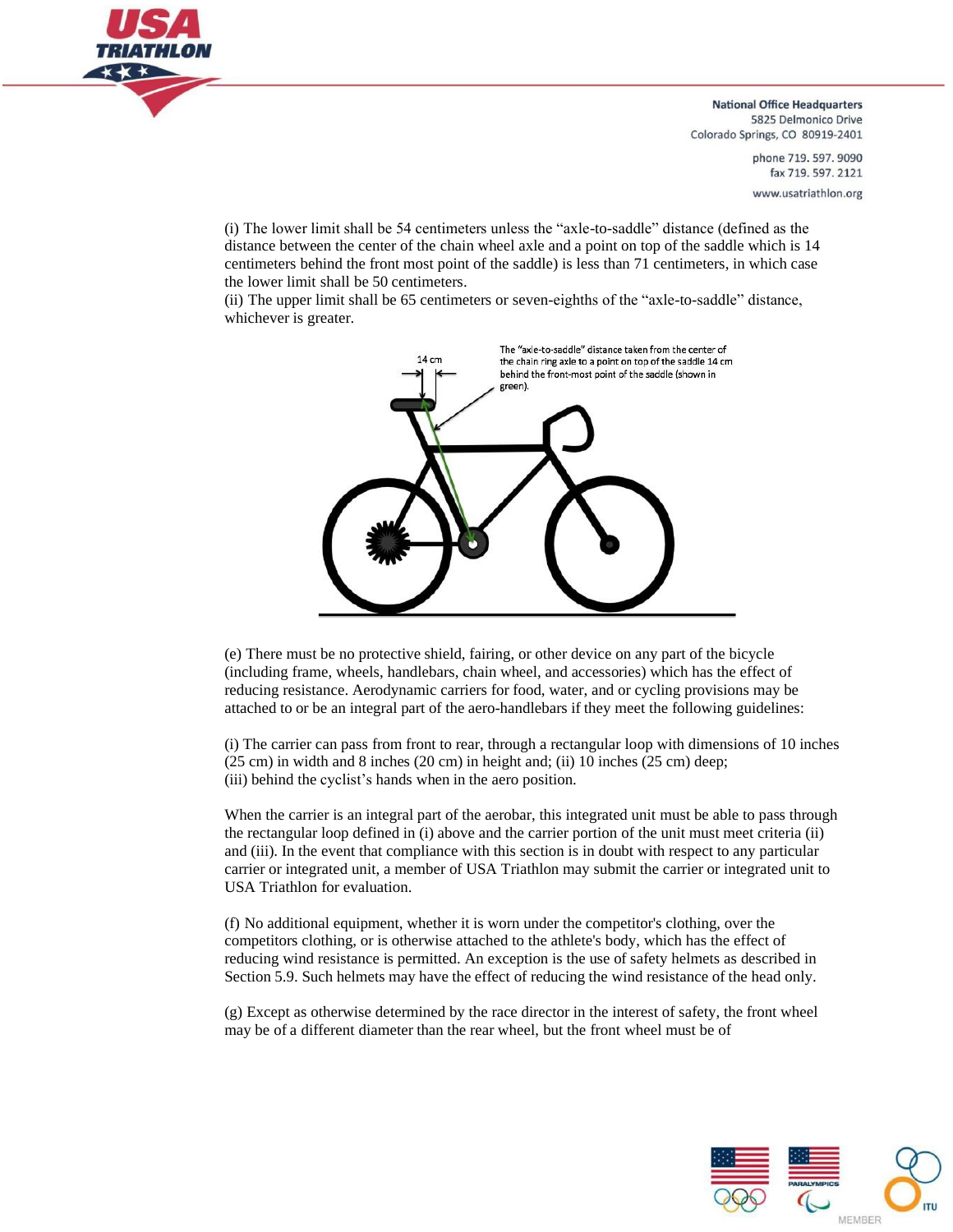

> phone 719, 597, 9090 fax 719.597.2121 www.usatriathlon.org

spoke construction (spokes may be bladed, round, flattened, or oval) and must not be of solid construction. The rear wheel may be either spoke or solid construction. Wheel covers shall only be permitted on the rear wheel.

(h) No wheel may contain any mechanism which is capable of artificially accelerating or causing the continued rotation of the wheel. A wheel may contain a mechanism allowing for the instantaneous mechanical transmission of human force as a means of acceleration.

(i) Handlebars and stem must be fashioned to prevent any danger. All handlebar ends must be solidly plugged to lessen the possibility of injury.

(j) There must be one working brake on each of the two wheels. Disc brakes are allowed.

(k) There must be a free-wheeling mechanism between the crank and the rear wheel that allows the bicycle to roll forward while the pedals remain stationary. Fixed-gear bicycles (or fixed-wheel bicycles, sometimes known as a fixie) are not allowed.

(l) All aspects of the bicycle must be safe to the user and to other participants in the event. Minimum safety standards include, but are not limited to, properly glued and sealed tires, tight headset and handlebars, and true wheels.

#### **5.12 Non-traditional or Unusual Bicycle Equipment.**

Any non-traditional or unusual bicycle construction or equipment to which the specifications in Section 5.11 cannot easily be applied shall be illegal unless details have been submitted to the USA Triathlon Commissioner of Officials, who will forward to the ITU for a decision. The procedure is outlined in Appendix C. Any violation of this Section shall result in disqualification.

The form and process can be downloaded from the USA Triathlon website and must be submitted to USA Triathlon no less than 35 days before the event is due to take place. https:/[/www.teamusa.org/USA-Triathlon/About/Multisport/Competitive-Rules](http://www.teamusa.org/USA-Triathlon/About/Multisport/Competitive-Rules)

# **Article VI - Running Conduct:**

#### **6.1 Permitted Conduct.**

A participant must run or walk the entire portion of the run course. Except for reasons of safety and when no advantage is gained, all runners shall follow and remain within the prescribed course. Crawling is not permitted. A participant who gains forward progress by crawling or otherwise violates this Section shall be disqualified.

#### **6.2 Knowledge of the Course.**

The responsibility of knowing and following the prescribed course rests with each participant.

#### **6.3 Permitted and Illegal Equipment.**

Any participant who at any time wears or carries a headset, radio, headphones, personal audio device, or any other item prohibited by Section 3.4(i) shall be subject to a time penalty.

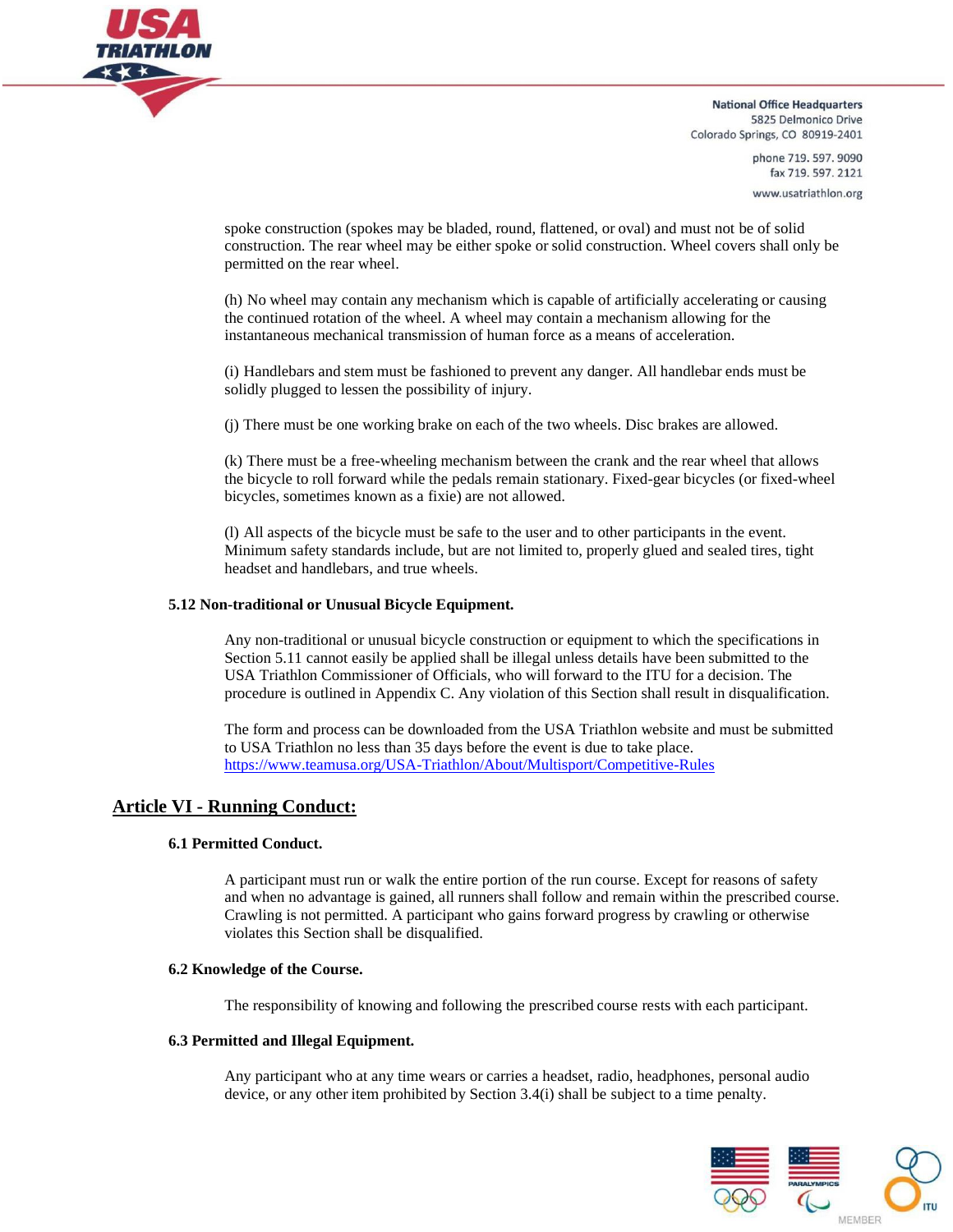

> phone 719, 597, 9090 fax 719.597.2121 www.usatriathlon.org

A participant may carry a water bottle on the run portion of the course, provided that such container is not made of glass. Glass containers are prohibited.

Participants may not use communication devices of any type, including but not limited to cell phones, smart watches, and two-way radios, in any distractive manner during the competition. A "distractive manner" includes but is not limited to making or receiving phone calls, sending or receiving text messages, playing music, using social media, taking photographs or using in a oneor two-way radio communication. Using any communication device in this manner during the competition will result in disqualification.

# **Article VII - Transition Area Conduct:**

#### **7.1 Entering and Exiting.**

A participant must reduce cycling speed to an acceptable and safe level when exiting and entering the transition area. Failure to do so shall result in a variable time penalty.

## **7.2 Placement of Equipment.**

All participants shall place equipment only in the properly designated and individually assigned bicycle corral and shall at all time keep their equipment confined to such properly designated areas. All equipment already used must be returned to properly designated area. Any violation of this Section shall result in a variable time penalty

In the case of an individual assigned bicycle corral, the bike must be racked on the same side, with the wheel down (either wheel) and facing out from the direction of the individually assigned number. Participants may rack their bicycle by either the seat, handlebars or both brake hoods and equipment to be used in competition must be placed next to their downed wheel, or placed in the properly designated area provided by event management (such as an individually specified transition area box or bin). Bike equipment, shoes, glasses, and helmet may be placed on the bike. Racking preference may be specified in the event specific materials.

#### **7.3 Bicycle Placement.**

All participants must return their bicycles to an upright and stable position in the properly designated bicycle corral after completion of the cycling course and before beginning the next segment of the event. Any violation of this Section shall result in a variable time penalty.

#### **7.4 Obstruction and Interference.**

No participant shall impede the forward progress of another participant or interfere with another participant's equipment while in the transition area. Any violation of this Section shall result in a variable time penalty, unless such obstruction or interference renders another participant unable to complete the event, in which case the penalty shall be disqualification.

#### **7.5 Glass Containers.**

Any participant who brings any glass container into the transition area shall be disqualified.

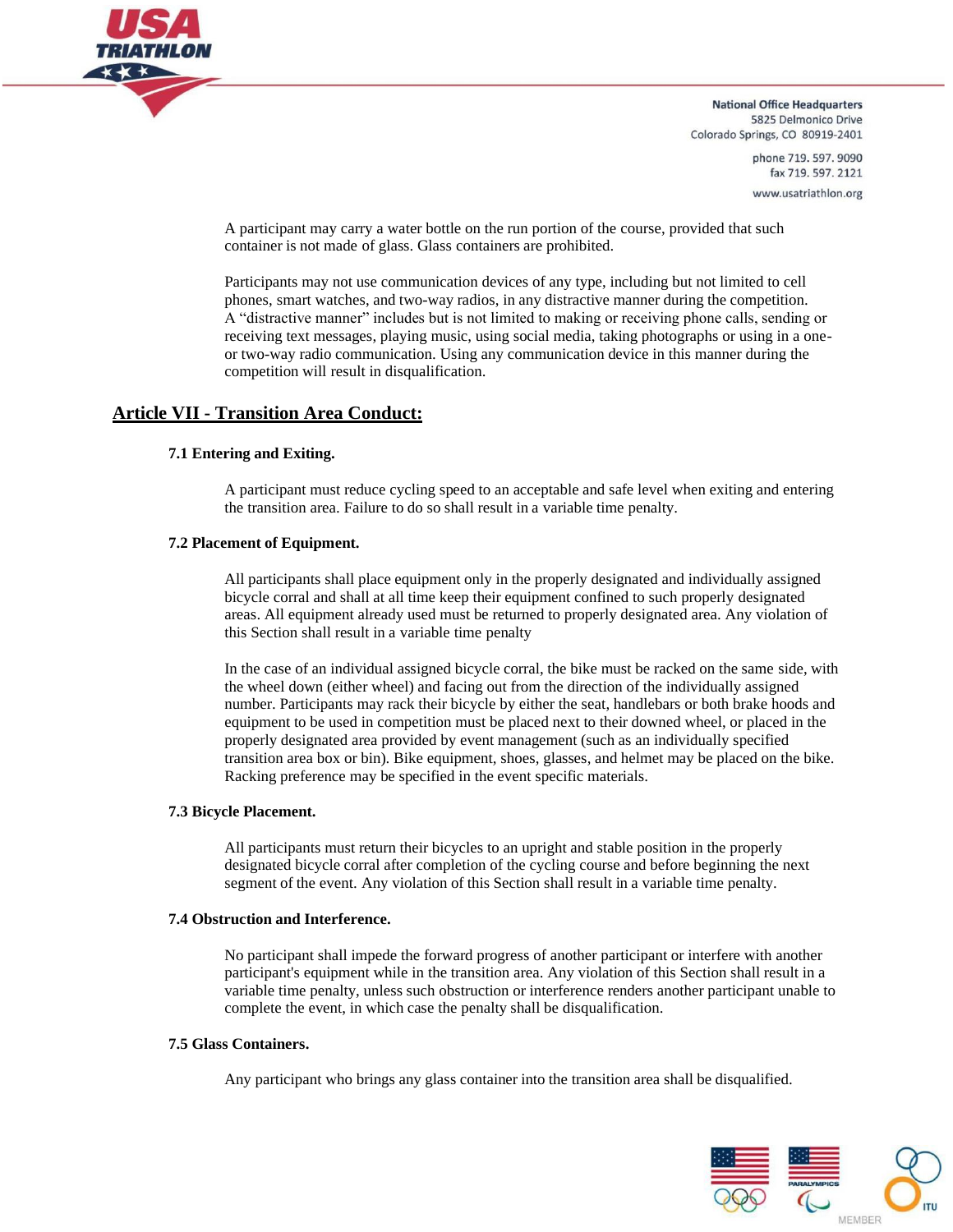

> phone 719, 597, 9090 fax 719.597.2121 www.usatriathlon.org

#### **7.6 Use of Helmet.**

All participants must have their helmet securely fastened from the time they remove their bike from the rack before the start of the bike leg, until after they have placed their bike on the rack after finish of the bike leg. Any violation which occurs while the participant is in the transition area, unless corrected, shall result in a variable time penalty.

# **Article VIII - Doping Control Rules:**

#### **8.1 Policy.**

USA Triathlon condemns the use of substances or methods on the World Anti-Doping Agency (WADA) Prohibited List. Additionally, USA Triathlon condemns the use of substances or methods aimed at artificially enhancing athletic performance. The use of prohibited substances or methods or the use of substances or methods aimed at artificially enhancing performance, frequently referred to as "doping," contravene the ethics of both sport and medical science, threaten the integrity and dignity of Olympic sport, erode public confidence in the Olympic Movement and jeopardize the wellbeing of athletes. Additionally, the use of substances on the WADA Prohibited List or the practice of artificially enhancing performance is inimical to the concept of sportsmanship and frustrates the desire to conduct fair athletic competitions.

As a member National Governing Body of the United States Olympic Committee ("USOPC") and as a member Federation of the International Triathlon Union ("ITU"), USA Triathlon adheres to the anti-doping rules of the USOPC, USADA, WADA, and ITU. In addition, USAT complies with USOPC Bylaws Section 8.7.j, which provides that, as a condition of membership in the USOPC, each National Governing Body complies with the anti-doping policies and with the policies and procedures of the independent anti-doping organization designated by the corporation to conduct drug testing and adjudicate anti-doping rule violations. The USOPC has designated the United States Anti-Doping Agency ("USADA") as that organization.

#### **8.2 Incorporation of Rules.**

It is the responsibility of each member of USA Triathlon to comply with the applicable antidoping rules, regulations and policies of the ITU, USOPC, IOC, WADA, and USADA, which are hereby incorporated in full by USA Triathlon.

It is also the responsibility of each member of USA Triathlon to submit, without reservation or condition, to in-competition and out-of-competition (OOC) doping controls conducted by the ITU, USADA or WADA. OOC testing of athletes may take place at any place or any time and may include an athlete's home or training site, USA Triathlon elite-level camps, training sessions at USOPC facilities or at other designated sites. Additional information regarding the anti-doping rules of WADA, ITU, USOPC and USADA, may be found at [www.triathlon.org,](http://www.triathlon.org/) [www.usada.org,](http://www.usada.org/) and [www.wada-ama.org.](http://www.wada-ama.org/) Athletes may also contact the USADA Drug Reference Line at (800) 233-0393 for information on medications and other substances.

#### **8.3 Adoption of USADA Protocol.**

Pursuant to USOPC Bylaws Section 8.7.j, the conducting of doping controls of members and the management of positive, elevated test results and/or other doping violations for USA Triathlon members (post October 2, 2000) is the responsibility of USADA. Any inconsistent provisions with USADA's full responsibility of anti-doping matters including the testing, adjudication/results

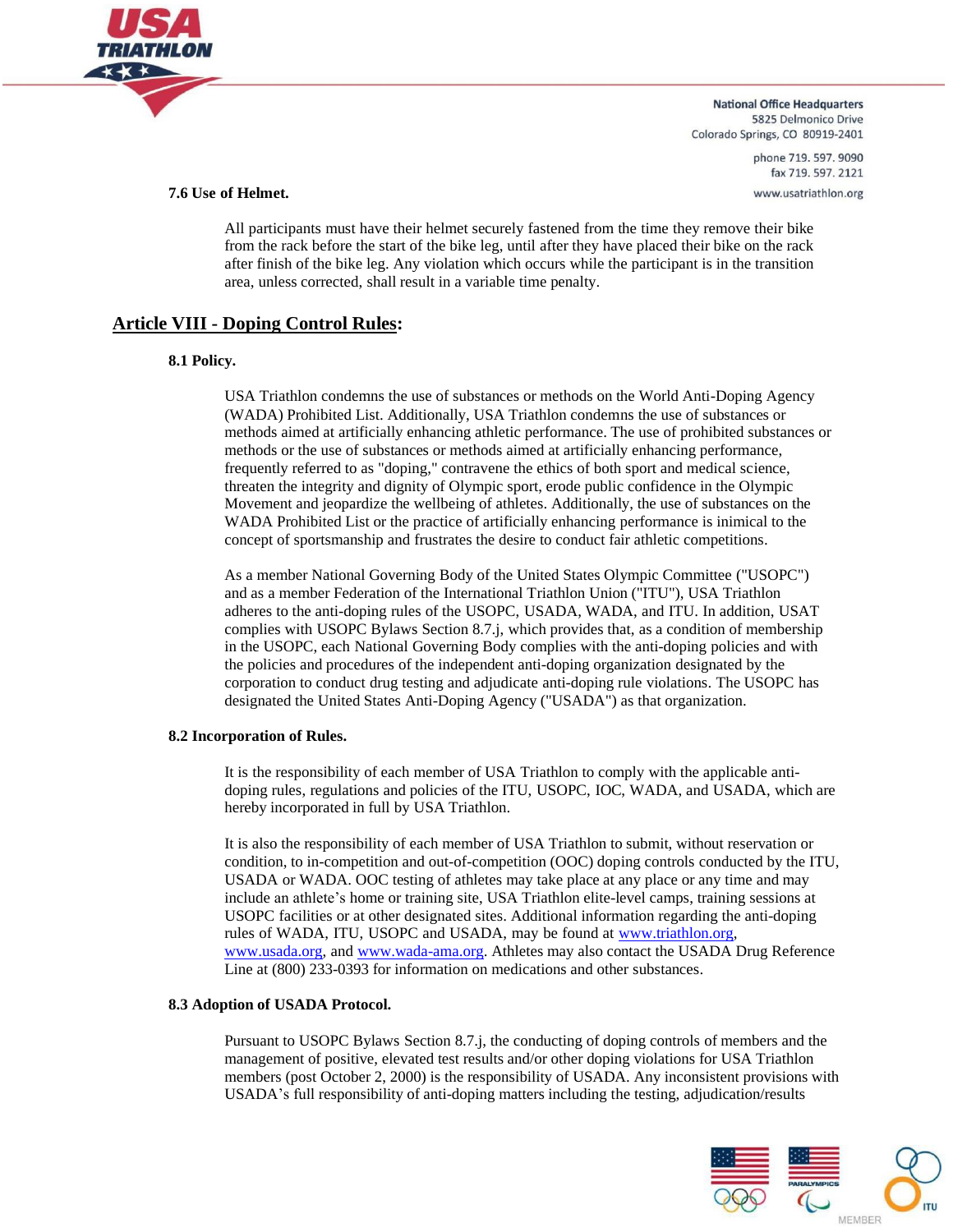

> phone 719, 597, 9090 fax 719.597.2121 www.usatriathlon.org

management or sanctioning of doping violations, elsewhere in USA Triathlon Competitive Rules are hereby superceded. USA Triathlon will, without further process, enforce and publish any sanction communicated to USA Triathlon by USADA resulting from adjudication of a doping violation under the USADA Protocol.

# **Article IX - Race Officiating:**

#### **9.1 Race Officials.**

The race officials at all events shall consist of a Head Referee, Marshals, Judges, and a Head Timer. The race officials shall conduct each event in accordance with these Competitive Rules and shall uphold and enforce these Rules and any other regulations or policies of USA Triathlon in an impartial manner.

#### **9.2 Head Referee.**

Beginning with the start of the event and until all scores are finalized, the decisions of the Head Referee are final and binding with respect to all competition matters pertaining to the event, with the exception of decisions by the Protest Committee.

#### **9.3 Powers of the Head Referee.**

The Head Referee shall be empowered:

(a) To interpret and enforce these Competitive Rules and any other regulations or policies of

USA Triathlon;

(b) To supervise and control the general conduct of all participants, to require that a participant withdraw from an event, and to intercede during a competition at any stage to ensure that the Competitive Rules are observed;

(c) To invoke and impose penalties for violations of these Rules and to prominently post a list of all violations and penalized participants designated by race number at a site located near the finish of the event;

(d) To make decisions on any point not specifically covered in these Rules;

(e) To instruct, direct, assign duties to, and delegate authority to all other race officials;

(f) To overrule any Judge, Marshal, or other race official on any point of interpretation of these Rules, and to resolve differences of opinion between or among Marshals, Judges, or other race officials;

(g) To examine the equipment or other items of any participant at any time to check compliance with these Rules, and to make the final and binding decision as to whether any equipment or other item is improper or unauthorized;

(h) To establish all aspects of protest procedure, including the time and place of hearing, to impose sanctions for noncompliance with established procedure, and to assess penalties in accordance with the resolution of any protests; and

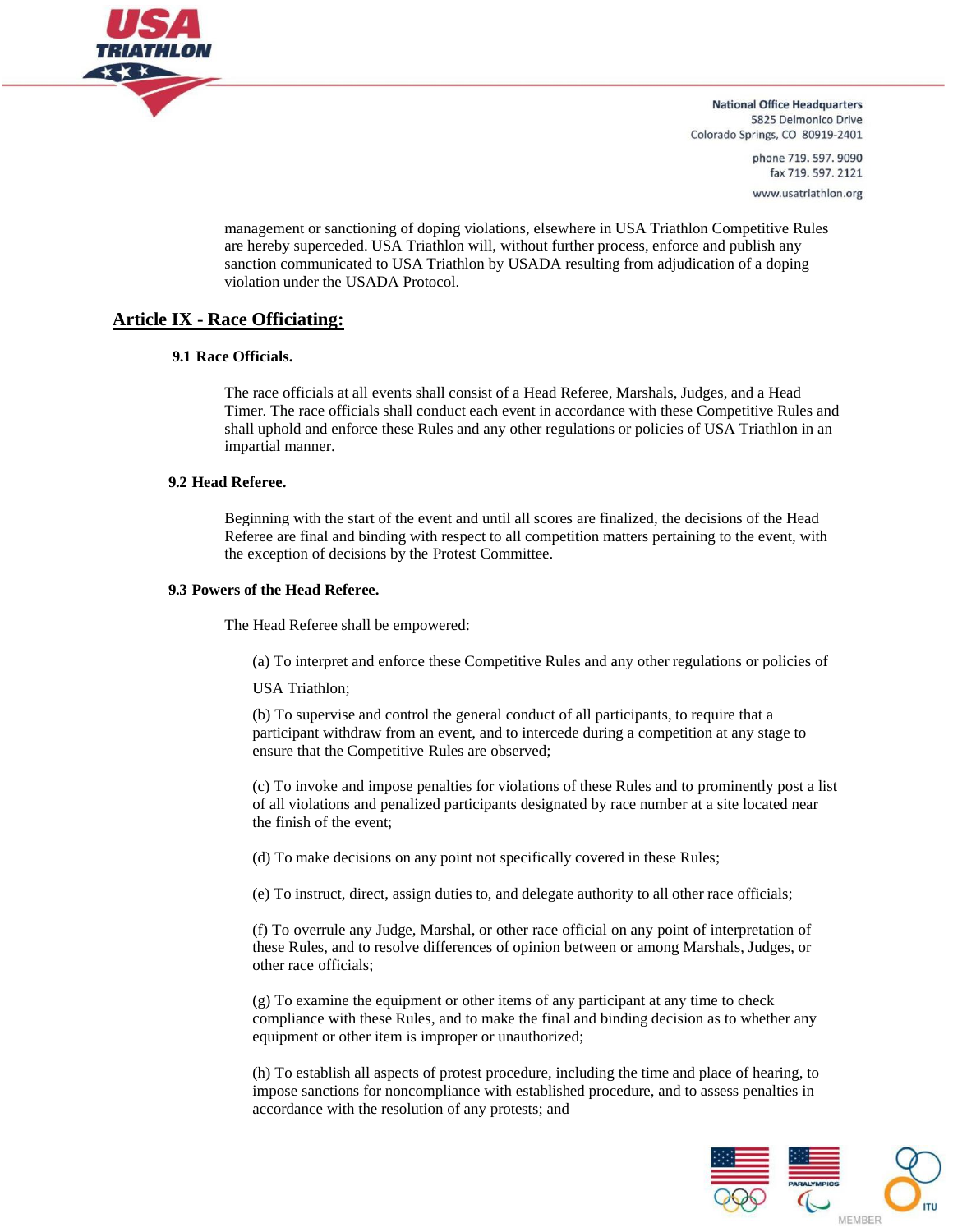

> phone 719, 597, 9090 fax 719.597.2121 www.usatriathlon.org

(i) To prepare a report of actions taken and decisions rendered by the Protest Committee and to make recommendations on improving race operations.

#### **9.4 Duties of the Head Referee.**

The Head Referee shall have the following duties and responsibilities:

(a) The Head Referee shall wear distinctive clothing or other means of identification;

(b) The Head Referee shall establish an officials' headquarters located near the finish of the event;

(c) The Head Referee shall use and maintain a violation posting board erected by race management;

(d) The Head Referee shall process violations reported by Marshals diligently and as soon as possible and shall review every violation with the appropriate reporting Marshal;

(e) The Head Referee shall determine the relative severity of any offense or violation;

(f) The Head Referee shall assess an appropriate penalty;

(g) The Head Referee shall retain the results of reported violations and decisions and shall review the information in connection with all protests; and

(h) The Head Referee shall submit all appropriate data which affects final results to the Head Timer for incorporation into final race results.

#### **9.5 Official Race Results.**

Final results will reflect all decisions made by the Head Referee and the Protest Committee. Results are subject to review by the Head Referee at or after the event. Any changes made by the Head Referee shall be reported to the competitor, the Race Director, and the USAT Commissioner of Officials in writing no later than 10 days after the event, at which time the results will be deemed final, subject to any appeal filed by a competitor, including anyone affected by the change in results.

#### **9.6 Race Marshals.**

Race Marshals will be assigned to the swim, cycle, and run portions of the event and to the transition areas and will follow all instructions of the Head Referee. Race Marshals shall have jurisdiction over all persons in their respective areas of assignment. Race Marshals shall enforce these Competitive Rules by reporting violations to the Head Referee in writing. The Head Referee, and not the Race Marshal, shall assess penalties.

#### **9.7 Judges.**

Judges shall hear and rule on all protests as members of the Protest Committee. Judges shall also assist other race officials as instructed by the Head Referee.

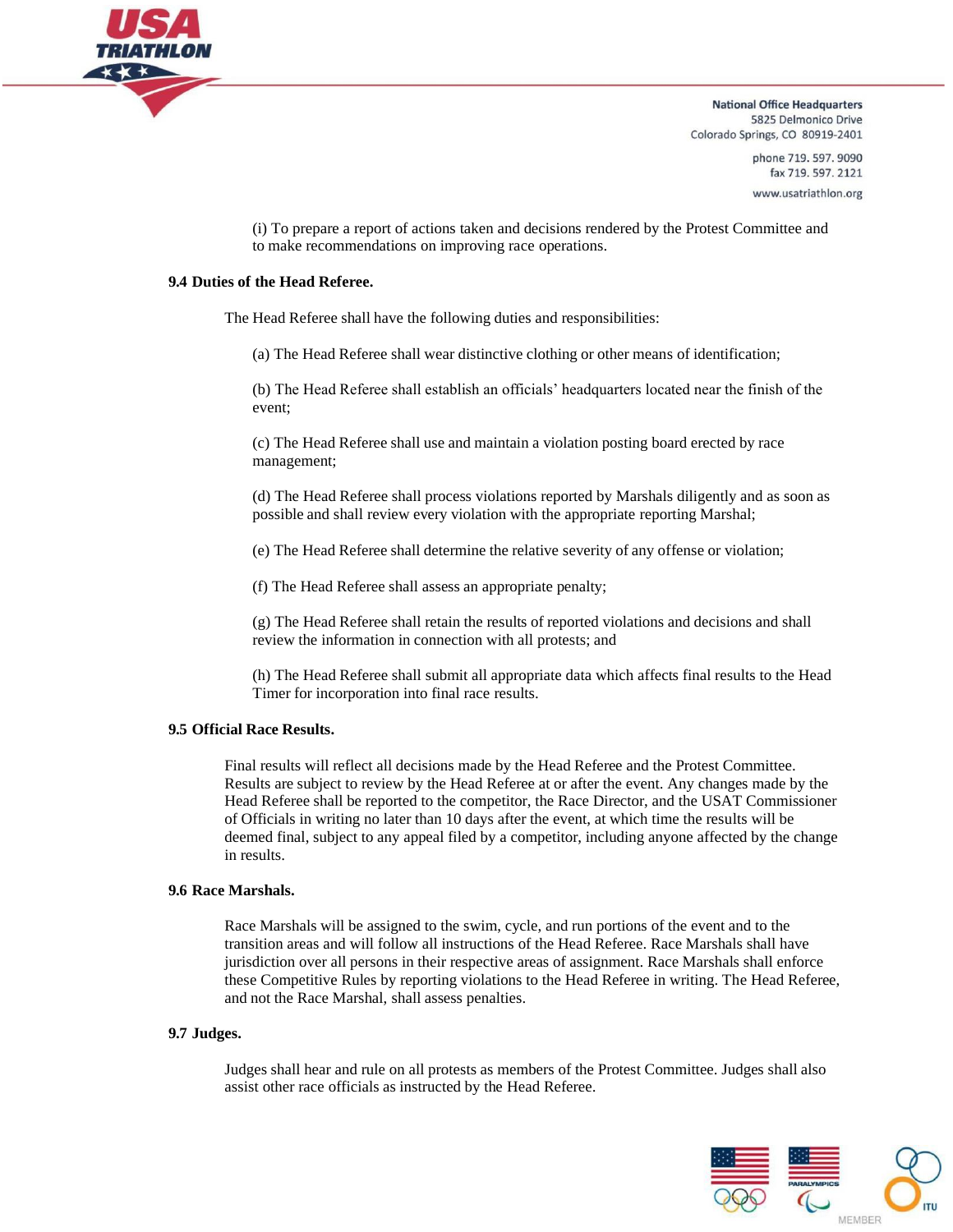

> phone 719, 597, 9090 fax 719.597.2121

www.usatriathlon.org

#### **9.8 Head Timer.**

The Head Timer is responsible for collecting and processing all data relevant to the calculation and determination of official race results.

# **Article X – Protests:**

#### **10.1 Proper Subject of Protest**.

No protest may be filed with respect to matters which were observed by or previously ruled upon by a race official. No person may file a protest which requires a judgement call. A "judgement call," as used in these Rules, means the resolution of a dispute involving one or more material facts which cannot be determined with certainty solely through the production of tangible physical evidence. The term "judgement call" shall include but shall not be limited to a resolution of:

(a) any purported violation of the cycling position foul Rules (including alleged drafting violations);

(b) allegations of blocking, obstruction, or interference; or

(c) allegations of unsportsmanlike conduct.

Any protest filed in contravention of this Section shall be summarily dismissed under Section 10.4.

#### **10.2 Protests Involving Eligibility.**

Protests contesting the eligibility of any participant to compete or to represent an organization in an event shall be made in writing to USA Triathlon or to the Head Referee before the event begins. A participant may be allowed to compete under protest if USA Triathlon or the Head Referee deems it appropriate.

#### **10.3 Standing to File Protest.**

Protests may only be filed by participants who directly observed the subject of the protest, who were directly and personally involved in any incident relevant to the protest, and who possess direct, detailed, and personal knowledge of the subject of the protest.

#### **10.4 Summary Dismissal of Protest.**

With respect to each protest filed, the Head Referee shall make an initial determination as to whether the protest complies with all of the provisions of the Article and whether the protest is factually sufficient to support a ruling by the Protest Committee. If the protest is improper or deficient in any respect, the Head Referee shall summarily reject and dismiss the protest and shall not be required to submit the matter to the Protest Committee. If the defect is curable in the opinion of the Head Referee, the Head Referee may allow the protest to be resubmitted within a reasonable time, even if the time period in Section 10.5 has already expired.

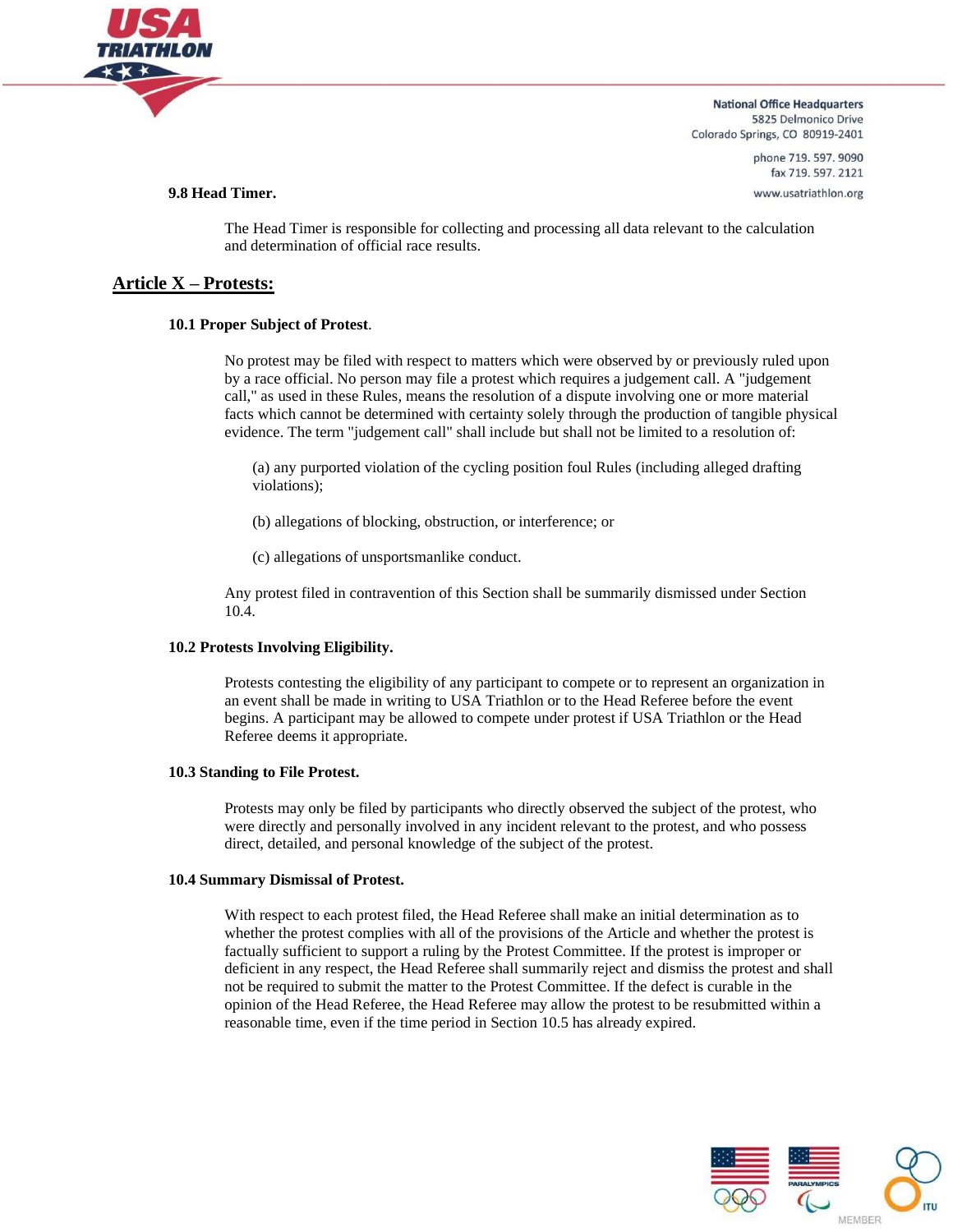

> phone 719, 597, 9090 fax 719.597.2121 www.usatriathlon.org

#### **10.5 Time for Filing Protests.**

All protests must be filed in writing and submitted to the Head Referee within sixty (60) minutes after the person filing the protest has completed the event.

#### **10.6 Contents of Protest.**

All protests must be factually sufficient to support a just ruling by the Protest Committee and must contain the following:

(a) The specific Competitive Rule or Rules alleged to have been violated;

(b) The location and approximate time of the incident;

- (c) The person or persons involved in the incident;
- (d) A detailed statement of the specific facts, including a diagram if necessary or appropriate; and

(e) The signature of the person filing the protest, which shall constitute an affirmation that the facts stated therein are true.

Failure to comply with any aspect of this Section shall subject the protest to summary dismissal.

#### **10.7 Notice of Protest.**

All persons involved in or affected by a protest shall be notified thereof and shall have access to the contents of the protest.

#### **10.8 Protest Committee.**

The Protest Committee shall be comprised of the Head Referee and two Judges appointed by the Head Referee. The Head Referee shall serve as chairperson of the Protest Committee and shall have full authority to conduct the protest and maintain order. The Protest Committee will issue a final determination with respect to all protests timely filed and not subject to summary dismissal.

#### **10.9 Protest Hearing.**

In hearing a protest, members of the Protest Committee shall weigh the evidence and testimony impartially and shall render a decision in accordance with their best judgement.

During all protests:

a. The Head Referee will read the protest;

b. The person who filed the protest and all participants involved in the incident must be present, unless medically unable to attend in which case the Head Referee shall postpone the hearing or allow a representative to participate on behalf of the injured person;

c. All persons required to be present shall be allowed three minutes to relate their accounts of the incident, or such additional time as the Head Referee may allow;

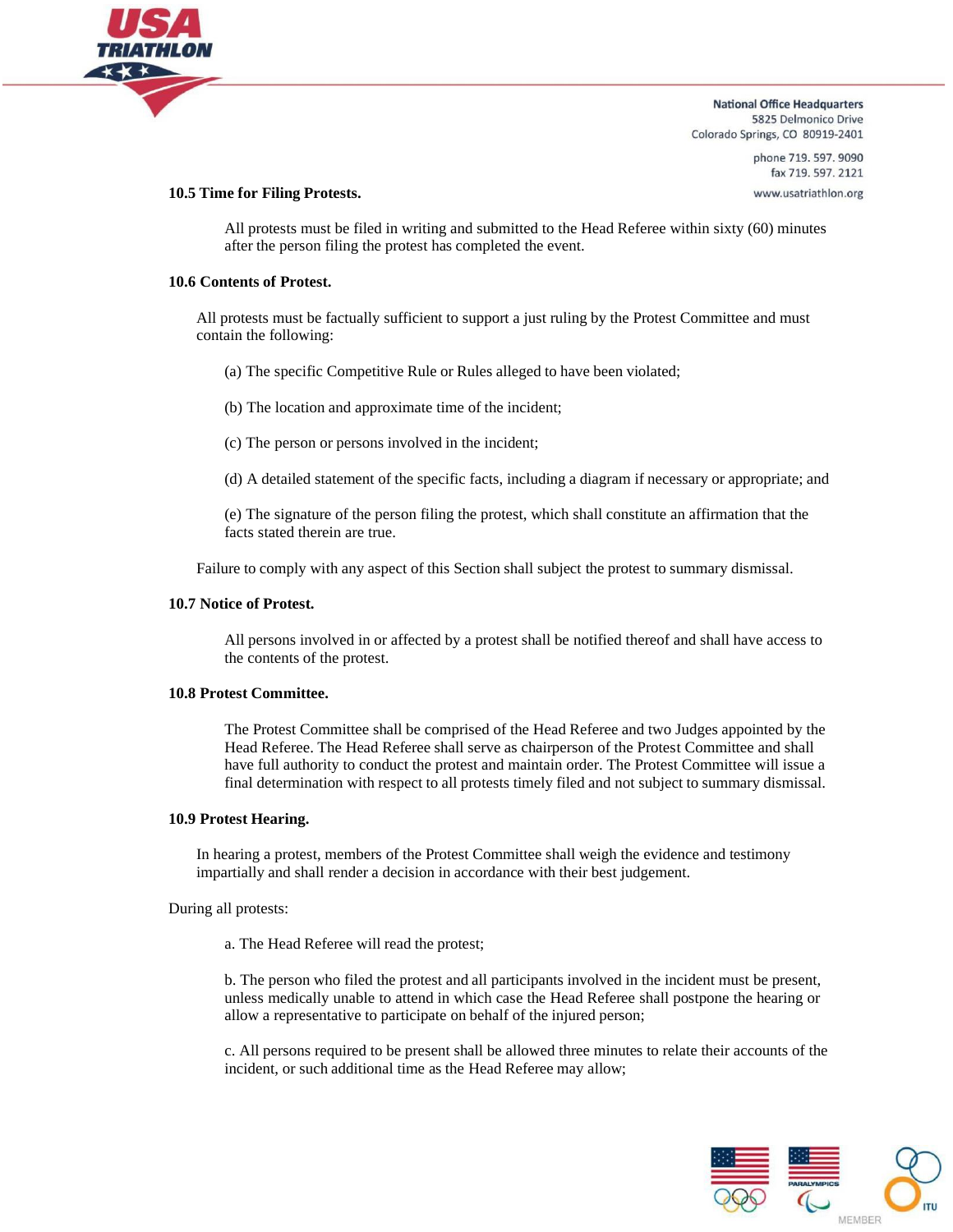

> phone 719, 597, 9090 fax 719.597.2121 www.usatriathlon.org

d. A maximum of two witnesses for each participant involved in the protest may be allowed to speak for three minutes each; and

e. No spectators or partial observers shall be allowed to participate in the hearing.

#### **10.10 Protest Ruling.**

After dismissing all parties, the Protest Committee shall review the evidence and render a prompt decision. The decision will be posted immediately.

#### **10.11 Effect of Protest Decision.**

The summary dismissal of a protest by the Head Referee or the decision of a Protest Committee shall be final, and official race results shall reflect those determinations. Official results and the determination of any Head Referee or Protest Committee can be subsequently modified only by USA Triathlon pursuant to an appeal duly filed in accordance with USA Triathlon's Grievance and Disciplinary Policy.

#### **10.12 Announcement of Official Results**.

Until all protests are finally determined, the official results of any event shall not be announced, and no prizes for that event shall be awarded unless any outstanding protest is officially withdrawn.

#### **10.13 Presence of Participants.**

All race participants are required to be present and to participate in the hearing of any protest in which they were involved. A Protest Committee may render a decision in the absence of any participant who fails to appear timely. Except for medical reasons, all participants shall remain available for participation in any protests until such time as official race results are announced, the period for filing all protests has expired, or permission to leave the vicinity is granted by the Head Referee.

# **Article XI - Hearings and Appeals:**

#### **11.1 Appeals**

USA Triathlon's Grievance and Disciplinary Policy located www.teamusa.org/USA-Triathlon/About/USAT/Governance shall govern the procedures for all appeals of a Protest Ruling.

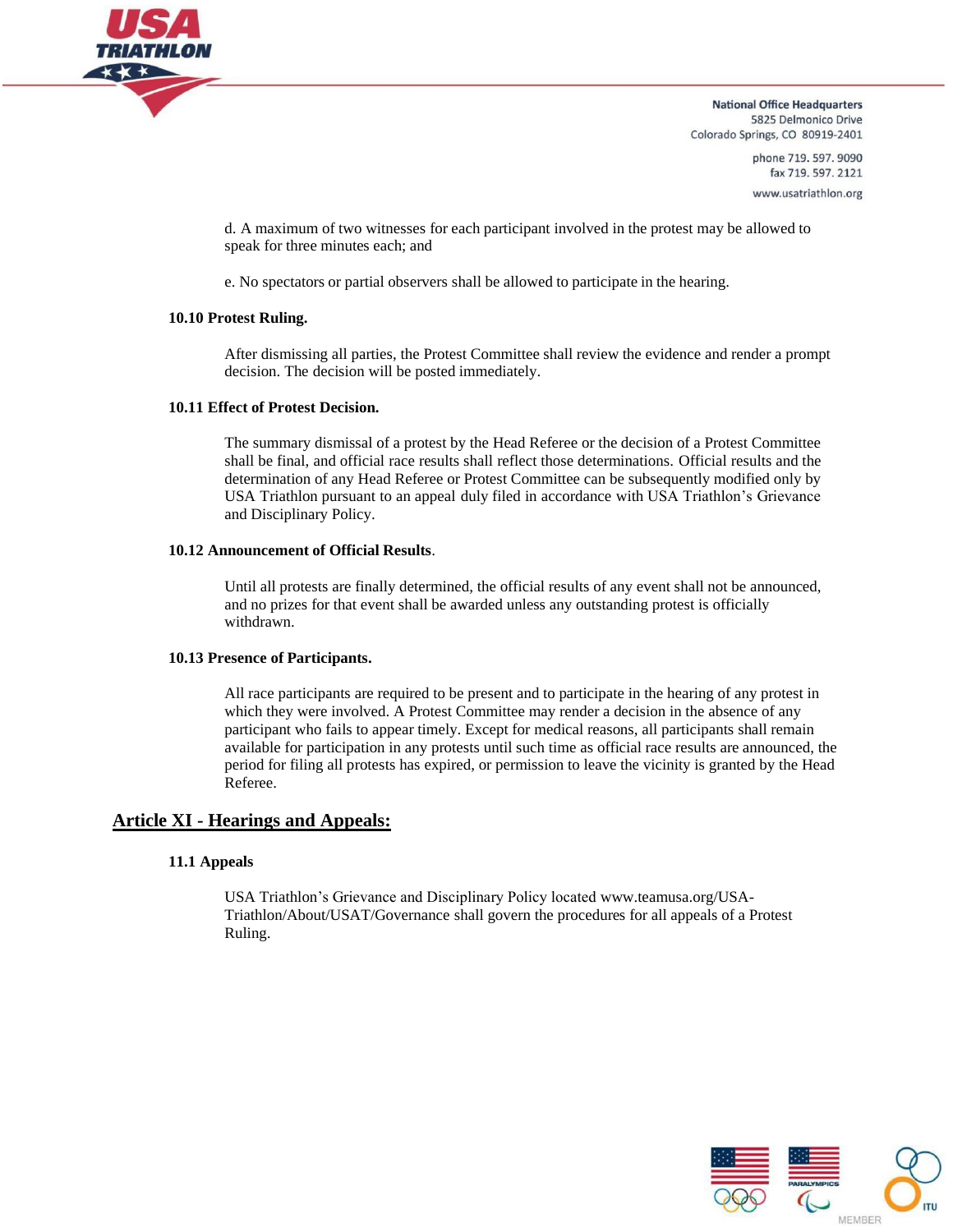

> phone 719. 597. 9090 fax 719.597.2121 www.usatriathlon.org

#### **11.2 Proper Subject of Appeal.**

No person may file an appeal with respect to a judgment call as defined in Section 10.1. Members may appeal the final decision of a Protest Committee, and punitive action affecting their membership in USA Triathlon, or any other matter involving an interpretation of the Competitive Rules of which an appeal is not otherwise prohibited by this Article including disciplinary matters.

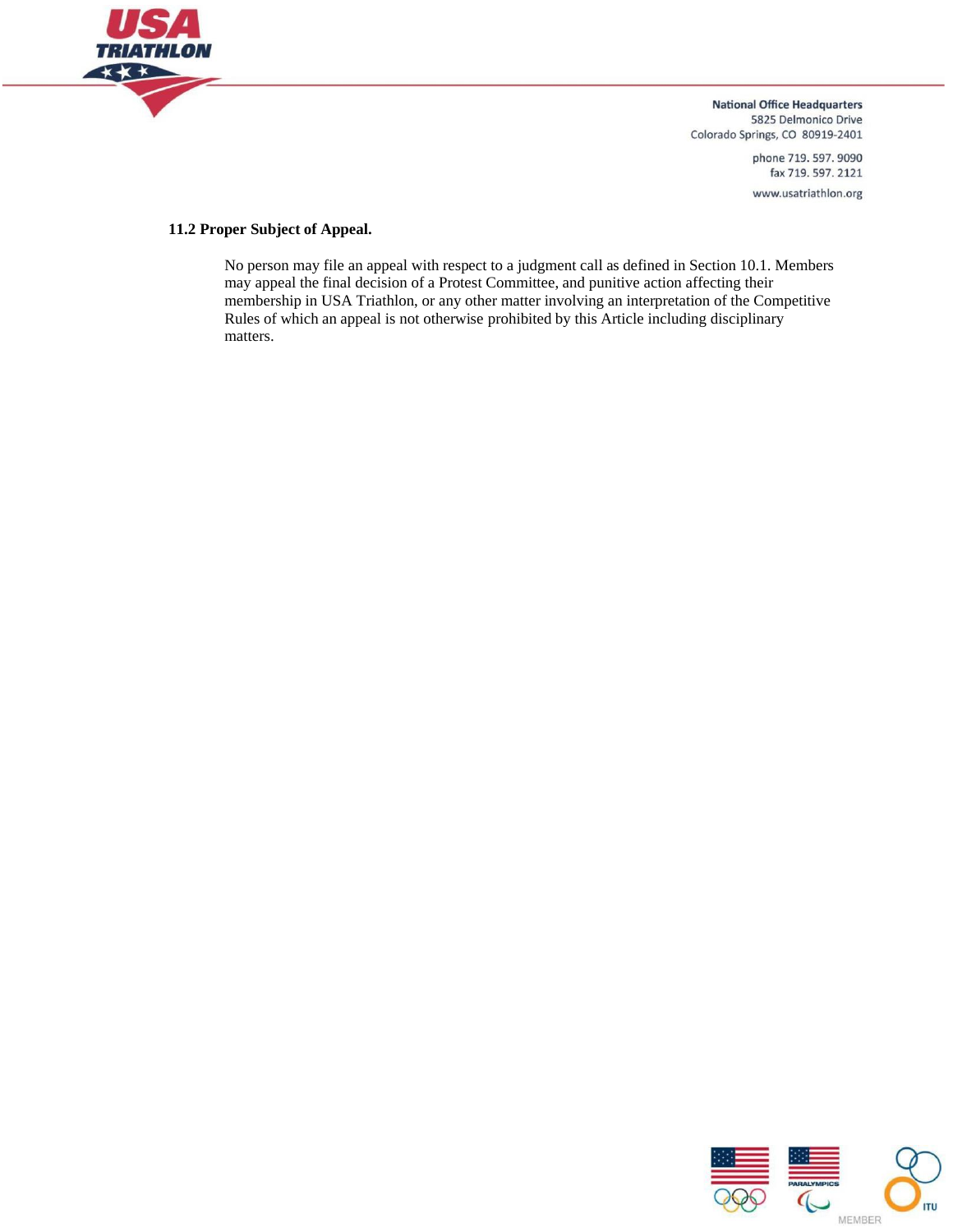

# **USA Triathlon Rule Modifications for Paratriathletes**

phone 719, 597, 9090 fax 719.597.2121 www.usatriathlon.org

#### **P 1.0 General.**

Paratriathletes, as defined under rule USAT rule P1.2 shall be governed by all USA Triathlon (USAT) Competitive Rules with the following modifications.

#### **P 1.1 Classification.**

Athletes may compete in USAT sanctioned races without official classification in categories set out in rule P1.2. In order to compete in USA Paratriathon National Championships and national teams, paratriathletes must be classified by a certified USA Paratriathlete Classifier. Paratriathletes shall provide classification to race directors upon registration.

Each paratriathlete shall be required to:

a) Provide medical evidence and documentation describing his/her disability.

b) Be available to the classifier for assessment prior to competition.

c) Meet the minimum impairment criteria.

Athletes with miscellaneous conditions such as, but not limited to: intolerance to temperature extremes, organ transplants, joint replacements (endoprosthetics), kidney dialysis, hearing impairments, and or cognitive impairment are not eligible for paratriathlon competition or categories.

#### **P 1.2 Competition Categories.**

Paratriathlete categories shall be instituted and maintained as follows:

PTHC - Wheelchair users. Includes athletes with comparable activity limitation and an impairment of, but not limited to: muscle power, limb deficiency, hypertonia, ataxia, athetosis that prevent the ability to safely ride a conventional bike and run. Through classification assessment, athletes must have a score of up to 640,0 points.

Sub categories of PTHC1 and PTHC2 for most and least impaired. Athletes shall use a recumbent handcycle on the bike course and a racing wheelchair on the run segment;

PTS2 - Includes athletes with comparable activity limitation and an impairment of, but not limited to, limb deficiency, hypertonia, ataxia and or athetosis, impaired muscle power or range of movement that through classification assessment have a score of up to 909.9 points. In both bike and run segments, amputee athletes may use approved prosthesis or other supportive devices.

PTS3 - Includes athletes with comparable activity limitation and an impairment of, but not limited to, limb deficiency, hypertonia, ataxia and or athetosis, impaired muscle power or range of movement that through classification assessment have a score from 910.0 to 979.9 points. In both bike and run segments, the athlete may use approved prosthesis or other supportive devices.

PTS4 – Includes athletes with comparable activity limitation and an impairment of, but not limited to, limb deficiency, hypertonia, ataxia and or athetosis, impaired muscle power or range of movement that through classification assessment have a score from 980.0 to 1091.9 points included. In both bike and run segments, the athlete may use approved prosthesis or other supportive devices.

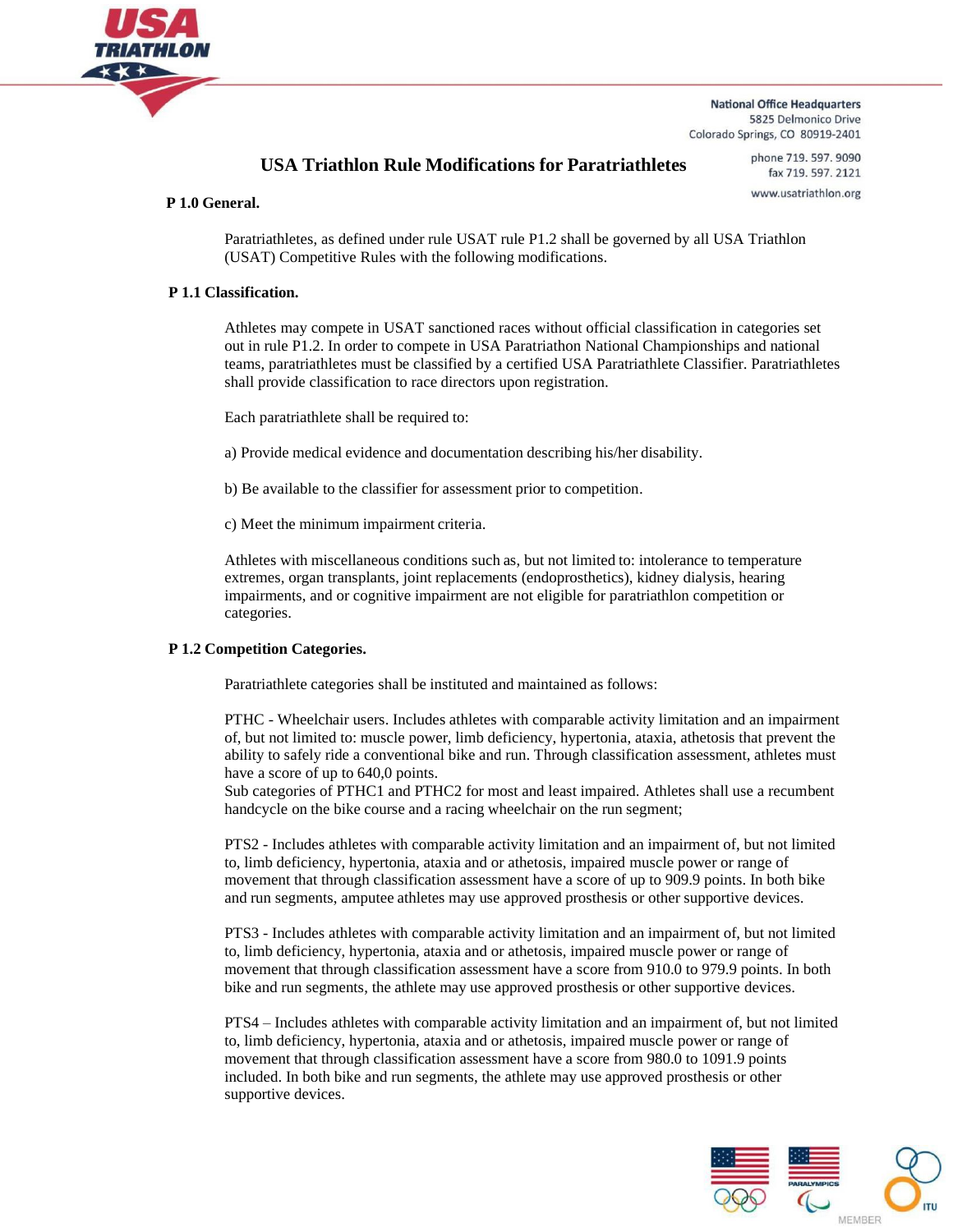

> phone 719.597.9090 fax 719.597.2121 www.usatriathlon.org

PTS5 – Includes athletes with comparable activity limitation and an impairment of, but not limited to, limb deficiency, hypertonia, ataxia and or athetosis, impaired muscle power or range of movement that through classification assessment have a score from 1092.0 to 1211.9 points included. In both bike and run segments, the athlete may use approved prosthesis or other supportive devices.

PTIV – Total or partial visual impairment (IBSA/IPC defined subclasses B1, B2, and B3).

B1 includes athletes with total visual impairment - no light perception in either eye up to some light perception but inability to recognize shapes at any distance or direction. Visual acuity poorer than LogMAR 2.60

B2 includes partially sighted athletes with a visual acuity range of LogMAR 1.50 to 2.60 and/or visual field of less than 10 degrees with best corrective.

B3 includes partially sighted athletes with a visual acuity range of LogMAR 1.00 to 1.40 and/or visual field of less than 40 degrees with best corrective.

It is mandatory that only one guide of the same sex may be used throughout the race. Athlete is tethered during the swim portion, must ride a tandem bicycle, and may choose an elbow lead or tether lead.

#### **P 1.3 Swimming Conduct.**

a) Wetsuits are allowed for PTHC participants at any water temperature. When the water temperature is greater than 78 degrees, wetsuits are not permitted for PTS2, PTS3, PTS4, PTS5 or PTIV categories.

b) In multiple loop swim courses competitors are not required to exit the water before completing additional loops.

c) Prosthetic and orthotic devices are considered propulsive devices and are not allowed for any category.

d) PTHC competitors shall have both legs bound together during the swim portion. The athlete may use a brace as long as it does not provide flotation. The binding or brace must remain in place until the competitor exits the swim.

#### **P 1.4 Handlers.**

Paratriathletes shall be permitted the following in regard to handlers/aides:

a) Handlers should be allotted as follows:

1) One handler for each paratriathlete in categories PTHC, PTS2, PTS3, PTS4, PTS5;

2) No handlers for category PTIV.

b) Each paratriathlete is required to identify all handlers and describe their duties to the appropriate race official prior to the start of competition.

c) Handlers shall be subject to all USAT Competitive Rules and must sign the USA Triathlon waiver.

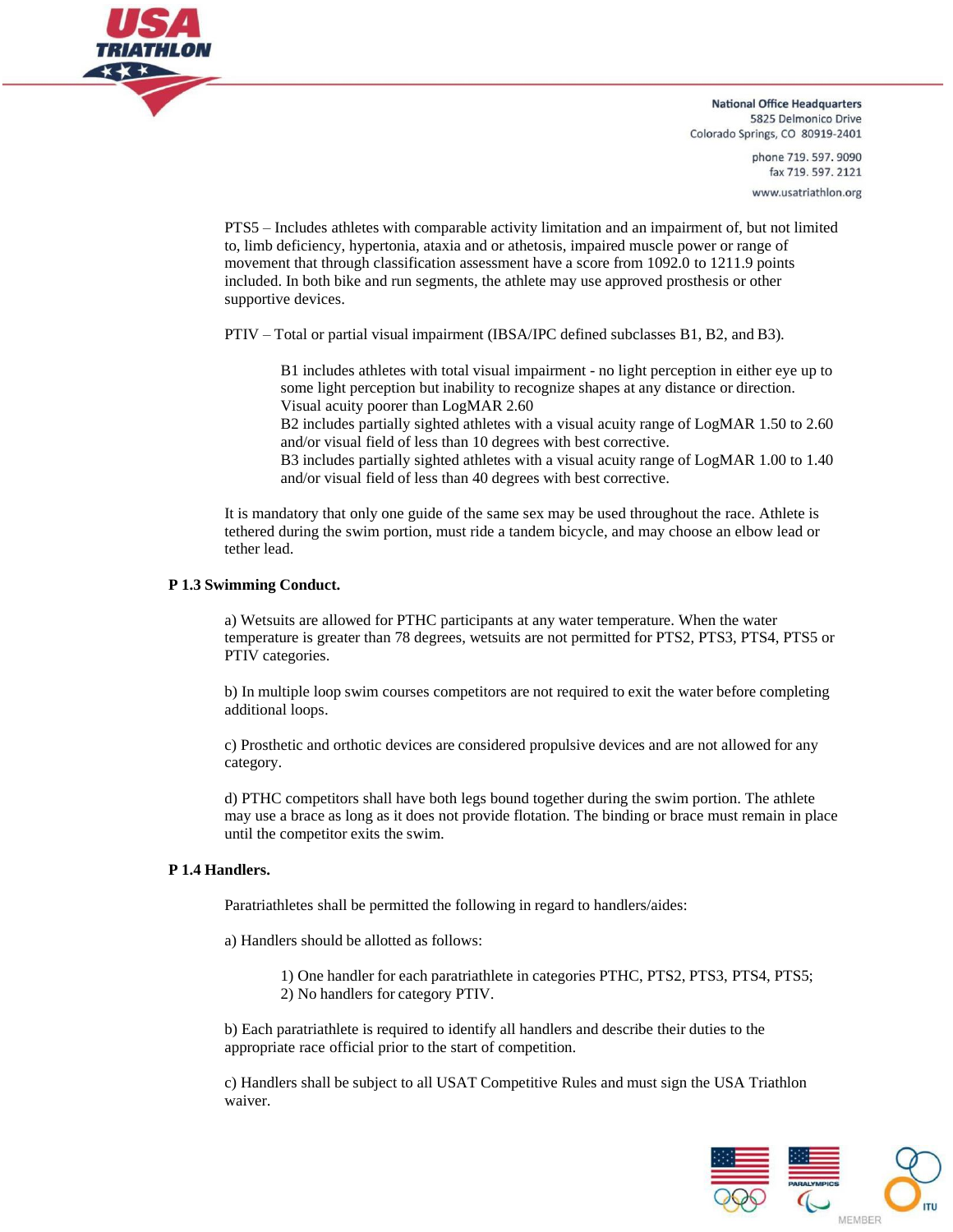

> phone 719.597.9090 fax 719.597.2121

www.usatriathlon.org

d) Handlers are specifically allowed to assist competitors by:

- 1) Assisting/carrying athletes from the water to transition area;
- 2) Helping with prosthetic or other assistive devices;
- 3) Lifting participants in and out of handcycles and wheelchairs;
- 4) Removing wetsuits or clothing;
- 5) Repairing flats and other equipment (in transition only).

e) A handler may not take action to propel a competitor forward except in extraordinary circumstances as determined by the Head Referee.

#### **P 1.5 Transition Areas.**

a) PTHC paratriathletes may use the handcycle in transition.

b) Except for PTHC category, paratriathletes must ambulate (walk/run) through transition by the use of either crutches or prosthetic device. If crutches are used, handlers may accompany the competitor to and from the mount line of the bike portion as long as they do not impede the progress of any other participant.

c) PTHC competitors may use a wheelchair from swim exit to transition.

d) Bicycles, tandem bicycles, tricycles, and handcycles may not be used from swim exit to transition.

#### **P 1.6 Cycling Conduct and Equipment, PTS2, PTS3, PTS4, PTS5.**

a) Paratriathletes shall be governed by the following with regard to cycling conduct:

1) All bicycles and tricycles shall be propelled by human force.

2) Rigid prosthetic adaptations that are mounted or affixed to any part of the cycle are not allowed.

3) A rider shall be supported solely by the pedals, the saddle and the handlebars.

4) Competitors not wearing a prosthesis may use a support for the thigh only if the thigh is not affixed to the bicycle.

5) Any request for an impairment adaptation to any cycle must be submitted in writing to USA Triathlon, with pictures and explanation, at least 30 days prior to the event. If approved, the competitor will be notified in writing.

b) No guide dogs will be allowed on the bike course at any time.

c) Paratriathletes who use catheters or other urinary diversion devices must use a catheter bag at all times.

#### **P 1.7 Cycling Conduct and Equipment, PTHC.**

PTHC competitors must use a handcycle with the following specifications:

a) A handcycle shall be an arm powered, three wheeled vehicle with an open frame of tubular construction which conforms to the general principles of International Cycling Union (UCI) construction for bicycles (except that the chassis frame tubes need not be straight.) For the seat or backrest construction, the maximum frame tube diameter may not exceed the maximum defined by the general principles of UCI.

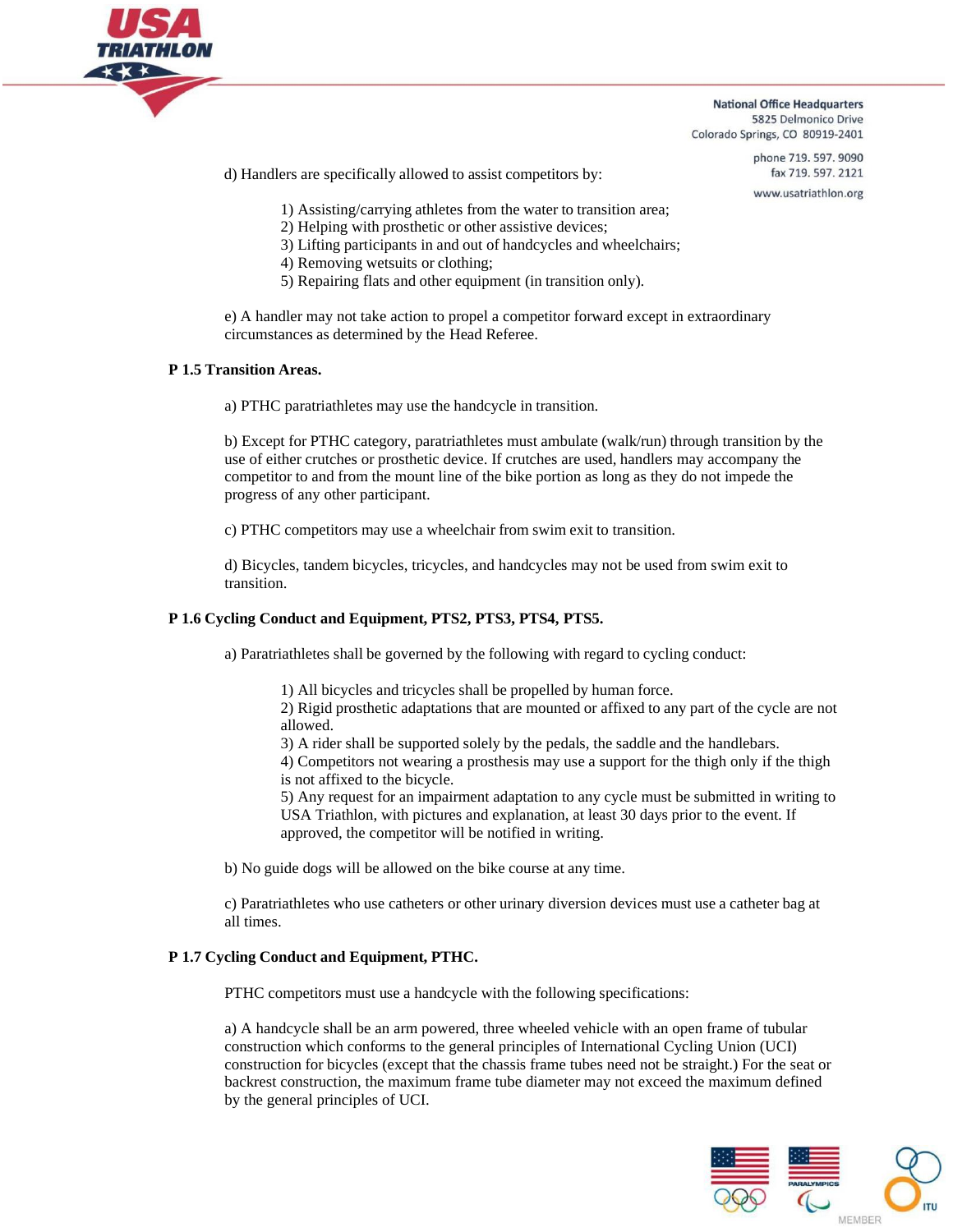

> phone 719, 597, 9090 fax 719.597.2121 www.usatriathlon.org

b) The single wheel may be of a different diameter to the double wheels. The front wheel or wheels shall be steerable; the single wheel, either front or rear, shall be driven through a system comprising handgrips and a chain. The handcycle shall be propelled solely through a chainset and conventional cycle drive train, of crank arms, chainwheels, chain and gears, with handgrips replacing foot pedals. It shall be propelled by the hands, arms and upper body only.

c) The handcycle must have a working brake system on the front wheel.

d) The horizontal of the rider's eyeline must be above the crank housing (crank set) when the rider's hands are on the handlebars facing forward at full extent, the tip of both shoulder blades are in contact with the backrest and the head is in contact with the headrest (when applicable).

e) From the seated recumbent position described above (P1.7, d), conforming measurements are calculated as follows;  $(\#1)$  the distance from the ground to the center of the rider's eyes and  $(\#2)$ the distance from the ground to the center of the crank housing (crank set). Measurement #1 (from the eyes to the ground) must be equal or greater than measurement #2 (from the center of the crank housing to the ground.)

f) The rider shall remain seated in the recumbent position with bodyweight supported through the seat and backrest. The seat angle must be a minimum of 30o and a maximum of 45o, measured between the horizontal and the back of the rider.

g) All handcycles must have a mirror fixed either to the helmet of the rider or at some point on the front of the bike to ensure rear-view vision.

h) Adjustments (except emergency repairs) to handcycle equipment may not be made during the race.

i) Wheels of the handcycle may vary in diameter between a minimum 406 mm and a maximum of 622 mm. Modified hub attachments may be used if necessary. The width of handcycle double wheels may vary between 55 cm minimum and 70 cm maximum, measured at the center of each tire where the tires touch the ground. Wheels must be of spoke construction. Solid disc wheels and wheel covers are not allowed.

j) A handcycle shall not measure more than 250 cm in length. Its maximum width shall be 70 cm.

k) The shifting device may be located within the extremities of the handlebars, or to the side of the participant's body.

l) The largest chain ring shall have a guard securely fitted to protect the rider. The protection shall be made of a sufficiently solid material which fully covers the chain ring over the half of its circumference (180°) on the side facing the rider.

m) Maximum frame tube dimension shall be 80 mm, irrespective of tube material or profile. Any fillets or ribs, inserted at joins between tubes, shall be for strengthening purposes only. Nonfunctional, aerodynamic devices are not permitted for competition.

n) A quick release body harness is permitted.

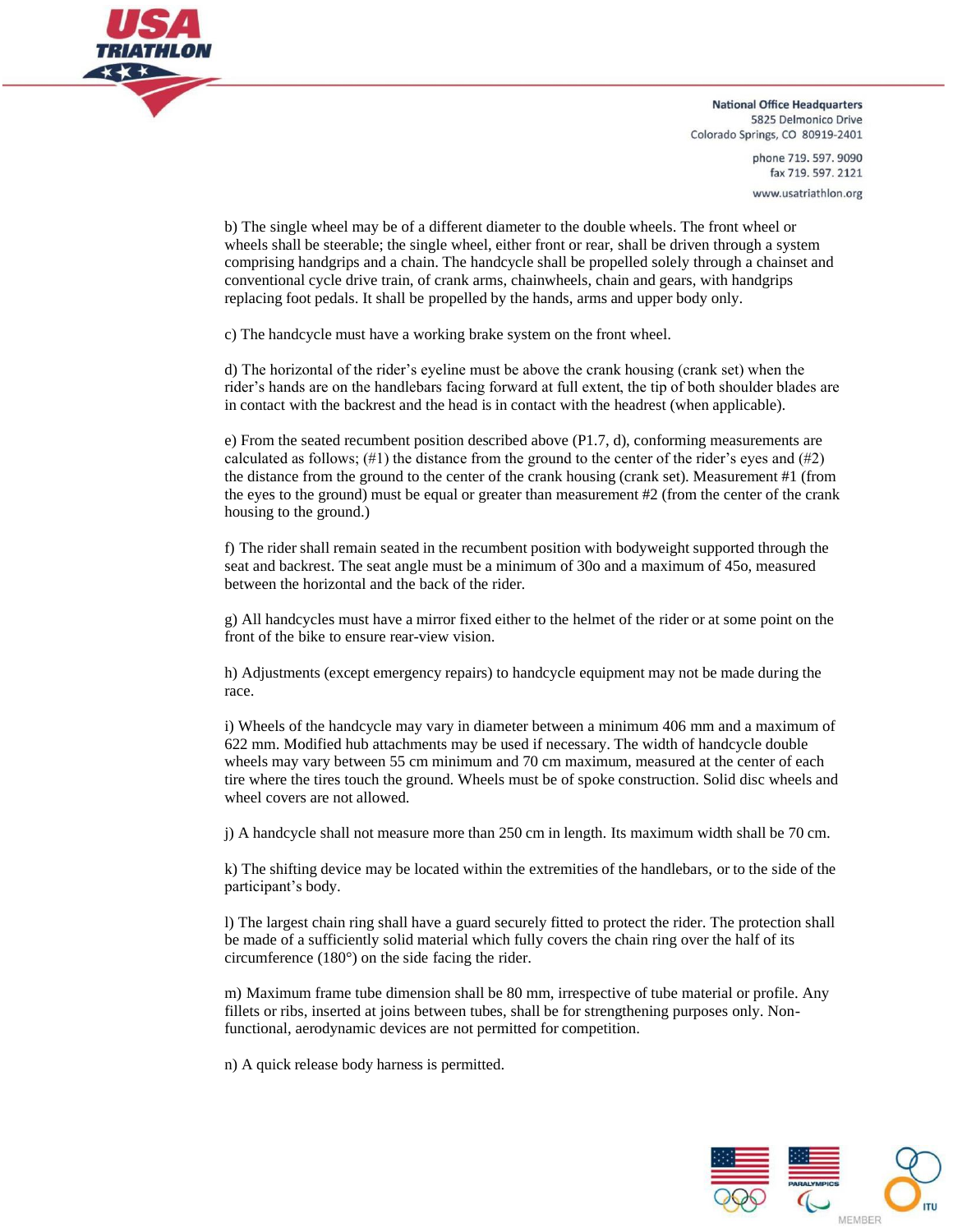

> phone 719, 597, 9090 fax 719.597.2121 www.usatriathlon.org

o) A handcycle with two rear wheels shall be fitted with a safety bar that prevents the front wheel of a following bicycle, tricycle or handcycle from entering the space between the two wheels. The bar may not extend outside the width of the two wheels and the bar ends must be closed or plugged. The bar shall be a round tube with a minimum diameter of 18 mm and must be fitted no less than 13 mm nor more than 17 mm behind the rear wheels. The distance from the ground to the center of the bar axis must measure no less than 270mm nor more than 290 mm. The structure and assembly of the bar must ensure that safe functioning is not affected by normal road conditions.

p) It is the responsibility of the competitor that the handcycle conforms to all the above rules and no event shall be delayed while the competitor makes adjustments to the handcycle.

q) Competitors shall wear CPSC approved bicycle helmets at all times while seated in the handcycle.

r) Paratriathletes who use catheters or other urinary diversion devices must use a catheter bag at all times.

#### **P 1.8 PTS2, PTS3, PTS4, PTS5, PTIV Running Conduct.**

Paratriathletes shall be governed by the following with regard to running conduct:

a) Approved prosthetic devices on affected limbs and/or crutches are allowed.

b) No footwear other than running shoes or approved prosthetics shall be allowed.

c) Prosthetic devices are not allowed for any limb that does not meet the minimum impairment standard.

d) No Guide dogs are allowed on the run course.

e) Paratriathletes who use catheters or other urinary diversion devices must use a catheter bag at all times.

#### **P1.9 PTHC Running Conduct and Equipment.**

a) PTHC competitors must use a racing wheelchair during the run portion.

- b) The racing wheelchair must conform to the following specifications:
	- 1) The wheelchair shall have two large rear wheels and one small front wheel.

2) A brake shall be attached to the front wheel.

3) No part of the body of the chair may extend forward beyond the hub of the front wheel and be wider than the inside of the hubs of the two rear wheels. The maximum height from the ground of the main body of the chair shall be 50cm.

4) The maximum diameter of the large wheel including the inflated tire shall not exceed 70cm. The maximum diameter of the small wheel including the inflated tire shall not exceed 50cm.

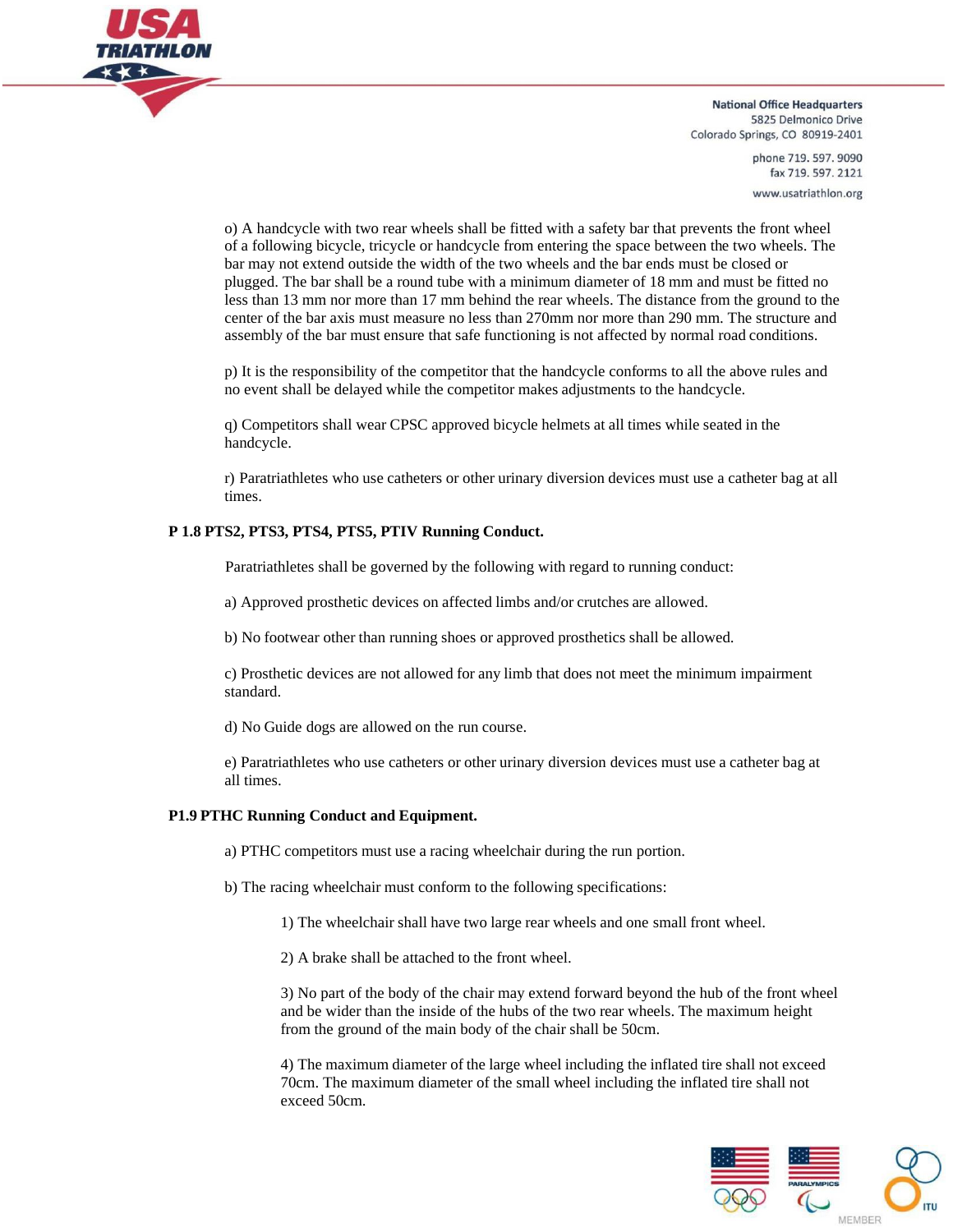

> phone 719, 597, 9090 fax 719.597.2121 www.usatriathlon.org

5) Only one round hand rim is allowed for each large wheel. This rule may be waived for persons requiring a single arm drive chair, if so stated on their medical qualification cards.

6) No mechanical gears or levers shall be allowed that may be used to propel the chair.

7) Only hand operated, mechanical steering devices will be allowed.

8) Competitors must be able to turn the front wheel(s) manually both to the left and the right.

9) Mirrors are permitted but are not required.

10) No part of the chair may protrude behind the vertical plane of the back edge of the rear tires.

11) It is the responsibility of the competitor that the wheelchair conforms to all the above rules and no event shall be delayed while the competitor makes adjustments to the chair.

12) Competitors must ensure that no part of their lower limbs can fall to the ground during the event.

13) Competitors shall wear CPSC approved bicycle helmets at all times while seated in the chair.

14) Chairs may be measured in the transition area and may not leave that area before the start of any event. Chairs which have been examined may be liable to re-examination before or after the event by the official in charge of the event.

c) Propulsion by any method other than pushing on the wheels or push-rims shall result in disqualification. An overtaking paratriathlete bears responsibility of ensuring full clearance of the chair before moving laterally across the path of the overtaken participant. A paratriathlete being overtaken shall not obstruct or impede the passing athlete once the front wheels of the passing chair are within sight.

d) PTHC athletes shall be judged as finished when any part of the torso reaches the perpendicular plane extending from the leading edge of the finish line.

e) Paratriathletes who use catheters or other urinary diversion devices must use a catheter bag at all times.

#### **P 2.0 PTIV Paratriathlete and Guide Conduct.**

The following additional rules apply to PTIV Paratriathletes and their guides:

a.) PTIV competitors must furnish and use one guide of the same gender in competition.

b.) Guides must be a minimum of 16 years of age on the day of the event.

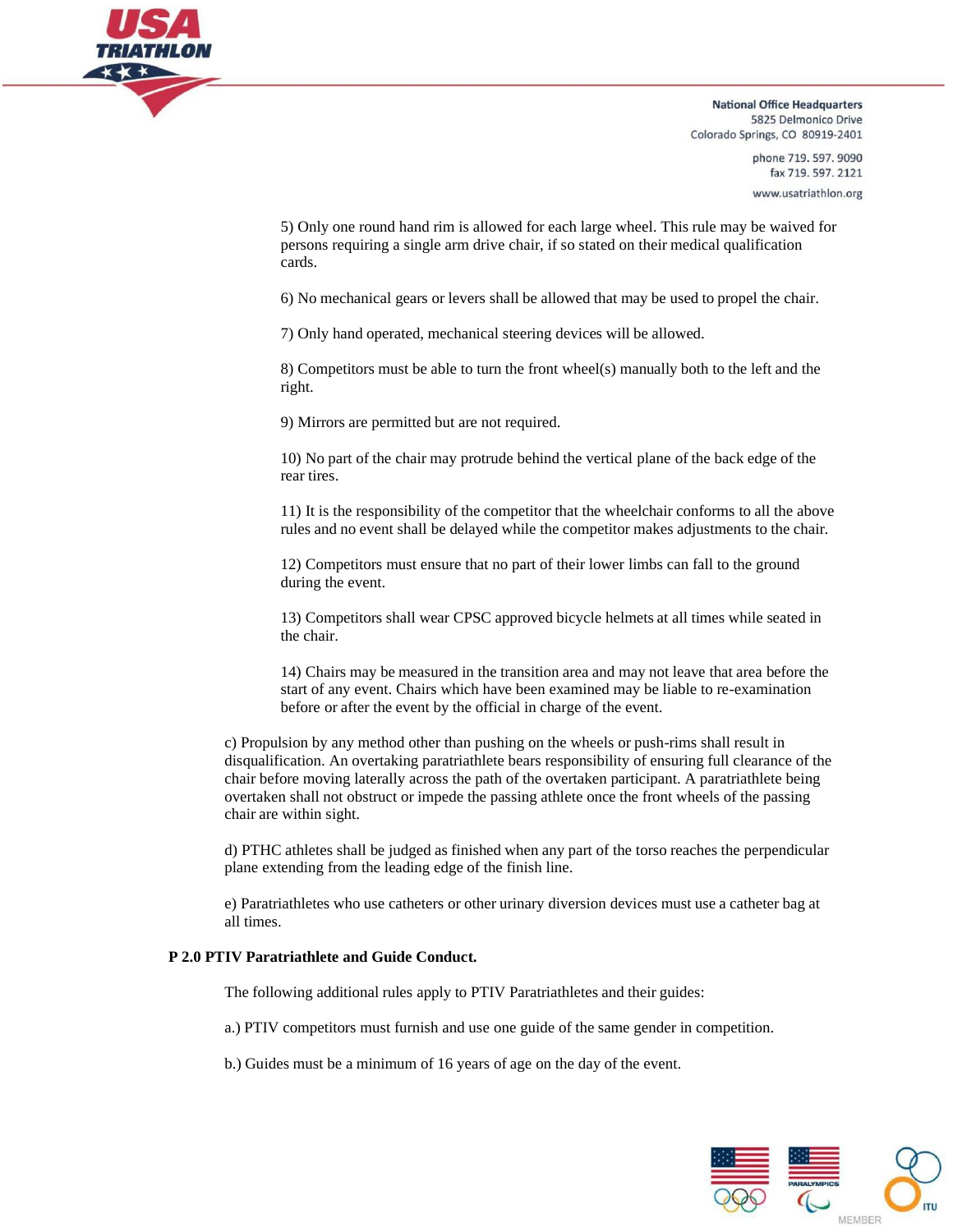

> phone 719.597.9090 fax 719.597.2121 www.usatriathlon.org

c.) An athlete cannot act as a guide until a period of twelve (12) months has passed since his/her last elite ITU event.

d.) The PTIV competitor may choose to use an elbow lead or tether lead.

e.) All PTIV competitors must be tethered during the swim. The tether may be used around the waist, leg or foot.

f.) During the run portion, PTIV competitors may receive verbal instruction only from their guide.

g.) Bicycles, paddle boards or any other mechanical means of transport may not be used by guides on the swim or run.

h.) PTIV competitors must use a tandem bicycle. The specifications of the tandem bicycle are:

1) The tandem bicycle is a vehicle for two riders, with two wheels of equal diameter, which conforms to the general principles of UCI construction for bicycles. The front wheel shall be steerable by the front rider, known as the 'pilot'. The guide shall be the front rider and the PTIV competitor will ride in the rear. Both riders shall face forward in the traditional cycling position and the rear wheel shall be driven by both cyclists through a system comprising pedals and chains.

2) The tandem top tube, and any additional strengthening tubes, may slope to suit the morphological sizes of the riders.

3) The tandem bicycle shall measure no more than 2.70 meters in length and 0.5 meters in width.

i.) At no time shall the guide lead or pace the athlete or propel the athlete forward by pulling or pushing. Time penalty.

j.) Whether or not a tether is being used, the athlete and guide shall not be more than 0.5meters apart at all times. Time penalty.

k.) Athletes who meet the B1 sub-class criteria will need to wear black out glasses through the run

l.) As the PTIV athlete crosses the finish line, the guide must maintain no more than the required 0.5 meter maximum separation distance and may not precede the athlete. Time penalty.

m.) Guides shall be subject to all USA Triathlon Competitive Rules, including membership requirements.

Infringement of any these rules shall result in a disqualification (DQ) unless otherwise indicated.

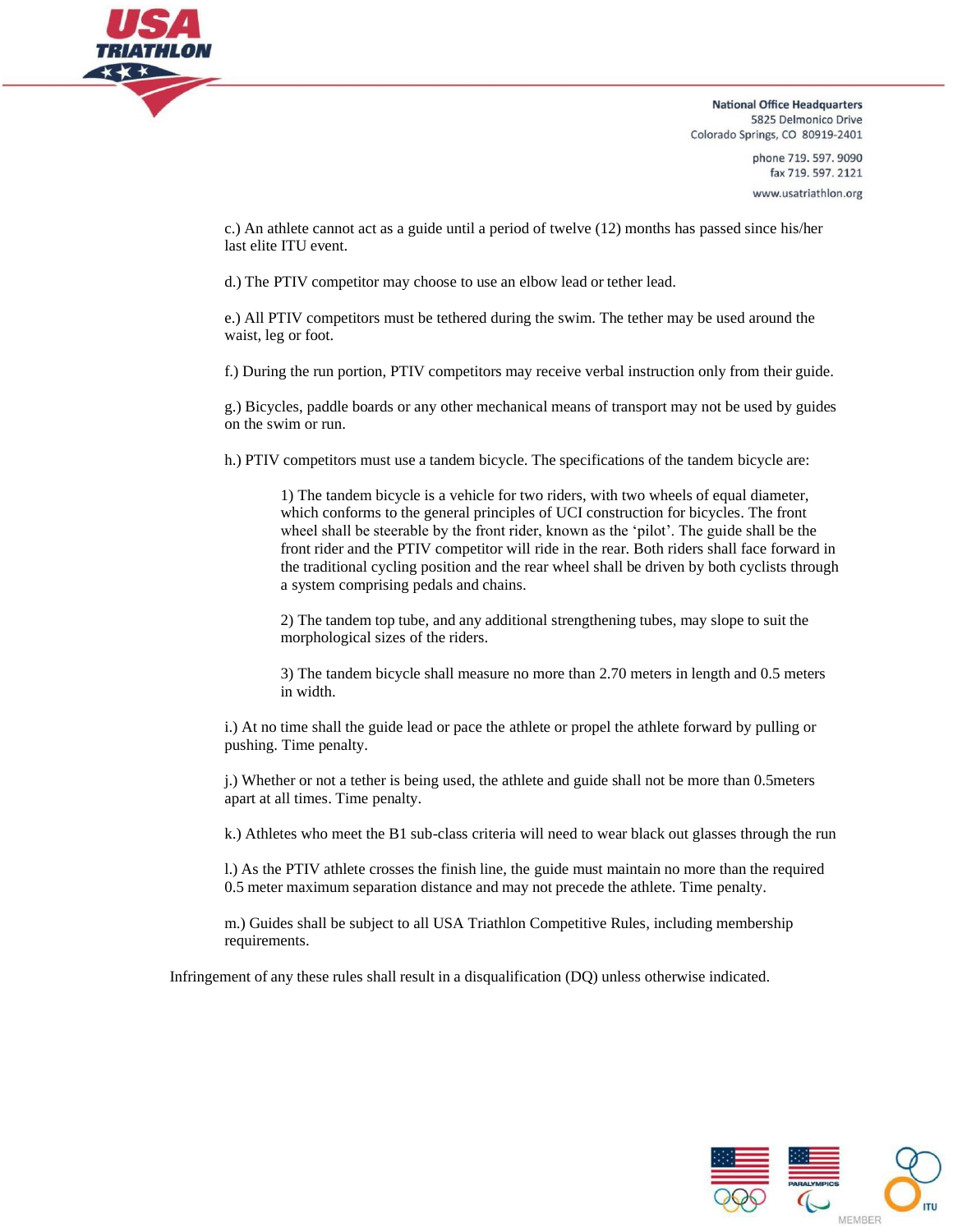

> phone 719, 597, 9090 fax 719.597.2121 www.usatriathlon.org

# PC Open Division Guidelines

Not all athletes with ADA defined disabilities fit into a Paratriathlon medical classification or can follow the strict equipment usage rules of Paratriathlon. Accordingly, USA Triathlon offers a PC Open Division as an accommodation for those persons who wish to participate in a sanctioned event but who will not follow some Paratriathlon rules.

Participation in the PC Open Division is available to athletes with a medically verified physical, visual, or neurological impairment that substantially limits one or more major life activities.

As defined in the Paratriathlon rules, athletes with miscellaneous conditions such as, but not limited to, intolerance to temperature extremes, organ transplants, joint replacements (endoprosthetics), kidney dialysis, hearing impairments, and or cognitive impairment are not eligible for the PC Open Division.

Formal Paratriathlon classification into approved categories is not required

Adaptive equipment used in the PC Open Division must conform to the equipment specifications listed in the Paratriathlon Rule Modifications or in Article 5.11 of the Competitive Rules with the following exceptions:

- Participants with any disability that may affect balance may choose to use stabilizer wheels on the bicycle. The BIKE USA, Inc. Stabilizer Wheel Kit is an adult training wheel kit and it has been approved for use. For information and pictures of the product, see <http://www.stabilizerwheels.com/>
- Recumbent style tricycles are allowed.
- Hand-cycles that do not meet the Paratriathlon measurement restrictions for length, wheel size, seat angle, or have no safety bars, are allowed.

PC Open athletes may use any of the allowed adaptive equipment in combinations that are not permitted in Paratriathlon.

Any request to use adaptive equipment not defined in the Paratriathlon Rules or in the exceptions above must be submitted to USA Triathlon at least 14 days in advance of the event.

Conduct of athletes in competition, other than equipment restrictions, shall be governed by the Paratriathlon Rules and the USAT Competitive Rules.

Conduct and standards for handlers and guides shall remain as defined in the Paratriathlon rules with the exception that guides are not required to be the same gender as the visually impaired athlete.

Questions from athletes and event organizers should be directed to USA Triathlon

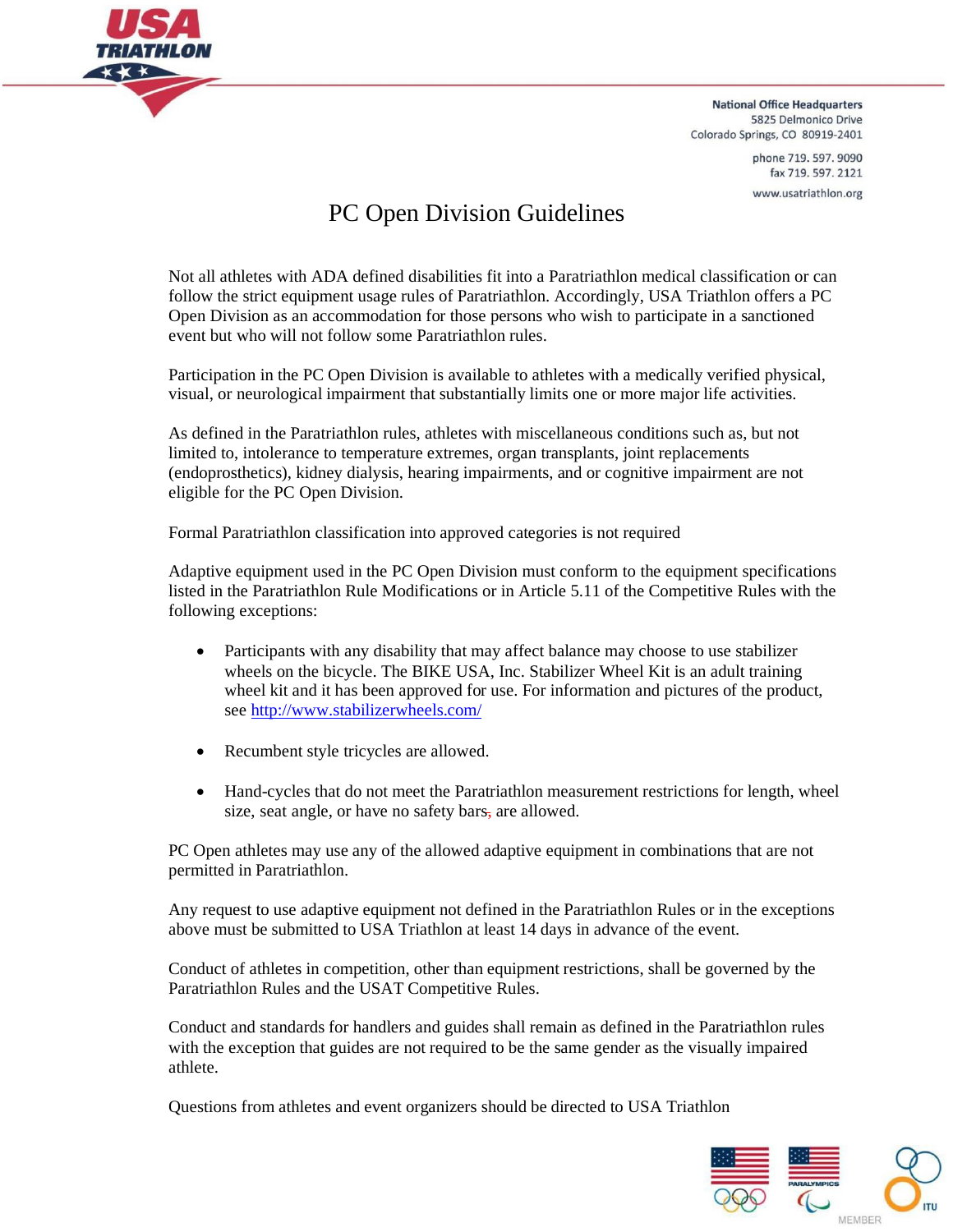

> phone 719, 597, 9090 fax 719.597.2121 www.usatriathlon.org

# **USA Triathlon Supplemental Youth Rules**

The rules set forth in this document are constructed to supplement the USA Triathlon Competitive Rules and shall apply to all competition sanctioned as "Youth Events." For any issue not specifically addressed in these Youth Rules, the relevant USAT Competitive Rules shall apply.

Penalties. The type of penalty for violating a specific rule is listed at the end of the rule as either "T" for Time or "DQ" for Disqualification. Time penalties shall be administered per the table and are added to the participant's final time.

| 1st Offense    | 2nd Offense    | 3rd Offense      |
|----------------|----------------|------------------|
| $1:00$ minutes | $2:00$ minutes | Disqualification |

# Membership and Eligibility

- 1. All Youth participants shall compete based upon their age on December 31 of the year of the event.
- 2. The minimum age for Youth competition is six years and the maximum is 15 years of age on December 31 of the year of the event.
- 3. Youth participants must be Youth members of USA Triathlon. Youth Membership in USA Triathlon is available to all persons, age 17 and under, in good standing with USA Triathlon who, along with their parents or guardians, submits a completed application, pay the required membership fee, and comply with all the requirements determined by USA Triathlon to be applicable to Youth Membership.
- 4. Race officials reserve the right to require proof of age from each participant in the form of a birth certificate or other official proof of age document. Failure to produce a proof of age document may result in disqualification from the event.

# Swimming Rules

- 1. Proper swimwear must be worn. DQ
- 2. No flotation devices of any kind may be used during the swim. DQ
- 3. No artificial propulsive devices such as fins, paddles, or gloves may be used. DQ
- 4. Swimmers must be able to complete the entire course using any stroke. Swimmers may not make forward progress by pulling on lane ropes, swim gutters or any other inanimate object. T
- 5. Goggles or face masks may be worn but are not required.
- 6. If provided by the event, swimmers must wear the assigned swim cap throughout the swim. T
- 7. Participants must follow instructions given by lifeguards and officials including prohibitions against running on the pool deck or diving in restricted areas. T or DQ at official's discretion

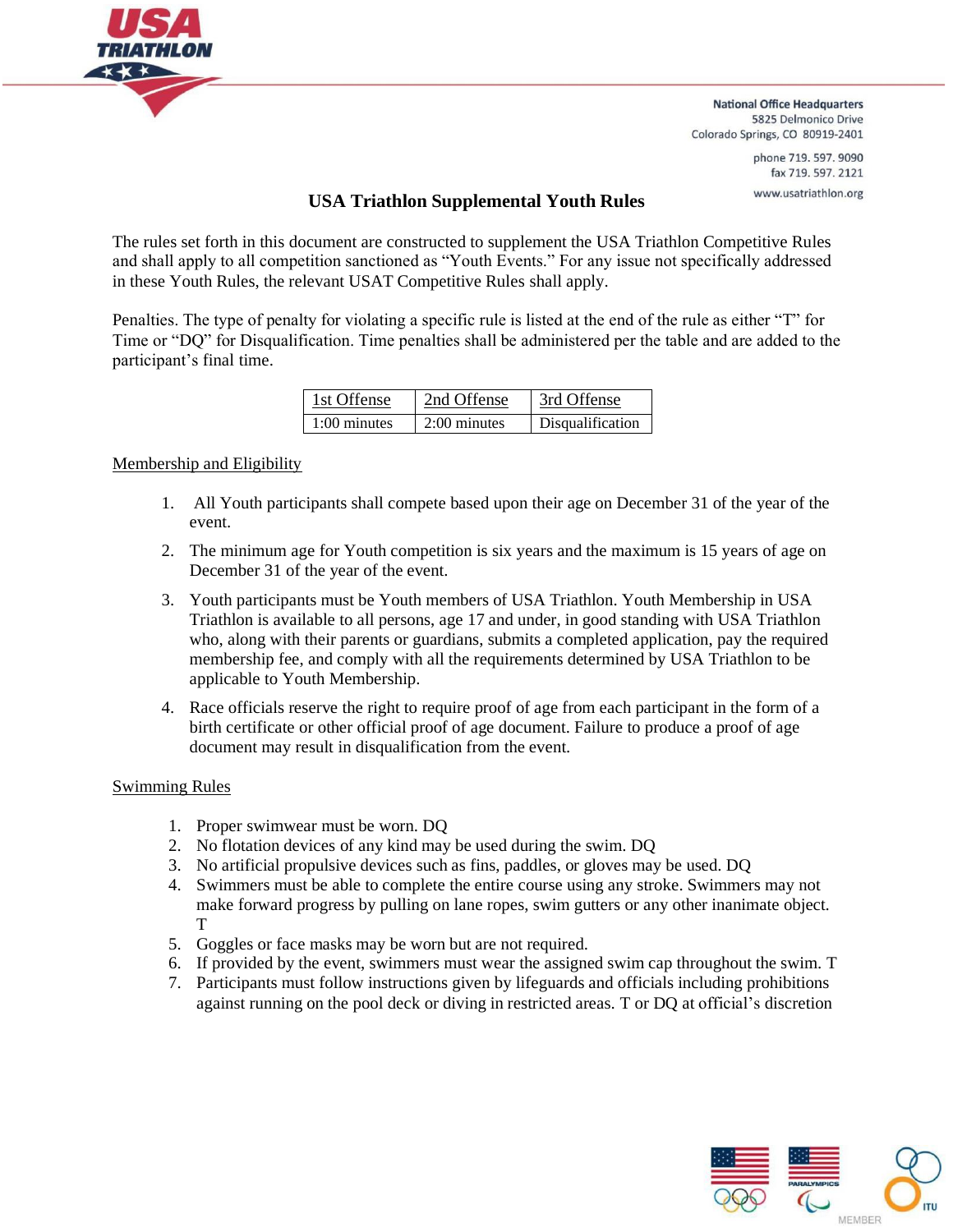

# Transition Rules

phone 719.597.9090 fax 719.597.2121 www.usatriathlon.org

- 1. The transition area is open to participants only. The event organizers, at their discretion, may allow one parent to accompany the participant but when transition closes for competition to begin, only participants and race officials may enter transition. Finishers may not retrieve gear until all participants have finished the cycling portion and have begun the run. T or DQ at official's discretion
- 2. Competition apparel (shoes, socks, shirts) must be placed next to the bicycle at the rack and may not be taken to the pool or swim start area. T
- 3. Bicycles must be placed in the rack according to the directions given by race officials. Bicycles may be racked in the assigned area, by the handlebars, the seat or by using the kickstand. Bikes placed on kickstands must be in the designated area, in line with other bikes, and may not extend out into the lane of travel. T
- 4. Participants may not interfere with other participants' gear. T or DQ at official's discretion
- 5. After completing the cycling portion, participants must return bicycles to an upright position in the same assigned location before beginning the run portion. T
- 6. No riding bicycles in transition. Participants must walk or run with their bicycles and may not mount until out of transition and in the designated mount zone. T

# Bicycle Equipment Rules

- 1. The bicycle must be road worthy and in safe operating condition. DQ
- 2. The bicycle shall have two wheels. No training wheels are allowed. DQ
- 3. There must be at least one working brake on each of the two wheels unless the bicycle was manufactured with only one brake, in which case, the working brake shall be on the rear wheel. DQ
- 4. The bicycle may be on-road, off-road or youth style. No recumbent style bicycles are allowed. DQ
- 5. Only standard drop, straight, or curved handlebars are allowed. No aero or time trial bars may be attached to the bike or used during competition. All handlebar ends shall be solidly plugged. DQ
- 6. No disc wheels or wheel covers are allowed. DQ
- 7. Race officials reserve the right to disallow any bicycle deemed unsafe. Any unusual bicycle must be approved by race officials prior to competition.

# Cycling Conduct

- 1. Cyclists must wear a helmet approved by the US Consumer Product Safety Commission for road cyclists age 5 and older. No time trial, "chrono," or "aero" helmets with a tail may be used. DQ
- 2. The helmet must be securely fastened prior to mounting the bicycle and at all times while riding the bicycle. The helmet may not be unfastened and removed until the participant has completely dismounted. DQ
- 3. Cyclists shall wear shoes at all times while on the bike. DQ
- 4. Cyclists shall ride in a safe manner, which includes:
	- a. Riding on the right side of the lane; T

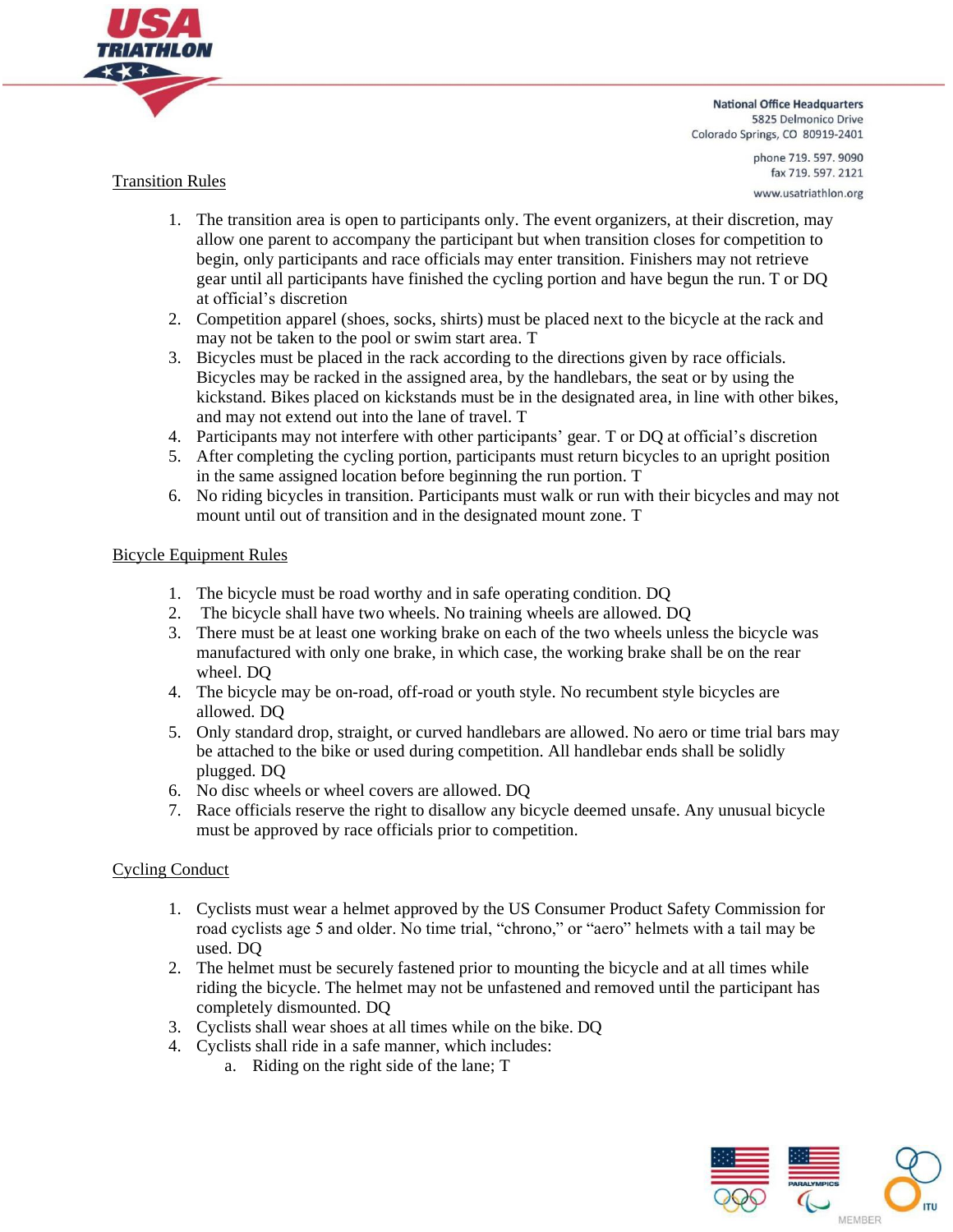

> phone 719.597.9090 fax 719.597.2121 www.usatriathlon.org

- b. Riding no closer than two bike lengths distance behind a leading cyclist; T
- c. Passing on the left of the slower cyclist; T
- d. Riding in a straight line without swerving, veering, or blocking the forward progress of other cyclists. DQ
- 5. Race officials may remove and disqualify any cyclist who appears to ride or behave in an unsafe manner.

# Running Conduct

- 1. Participants shall run or walk the entire course. DQ
- 2. Participants shall wear shoes at all times while on the run course. T

## General Race Rules

- 1. Unsportsmanlike conduct on the part of participants or their parents and supporters will not be allowed. Participants must treat others with courtesy and respect. No rude, abusive, or discourteous language or behavior will be tolerated. T or DQ at official's discretion
- 2. Participants must complete the prescribed course in its entirety. DQ
- 3. No personal audio devices or headsets may be used or carried during any portion of the event. T
- 4. No unauthorized assistance of any kind is allowed. Parents or other non-participants may not run or ride a bicycle with a participant nor may they provide participants any food, fluid, or equipment aid during competition. T
- 5. Race numbers must be displayed at all times. Swimmers must be clearly body-marked, cyclists must display their bike numbers, and runners must wear their bib numbers. T

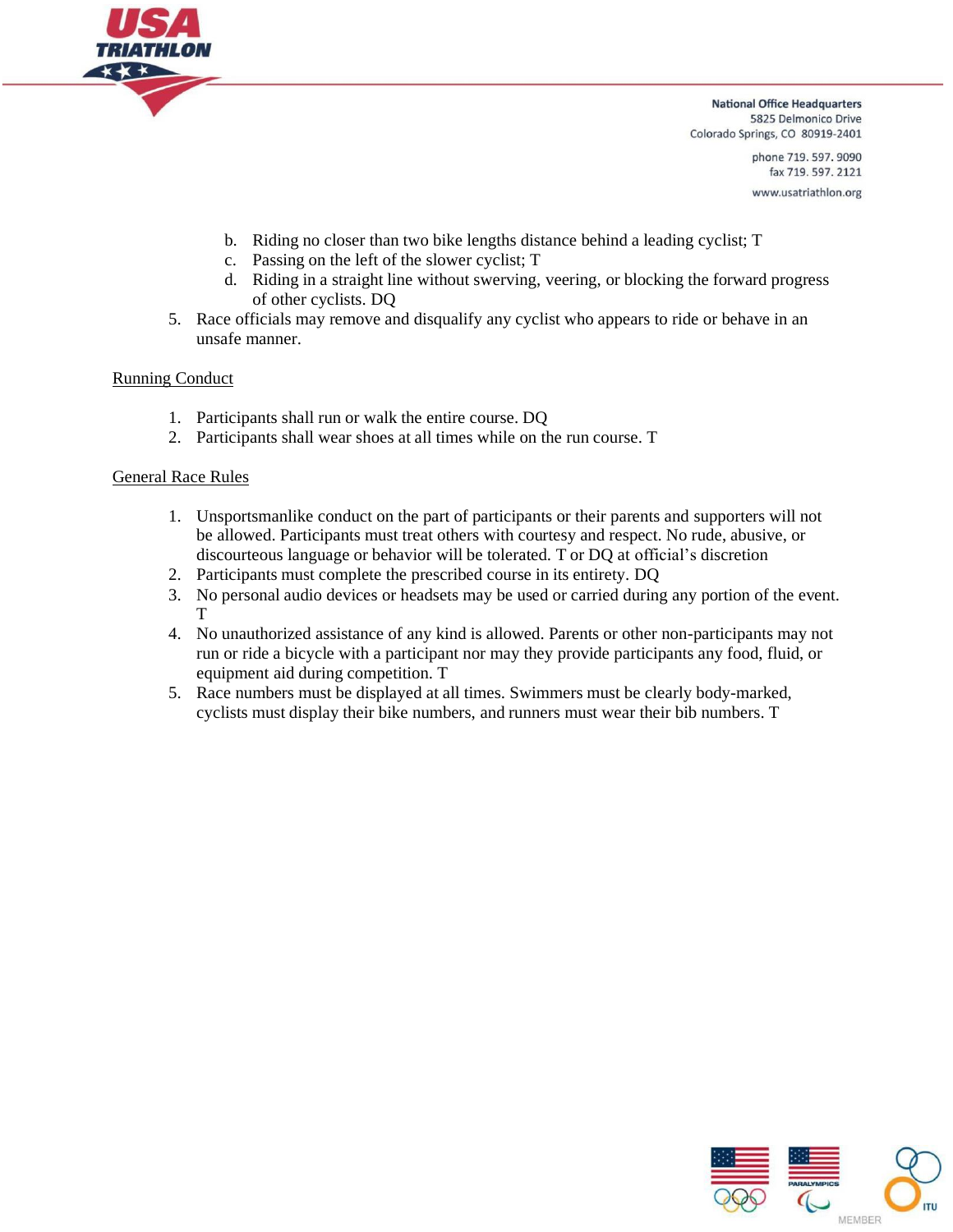

**Appendix A: Violations and Penalties:**

**National Office Headquarters** 5825 Delmonico Drive Colorado Springs, CO 80919-2401

> phone 719.597.9090 fax 719.597.2121 www.usatriathlon.org

This is a non-exclusive list of the most common penalties and infringements. This summary is included in the rules to provide a quick reference point for athletes and officials. In case of different interpretation of the text in this appendix, and the main body of the Competitive Rules, what is written in the main body of the Competitive Rules will be applied.

The procedures and the amount of penalties for all categories and distances are outlined in Article III of the Competitive Rules.

| <b>General</b>                                                                                                                                                                                                         |                                                                             |
|------------------------------------------------------------------------------------------------------------------------------------------------------------------------------------------------------------------------|-----------------------------------------------------------------------------|
| <b>Rule</b>                                                                                                                                                                                                            | <b>Penalty</b><br>Variable Time Penalty=VTP; Disqualification=DSQ           |
| Failing to follow and complete the prescribed course;                                                                                                                                                                  | -If no advantage is gained: VTP<br>-If unfair time advantage is gained: DSQ |
| Using abusive language or behavior directed toward,<br>including but not limited to participants, officials, event<br>staff, volunteers and spectators;                                                                | $-DSQ$                                                                      |
| For an unusual and violent act or unsportsmanlike<br>behavior;                                                                                                                                                         | - DSQ                                                                       |
| Blocking, charging, obstructing, or interfering with the<br>forward progress of another participant;                                                                                                                   | -VTP                                                                        |
| Accepting assistance from anyone other than a<br>event personnel (including event volunteers), or another<br>athlete;                                                                                                  | -VTP                                                                        |
| Unauthorized Assistance: To give another athlete a<br>complete bike, frame, wheel(s), helmet or any other item<br>equipment which results in the donor athlete being unable<br>to continue with their own competition; | -DSQ of both athletes                                                       |
| Being accompanied by any noncompeting participants, on<br>the course or along the course;                                                                                                                              | -VTP                                                                        |
| Departing the course, but failing to re-enter at the point of<br>departure;                                                                                                                                            | -If no advantage is gained: VTP<br>-If unfair time advantage is gained: DSQ |
| An athlete physically assists the forward progress of<br>another athlete;                                                                                                                                              | -DSQ of both athletes                                                       |
| Failure to wear and display the unaltered Race Numbers;                                                                                                                                                                | -VTP                                                                        |

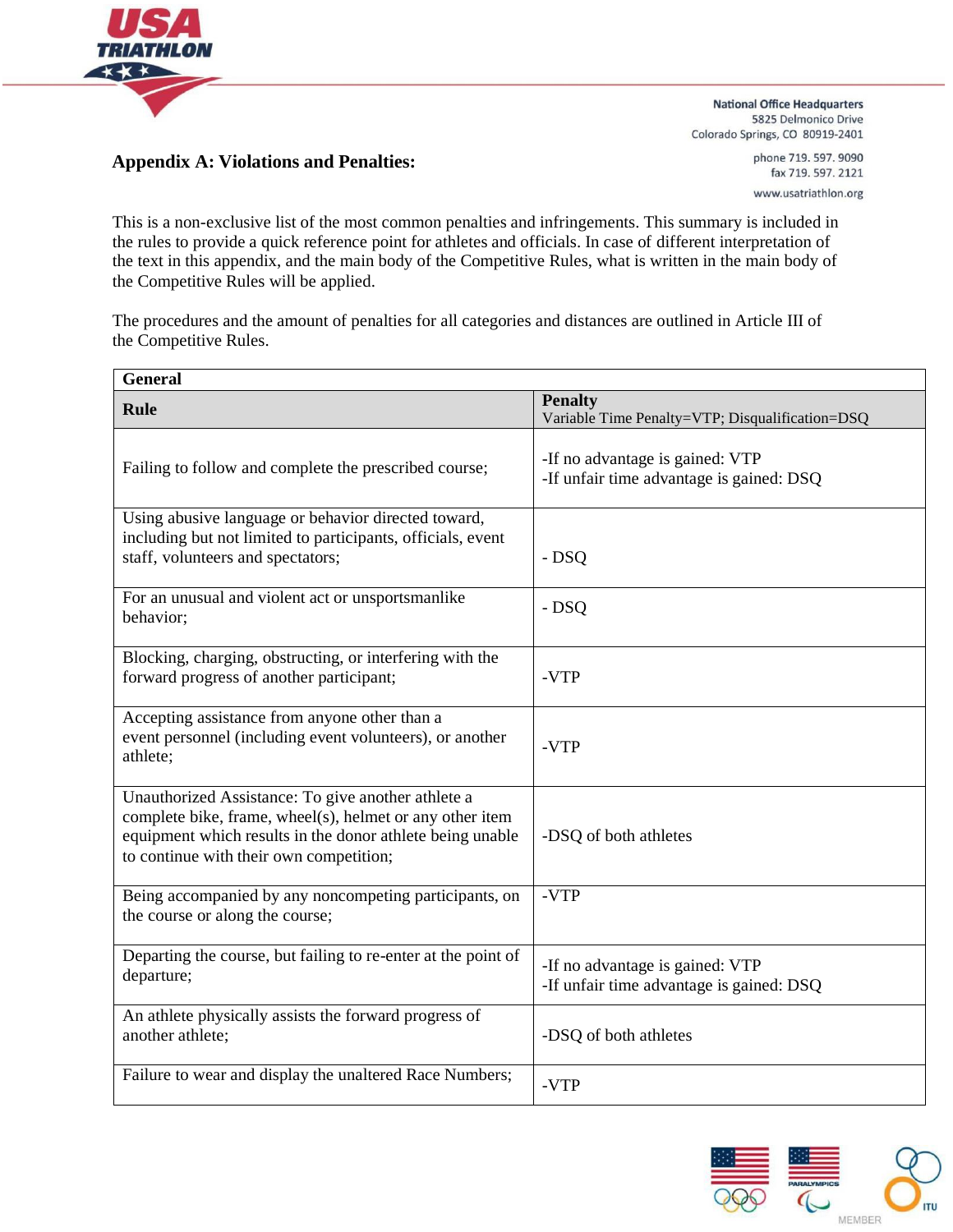

phone 719.597.9090 fax 719.597.2121

www.usatriathlon.org

| Unfair Advantage (contact). The fact that contact occurs<br>between athletes does not constitute a violation. When<br>several athletes are moving in a limited area, contact may<br>occur. This incidental contact between athletes in equally<br>favorable positions, is not a violation; | -VTP |
|--------------------------------------------------------------------------------------------------------------------------------------------------------------------------------------------------------------------------------------------------------------------------------------------|------|
| To dispose of trash or discard equipment around the course<br>outside the clearly identified places, such as aid stations or<br>disposal points;                                                                                                                                           | -VTP |
| Use or wear a hard cast, headset, radio, personal audio<br>device, or any other item deemed dangerous by official;                                                                                                                                                                         | -VTP |
| Using illegal, dangerous or unauthorized equipment to<br>provide an advantage or which will be dangerous<br>to others;                                                                                                                                                                     | -VTP |
| Using any device distracting the athlete from paying full<br>attention to their surroundings;                                                                                                                                                                                              | -DSQ |
| Utilize any glass bottles or glass containers at any time<br>during event;                                                                                                                                                                                                                 | -DSQ |
| To commit any dangerous act which could cause injury to<br>any participant;                                                                                                                                                                                                                | -DSQ |
| Starting in an improper and earlier wave;                                                                                                                                                                                                                                                  | -DSQ |
| Indecent exposure or nudity;                                                                                                                                                                                                                                                               | -DSQ |

| Swim                                                                                                 |                                                           |
|------------------------------------------------------------------------------------------------------|-----------------------------------------------------------|
| <b>Rule</b>                                                                                          | <b>Penalty</b>                                            |
| Using an inanimate object to gain forward progress;                                                  | -If no advantage gained: VTP<br>-If advantage gained: DSQ |
| Not wearing the official swim cap;                                                                   | -VTP                                                      |
| Any swimmer wearing a wetsuit with a thickness measured<br>in any part greater than 5 millimeters;   | -DSQ                                                      |
| Not wearing a wetsuit or wearing a wetsuit not covering the<br>torso, when the wetsuit is mandatory; | -Warn and amend<br>-If not corrected: DSQ                 |
| Wearing any artificial propulsion or floating devices of any<br>kind;                                | -DSQ                                                      |

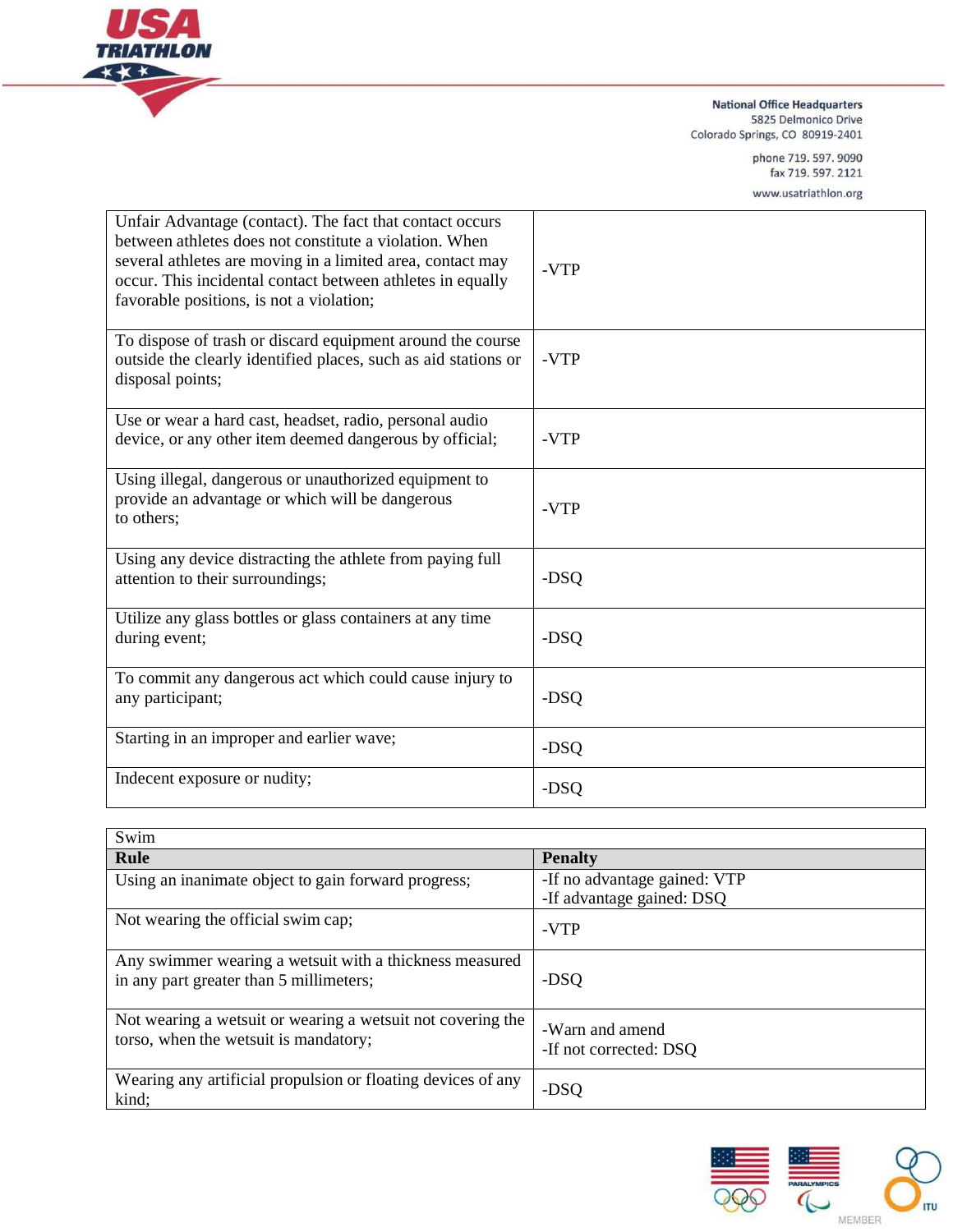

phone 719.597.9090 fax 719.597.2121

www.usatriathlon.org

| <b>Bike</b>                                                                                                                                                                      |                |
|----------------------------------------------------------------------------------------------------------------------------------------------------------------------------------|----------------|
| <b>Rule</b>                                                                                                                                                                      | <b>Penalty</b> |
| Using any device, which makes the bike not only human<br>powered;                                                                                                                | -DSQ           |
| Make forward progress without the bike, during the bike<br>segment;                                                                                                              | -DSQ           |
| Breaking any traffic laws;                                                                                                                                                       | -VTP           |
| Dangerous conduct or riding;                                                                                                                                                     | -DSQ           |
| Not wearing a helmet during the bike segment;                                                                                                                                    | -DSQ           |
| Wearing the helmet unfastened or insecurely fastened,<br>during the bike segment;                                                                                                | -DSQ           |
| Drafting in a draft-illegal event;                                                                                                                                               | -VTP           |
| Block, obstruct or impede the progress of another cyclist;                                                                                                                       | -VTP           |
| Passing another cyclist on the wrong side;                                                                                                                                       | -VTP           |
| Overtaken cyclist not dropping out of the draft zone of the<br>passing cyclist by making continuous rearward progress to<br>clear the draft zone completed in the allotted time; | -VTP           |
| Re-passing by an overtaken cyclist prior to dropping out of<br>the draft zone;                                                                                                   | -VTP           |

| Run                                                                                                                                                                                          |                                           |
|----------------------------------------------------------------------------------------------------------------------------------------------------------------------------------------------|-------------------------------------------|
| <b>Rule</b>                                                                                                                                                                                  | <b>Penalty</b>                            |
| Crawl during the running segment;                                                                                                                                                            | -DSQ                                      |
| Being accompanied by any noncompetitors, (team<br>members, family friend, coaches or participants who have<br>completed the event) or other pacemakers on the course or<br>along the course; | -Warn and amend<br>-If not corrected: VTP |

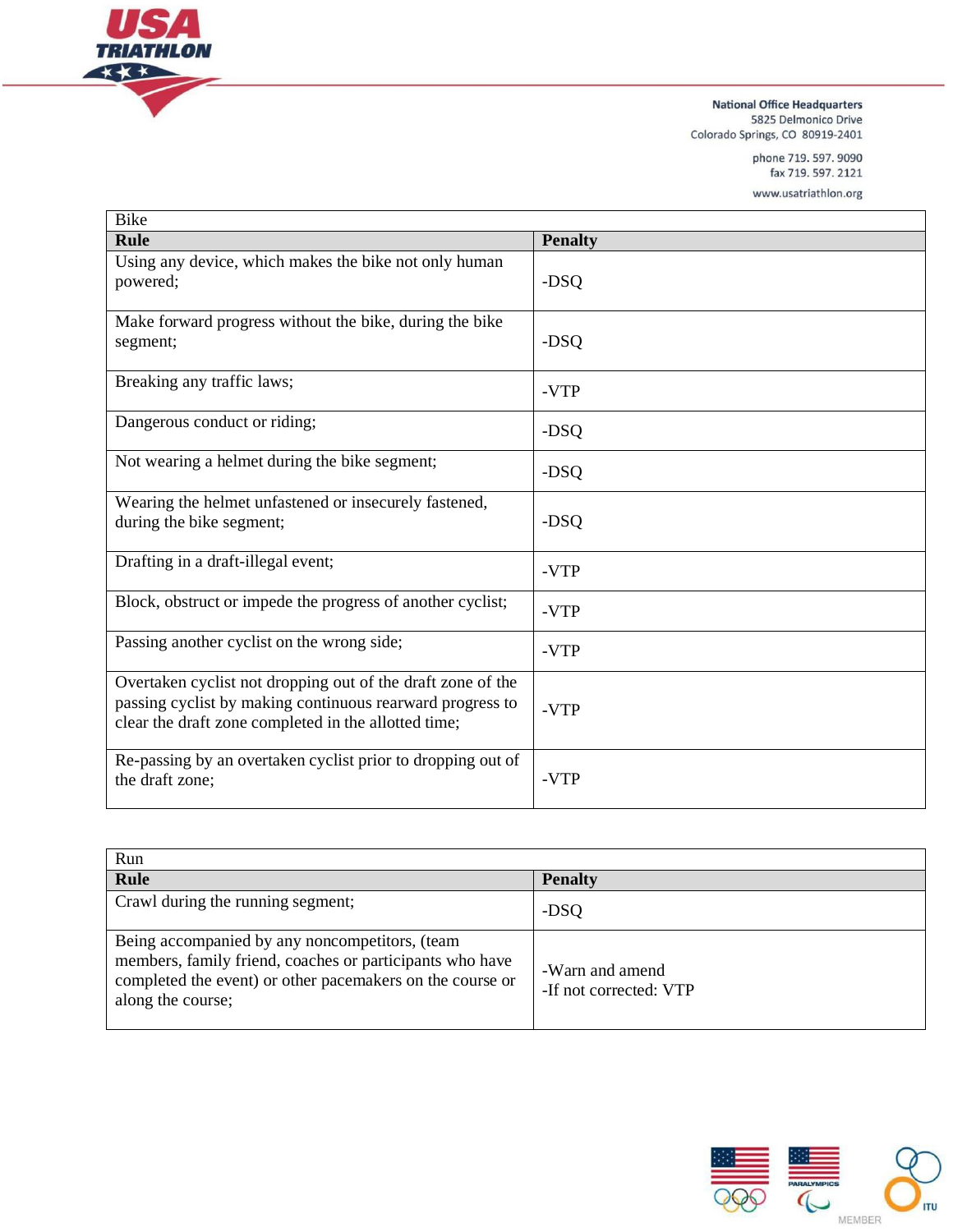

phone 719.597.9090 fax 719.597.2121

www.usatriathlon.org

| Transition                                                                                                       |                                                                              |
|------------------------------------------------------------------------------------------------------------------|------------------------------------------------------------------------------|
| Rule                                                                                                             | <b>Penalty</b>                                                               |
| Rack the bike improperly, outside the participants<br>designated space;                                          | -VTP                                                                         |
| Blocking the progress of other participants;                                                                     | -VTP                                                                         |
| Interfering with another participants equipment in the<br>Transition Area;                                       | -VTP<br>-If renders another participant unable to complete<br>the event: DSQ |
| Wearing the helmet unfastened or insecurely fastened,<br>inside transition area while in possession of the bike; | -Warn and amend<br>-If not corrected: VTP                                    |
| Deposit or store equipment/gear outside the participants<br>designated area;                                     | -VTP                                                                         |
| Mount the bike before the mount line;                                                                            | -Age Group: Warn and amend<br>-Elite: VTP                                    |
| Dismount the bike after the dismount line;                                                                       | -Age Group: Warn and amend<br>-Elite: VTP                                    |
| If during the mount or dismount maneuver, a participant<br>loses their shoe(s) or other equipment;               | No penalty will be applied                                                   |

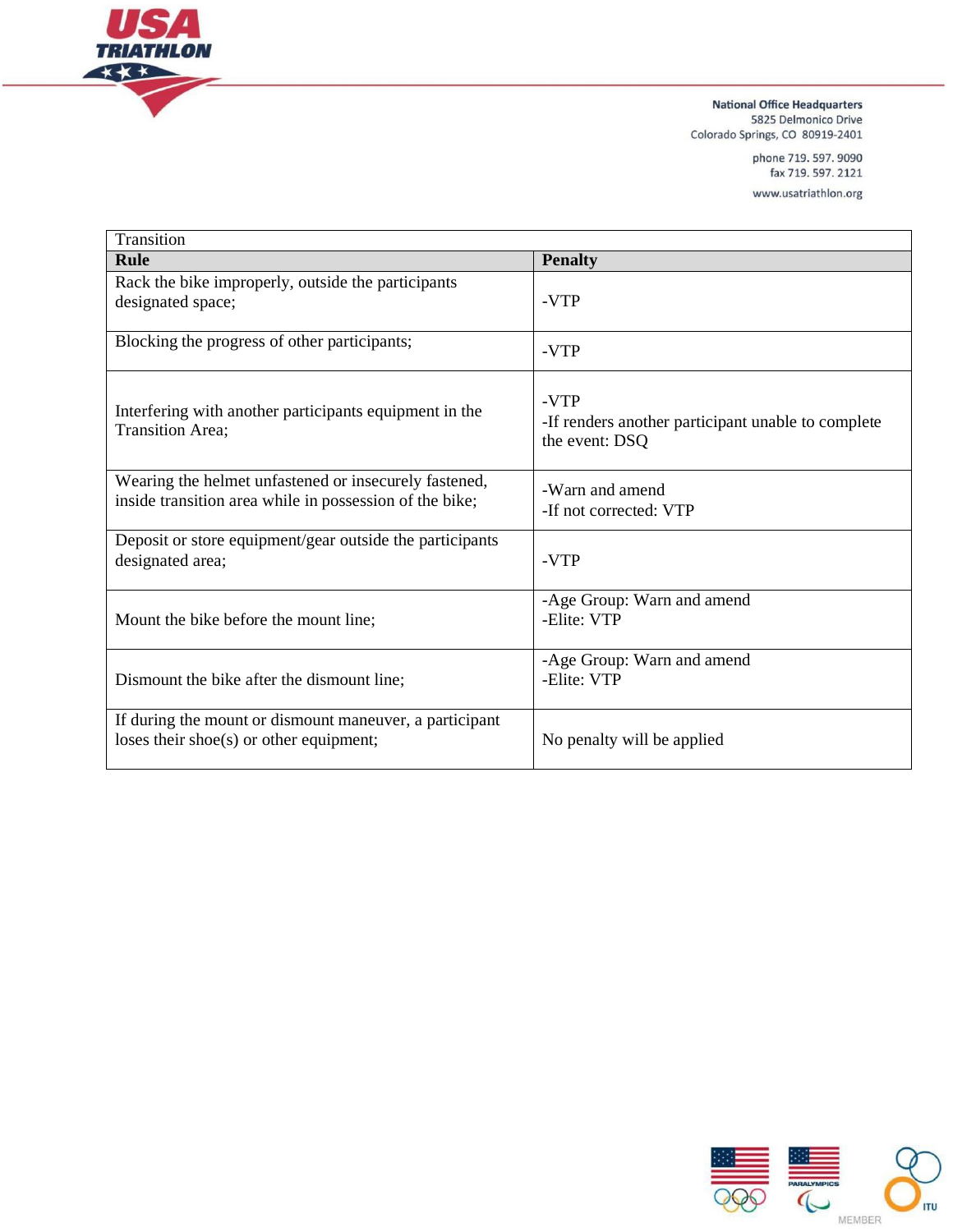

> phone 719, 597, 9090 fax 719.597.2121 www.usatriathlon.org

# **APPENDIX B: COMPETITION VIOLATION DUE PROCESS:**

In the Competitive Rules, Articles 10 and 11 define what can and can't be appealed or protested. A protest and appeal cannot be made against penalties resulting from a Race Official's judgement call, which include but are not limited to, cutting the course, conduct, bike position fouls, etc. However, a participant may ask the Head Official for an explanation of these judgement calls, and request a review of a penalty decision made by a Head Official.

**A participant is issued a penalty, either out on the course or finds race number listed on the penalty report showing what rule was violated and the penalty assessed.**



**After completing the competition**: A participant may challenge a Head Official's decision within sixty (60) minutes after completion of the event.

**After leaving the event**: A participant may challenge a Head Official's decision, but must do so within five (5) days after the end of the event.

Final results will reflect all decisions made by the Head Referee. Any changes made by the Head Referee shall be reported to the competitor, the Race Director, and the USAT Commissioner of Officials in writing no later than 10 days after the event, at which time the results will be deemed final, subject to any appeal filed by a competitor, including anyone affected by the change in results.